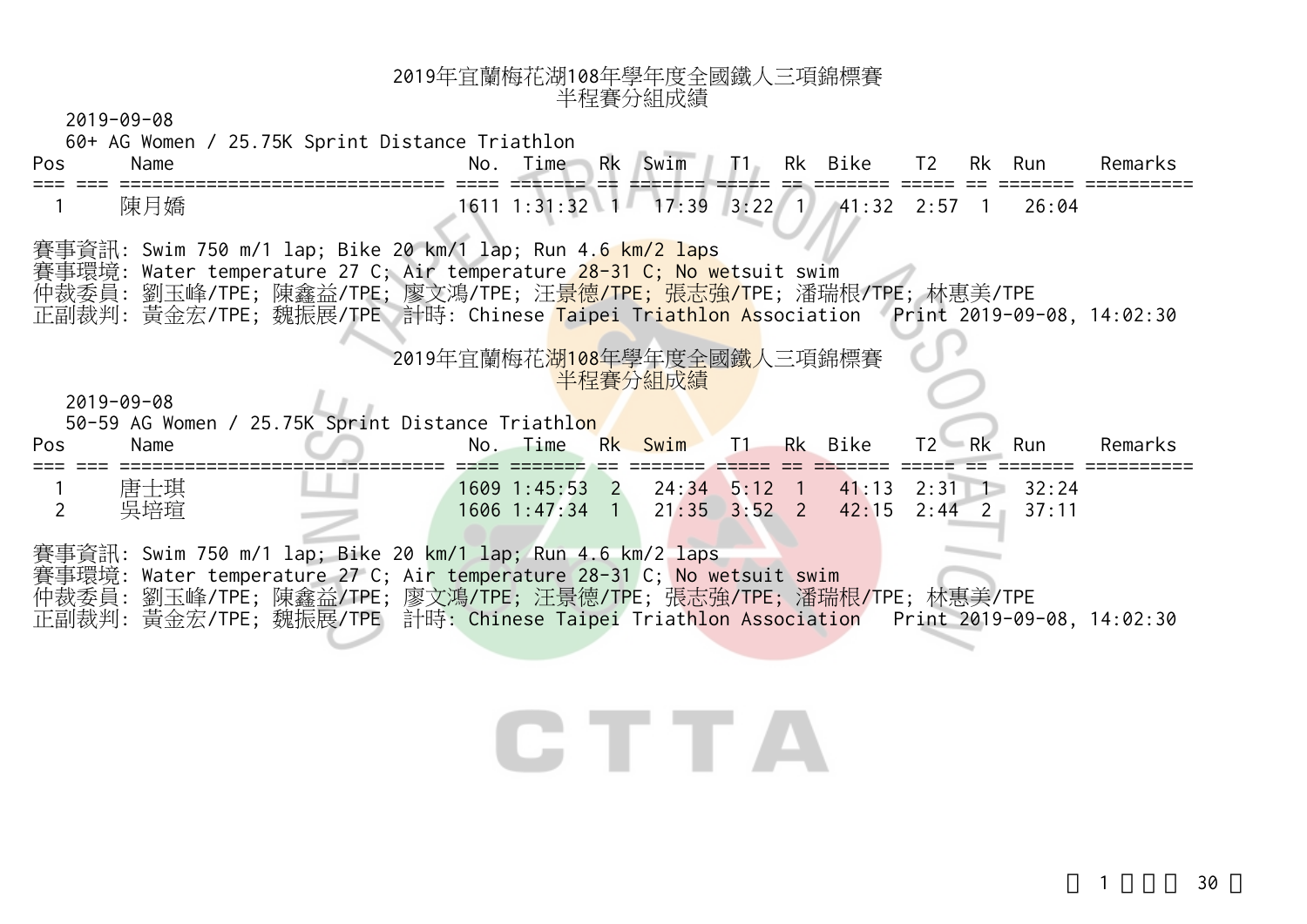2019-09-08

40-49 AG Women / 25.75K Sprint Distance Triathlon

| Pos | Name                |                                                          | No.   | Time                       | Rk             | Swim  | ī1         | Rk  | Bike               | T2        | Rk | Run   | Remarks     |
|-----|---------------------|----------------------------------------------------------|-------|----------------------------|----------------|-------|------------|-----|--------------------|-----------|----|-------|-------------|
|     | 阮詩雅                 |                                                          |       | 1596 1:27:46               |                | 14:32 | 2:43       | 6   | 43:44              | 2:08      | 2  | 24:42 |             |
|     |                     |                                                          | 1603. | 1:28:33                    | 2              | 20:22 | 2:58       | -3  | 39:42              | 1:28      |    | 24:04 |             |
|     |                     |                                                          | 1591  | 1:31:04                    | 4              | 21:38 | 3:29       | - 2 | 38:45              | 2:09      | 3  | 25:06 |             |
| 4   | 賴奕蓁                 |                                                          |       | 1597 1:32:1 <mark>8</mark> | 3              | 21:37 | 3:38       |     | $38:02 \quad 1:56$ |           | 4  | 27:07 |             |
| 5   | Rikke Hodal Meincke |                                                          |       | 1602 1:42: <mark>53</mark> | 8 <sup>8</sup> | 24:01 | 3:02       | 5   | 43:37              | 2:19      | 6  | 29:56 |             |
| 6   | 林亭儀                 |                                                          |       | 1600 1:43:05               | 5              | 22:01 | 4:35       |     | 43:45              | 2:10      | 8  | 30:37 |             |
|     | 陳麗秋                 |                                                          |       | 1588 1:4 <mark>8:20</mark> | 6              | 22:05 | 5:46       | 10  | $47:24$ 2:58       |           |    | 30:09 |             |
| 8   | 鄭淑如                 |                                                          |       | 1586 1:5 <mark>1:01</mark> | 9              | 25:13 | 10:42      | - 8 | 44:30              | 3:14      | 5  | 27:24 |             |
| 9   | 子瀠<br>黃             |                                                          |       | 1589 1:52:38               | 7              | 23:09 | 6:29       | -11 | 47:51              | $2:20$ 10 |    | 32:50 |             |
| 10  |                     |                                                          |       | 1599 2:07:46 11            |                | 26:51 | 6:23       | 12  | 52:43              | $2:57$ 13 |    | 38:54 |             |
| 11  | 姜軼多                 |                                                          |       | 1595 2:12:09 10            |                | 25:18 | $11:06$ 13 |     | 54:49              | $3:06$ 12 |    | 37:53 |             |
| 12  | 玉鳳                  |                                                          |       | 1587 2:12:40 14            |                | 35:34 | $5:24$ 14  |     | 56:29              | 2:30      | -9 | 32:45 |             |
| 13  | 黎玉瑩                 |                                                          |       | 1590 2:21:51 13            |                | 29:46 |            |     | $6:22$ 15 1:01:15  | $3:02$ 14 |    | 41:28 |             |
| 14  | 朱美娟                 |                                                          |       | 1601 2:22:11               | 15             | 49:48 | 4:50       | -9  | 47:01              | $2:54$ 11 |    | 37:40 |             |
|     | 許惠雯<br>MDC          |                                                          | 1594  |                            | 12             | 27:21 | 3:55       | 4   | 41:20              | $4:56$ 15 |    |       | 51:31 不具得獎資 |
|     | 塞車咨訊・               | Swim 750 m/1 $\ln$ Rike 20 km/1 $\ln$ Run 4 6 km/2 $\ln$ |       |                            |                |       |            |     |                    |           |    |       |             |

賽事資訊: Swim 750 m/1 lap; Bike 20 km/1 lap; Run 4.6 km/2 laps 賽事環境: Water temperature 27 C; Air temperature 28-31 C; No wetsuit swim 仲裁委員: 劉玉峰/TPE; 陳鑫益/TPE; 廖文鴻/TPE; 汪景德/TPE; 張志強/TPE; 潘瑞根/TPE; 林惠美/TPE 正副裁判: 黃金宏/TPE; 魏振展/TPE 計時: Chinese Taipei Triathlon Association Print 2019-09-08, 14:02:30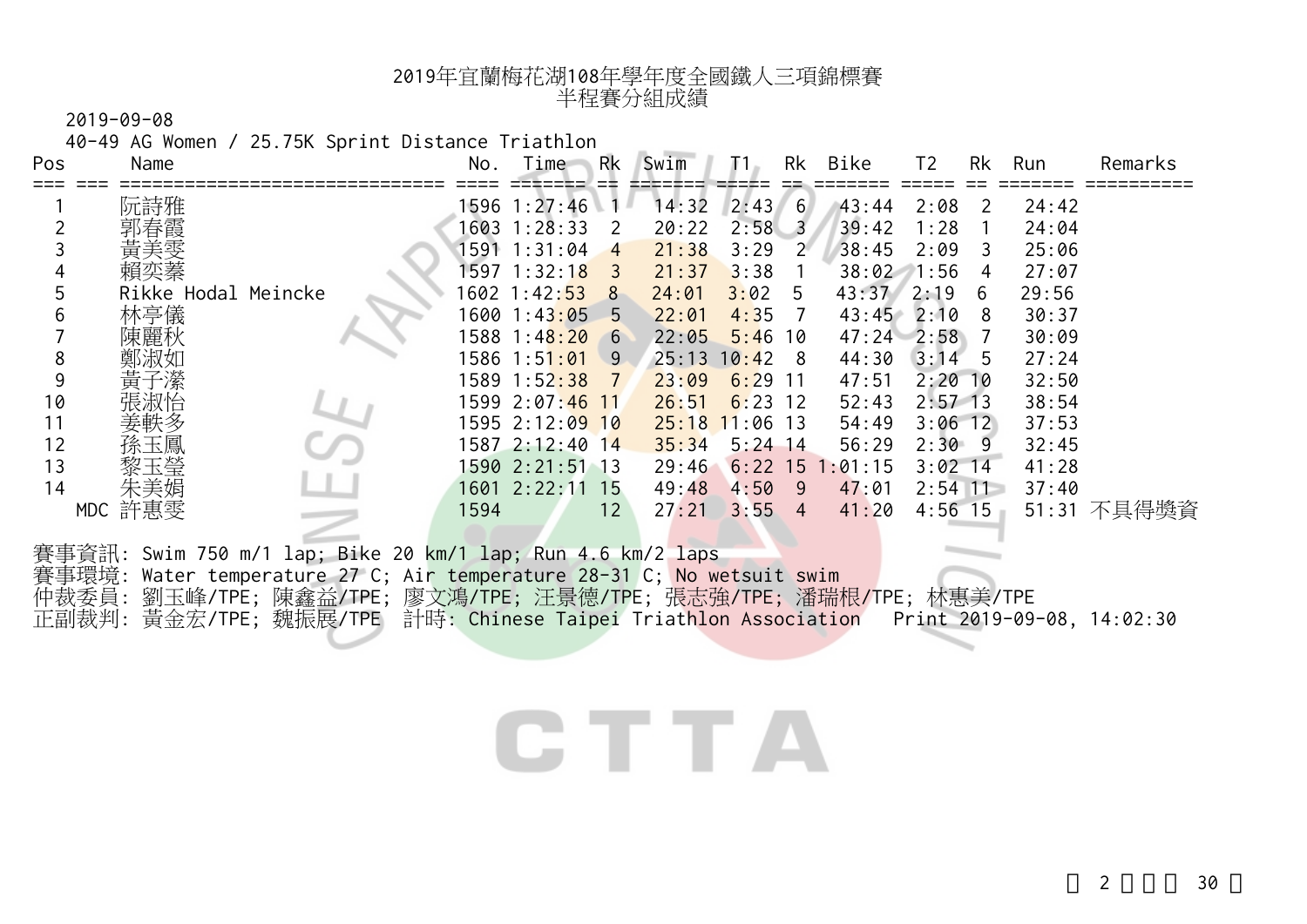2019-09-08

30-39 AG Women / 25.75K Sprint Distance Triathlon

| Pos | Name           | No.  | Time                          | Rk              | Swim  |           | Rk             | Bike    | Τ2         | Rk | Run   | Remarks     |
|-----|----------------|------|-------------------------------|-----------------|-------|-----------|----------------|---------|------------|----|-------|-------------|
|     | 陳柔涵            | 1553 | 1:15:44                       |                 | 14:34 | 2:09      | $\blacksquare$ | 36:01   | 1:58       |    | 21:04 |             |
|     | 黃雅蘭            |      | 1:21:20                       | 2               |       |           |                |         |            |    |       |             |
|     |                | 1581 |                               |                 | 18:19 | 2:44      | $\overline{2}$ | 36:17   | 1:50       | 2  | 22:12 |             |
|     | 陳琬瑜            |      | 1557 1:26:01                  | 8               | 20:33 | 3:02      | 3 <sup>1</sup> | 38:23   | 1:25       | 3  | 22:40 |             |
| 4   | Natalie Turner |      | 1560 1:29:44                  | 3               | 18:40 | 2:39      | 5              | 40:59   | 1:23       | 6  | 26:05 |             |
| 5   | 陳佳秀            | 1561 | 1:38:54                       | 6               | 20:15 | 4:21      | 6              | 41:23   | 3:30       | 8  | 29:27 |             |
| 6   | 日玲<br>陳        | 1579 | 1:42:11                       | $\overline{13}$ | 22:44 | 4:18      | 13             | 46:11   | 4:07       | 4  | 24:54 |             |
|     |                |      | 1575 1:4 <mark>2:17 15</mark> |                 | 23:09 | 5:53      | 10             | 44:56   | 2:57       | 5  | 25:24 |             |
| 8   |                |      | 1582 1:43:28 5                |                 | 20:05 | 5:15      | - 7            | 41:31   | $3:54$ 12  |    | 32:45 |             |
| 9   | 意雯             |      | 1570 1:4 <mark>7:09</mark>    | 4               | 19:47 | $6:22$ 12 |                | 45:22   | $3:12$ 11  |    | 32:29 |             |
| 10  |                | 1566 | $1:49:37$ 17                  |                 | 25:04 | 5:44      | 11             | 45:16   | $2:41 - 9$ |    | 30:54 |             |
| 11  | 詹婕妤            |      | 1563 1:53:3 <mark>8 20</mark> |                 | 27:23 | 5:55      | - 8            | 43:56   | $3:04$ 14  |    | 33:21 |             |
| 12  | 邱齡慧            |      | 1580 1:54:11 14               |                 | 22:55 | $5:24$ 15 |                | 49:37   | $3:00$ 13  |    | 33:18 |             |
| 13  | 周姿(文三)         |      | 1564 1:54:49 18               |                 | 26:23 | 5:09      | -17            | 52:05   | 3:19       | -7 | 27:55 |             |
| 14  | 林俐伶            |      | 1574 1:56:33 19               |                 | 26:50 | 4:27      | 14             | 47:52   | $3:12$ 17  |    | 34:14 |             |
| 15  | 楊淑君            |      | 1568 1:56:49 11               |                 | 21:03 | $6:14$ 18 |                | 52:19   | $3:19$ 16  |    | 33:56 |             |
| 16  |                |      | 1556 1:58:33 21               |                 | 31:04 | 4:49      | - 9            | 44:43   | $3:34$ 18  |    | 34:26 |             |
| 17  |                |      | 1558 1:59:48                  |                 | 20:32 | 5:26      | 19             | 53:58   | $2:49$ 20  |    | 37:05 |             |
| 18  |                |      | 1552 2:02:45 12               |                 | 22:12 | 5:59      | <b>16</b>      | 51:24   | $2:46$ 22  |    | 40:25 |             |
| 19  |                |      | 1569 2:03:39 16               |                 | 24:44 | 6:24      | 20             | 54:51   | $3:06$ 19  |    | 34:36 |             |
| 20  | 音誼             |      | 1572 2:13:14 24               |                 | 36:38 | $3:57$ 21 |                | 56:46   | $2:01$ 15  |    | 33:54 |             |
| 21  | 央嘉             |      | 1573 2:15:12 10               |                 | 20:57 | $7:43$ 24 |                | : 11:16 | $2:51$ 10  |    | 32:28 |             |
| 22  | 楊悅鈴            |      | 1555 2:22:00 23               |                 | 34:50 | $7:10$ 22 |                | 57:09   | $3:53$ 21  |    | 38:59 |             |
| 23  |                |      | 1567 2:28:21                  | - 22            | 32:44 | 5:19      | 23             | 1:05:04 | $3:10$ 24  |    | 42:06 |             |
|     | MDC 張書綺        | 1562 |                               | 9               | 20:39 | 5:46      | 4              | 40:45   | $5:42$ 23  |    |       | 42:00 不具得獎資 |
|     |                |      |                               |                 |       |           |                |         |            |    |       |             |

賽事資訊: Swim 750 m/1 lap; Bike 20 km/1 lap; Run 4.6 km/2 laps 賽事環境: Water temperature 27 C; Air temperature 28-31 C; No wetsuit swim 仲裁委員: 劉玉峰/TPE; 陳鑫益/TPE; 廖文鴻/TPE; 汪景德/TPE; 張志強/TPE; 潘瑞根/TPE; 林惠美/TPE 正副裁判: 黃金宏/TPE; 魏振展/TPE 計時: Chinese Taipei Triathlon Association Print 2019-09-08, 14:02:30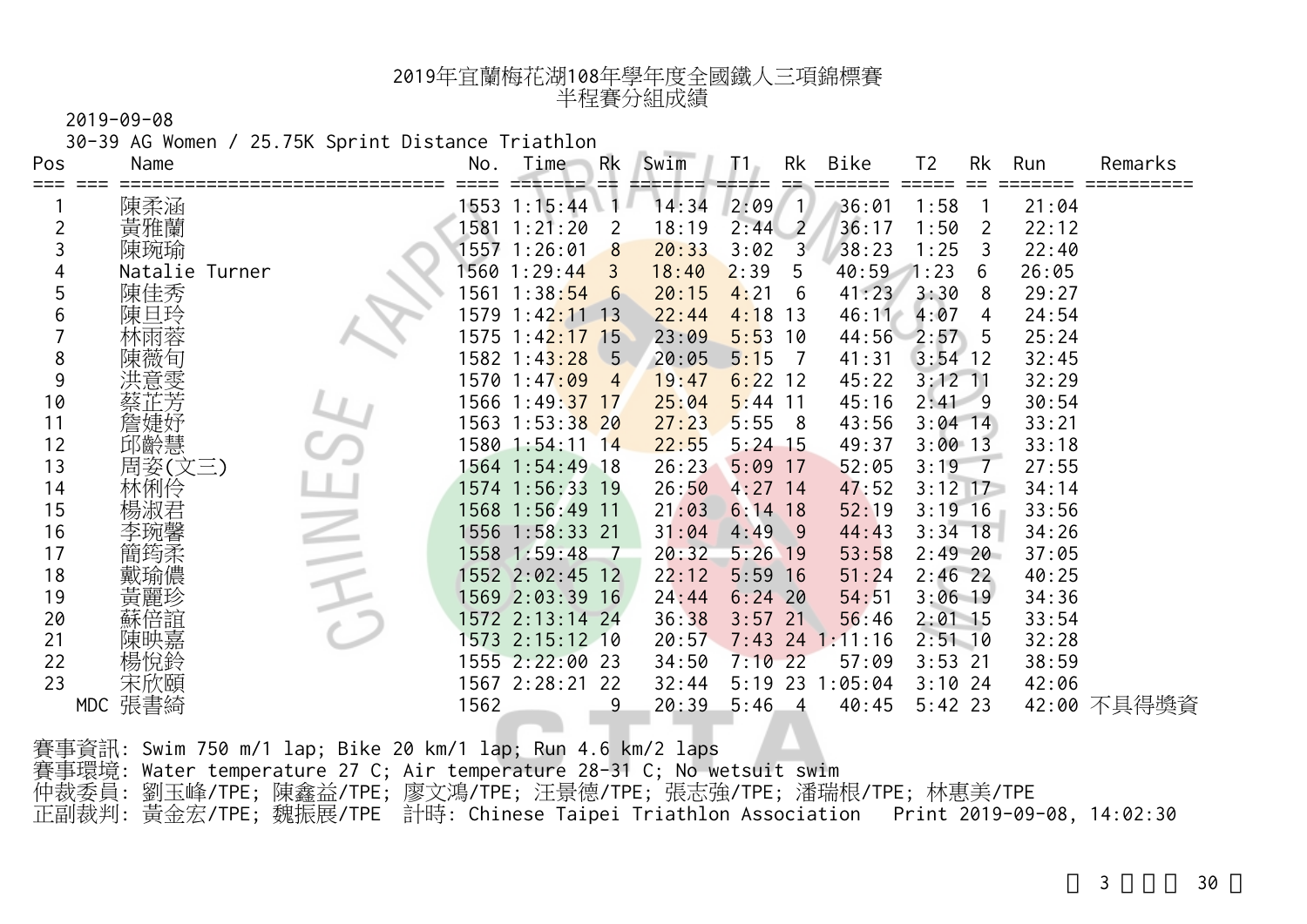2019-09-08

20-29 AG Women / 25.75K Sprint Distance Triathlon

| Pos            | Name    |                                                                                                                                                       | No.  | Time                          | Rk             | Swim  |           |                         | Rk Bike      | T <sub>2</sub> | Rk           | Run   | Remarks |
|----------------|---------|-------------------------------------------------------------------------------------------------------------------------------------------------------|------|-------------------------------|----------------|-------|-----------|-------------------------|--------------|----------------|--------------|-------|---------|
|                | 蕭佳瑤     |                                                                                                                                                       |      | 1544 1:28:29 2                |                | 18:00 | 3:39      | / 1/                    | 38:28        | 2:20           | <sup>2</sup> | 26:05 |         |
|                |         |                                                                                                                                                       |      | 1537 1:29:13                  |                | 16:44 | $3:40$ 2  |                         | 39:13        | 2:37           | 3            | 27:01 |         |
|                |         |                                                                                                                                                       |      | 1533 1:33:26                  | 3              | 19:24 | 3:38      | $\overline{4}$          | 42:29        | 2:17           |              | 25:40 |         |
|                |         |                                                                                                                                                       |      | 1541 1:43:17                  | $\overline{4}$ | 19:33 | 6:02      |                         | 45:13        | 2:46           | 8            | 29:46 |         |
|                |         |                                                                                                                                                       |      | 1538 1:43:39 7                |                | 21:18 | 6:28      | - 6                     | 44:23        | 2:52           | 6            | 28:40 |         |
| 6              |         |                                                                                                                                                       |      | 1532 1:45 <mark>:48</mark> 14 |                | 27:01 | 5:21      | $\overline{\mathbf{3}}$ | 40:48        | 1:53           | 9            | 30:46 |         |
|                |         |                                                                                                                                                       |      | 1535 1:47:56 9                |                | 23:29 | 6:44      | -5                      | 44:16 4:55 5 |                |              | 28:35 |         |
| 8              |         |                                                                                                                                                       |      | 1543 1:4 <mark>8:02</mark> 5  |                | 20:20 | 4:53      | 10                      | 45:48        | $3:20$ 11      |              | 33:43 |         |
| 9              |         |                                                                                                                                                       |      | 1542 1:48:26 12               |                | 26:17 | $5:04$ 11 |                         | 46:33        | $2:57 - 4$     |              | 27:38 |         |
| 10             |         |                                                                                                                                                       |      | 1531 1:49:18 11               |                | 24:29 | $4:16$ 8  |                         | 45:16        | $3:19$ 10      |              | 31:59 |         |
| 11             |         |                                                                                                                                                       |      | 1539 1:56:38 10               |                | 23:54 | $3:53$ 13 |                         | 50:53        | $3:12$ 12      |              | 34:48 |         |
| 12             | 童鴻导     |                                                                                                                                                       |      | 1536 1:59:12 13               |                | 26:40 | $4:15$ 14 |                         | 56:04        | $2:54$ 7       |              | 29:21 |         |
| 13             | 曾琤方     |                                                                                                                                                       |      | 1540 2:00:36 6                |                | 20:25 | 5:31      | 12                      | 50:32        | $4:22$ 13      |              | 39:47 |         |
|                | DSQ 張旻芝 |                                                                                                                                                       | 1534 |                               | 8              | 22:07 | $3:55$ 9  |                         | 45:19        |                | 14           |       | 轉換異常    |
| 賽事環境:          |         | 賽事資訊: Swim 750 m/1 lap; Bike 20 km/1 lap; Run 4.6 km/2 laps<br>Water temperature 27 C; Air temperature 28-31 C; No wetsuit swim                       |      |                               |                |       |           |                         |              |                |              |       |         |
| 仲裁委員:<br>正副裁判: |         | 劉玉峰/TPE; 陳鑫益/TPE; 廖文鴻/TPE; 汪景德/TPE; 張志強/TPE; 潘瑞根/TPE; 林惠美/TPE<br>黃金宏/TPE; 魏振展/TPE 計時: Chinese Taipei Triathlon Association Print 2019-09-08, 14:02:30 |      |                               |                |       |           |                         |              |                |              |       |         |
|                |         |                                                                                                                                                       |      |                               |                |       |           |                         |              |                |              |       |         |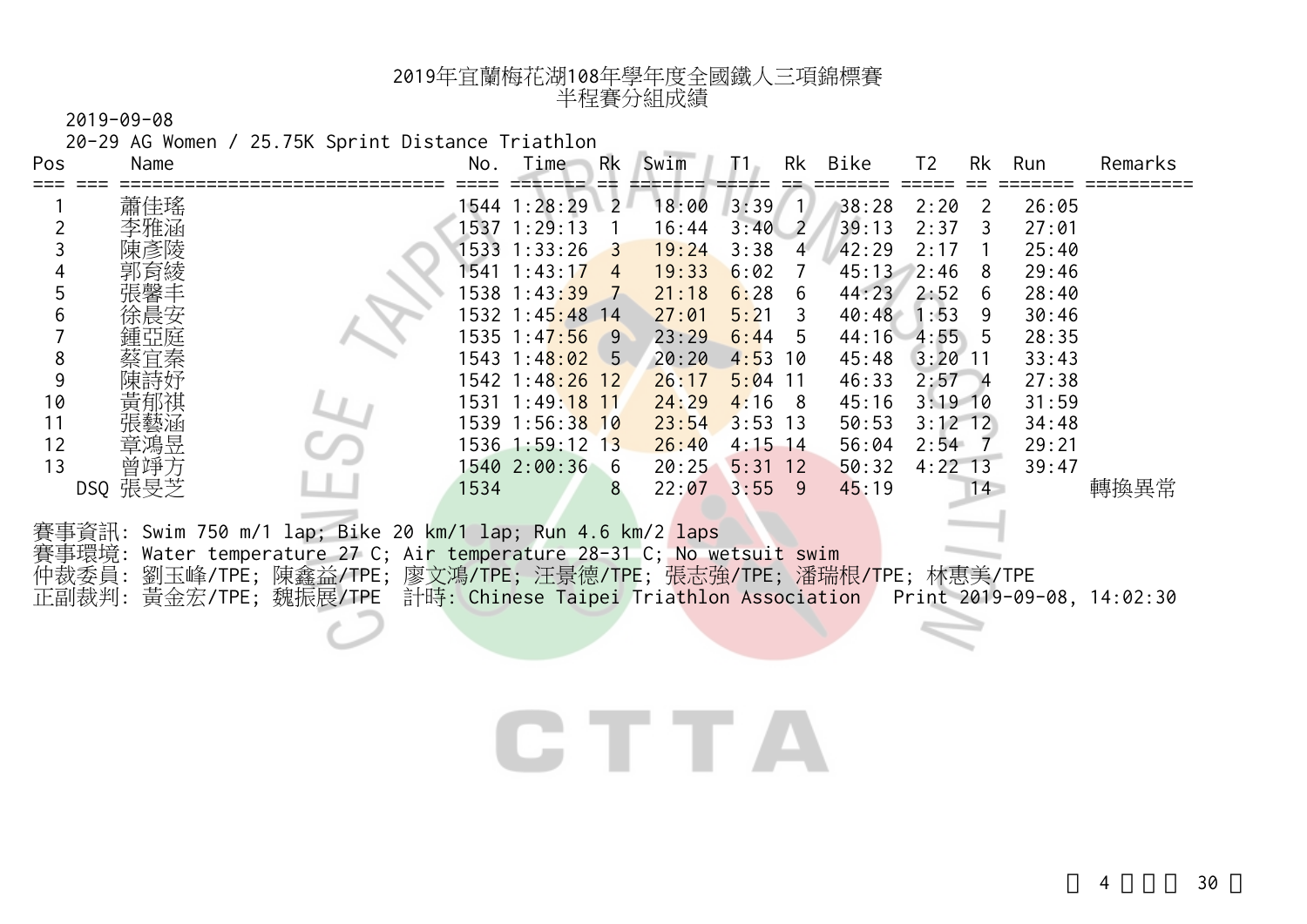2019-09-08

16-29 AG Women / 25.75K Sprint Distance Triathlon

| Pos | Name | No.  | Rk<br>Time                        | Swim                    | Rk                     | Bike  | Τ2<br>Rk            | Run<br>Remarks |
|-----|------|------|-----------------------------------|-------------------------|------------------------|-------|---------------------|----------------|
|     | 潘昱婷  |      | 1477 1:05:09                      | 5<br>12:48              | 1:39<br>$\overline{3}$ | 32:34 | 1:1                 | 高中甄試<br>16:59  |
|     |      | 1490 | 1:07:09                           | 11:48<br>2              | 1:34<br>$\overline{A}$ | 32:43 | 1:19<br>4           | 19:46          |
|     | 恩惠   | 1489 | 1:08:52                           | 12:59                   | 1:40<br>5              | 33:27 | 1:09<br>3           | 19:39          |
|     |      | 1483 | 1:09:36                           | 12:57<br>6              | 1:41                   | 33:34 | 1:20<br>5           | 高中甄試<br>20:06  |
| 5   |      | 1482 | 1:10:18<br>12                     | 15:13                   | 1:46<br>6              | 33:29 | 1:26                | 高中甄試<br>18:27  |
| 6   |      | 1485 | $1:10:55$ 10                      | 14:41                   | 1:48<br>-2             | 32:34 | 1:24<br>6           | 高中甄試<br>20:31  |
|     | 「珮綺  | 1480 | 1:15:09                           | 13:32<br>9              | 1:43<br>10             |       | $35:32 - 1:15$<br>8 | 高中甄試<br>23:09  |
| 8   | 穆昕宜  | 1491 | 1:15:58                           | 11:59<br>$\overline{3}$ | 2:07<br>-11            | 36:59 | 1:40<br>9           | 23:15          |
| 9   | 宇昕   |      | 1484 1:16 <mark>:5</mark> 1<br>14 | 15:16                   | 2:30<br>-8             | 34:18 | :42                 | 高中甄試<br>23:07  |
| 10  |      |      | 1476 1:17 <mark>:22 13</mark>     | 15:14                   | 1:52<br>-9             | 34:26 | $1:28$ 10           | 高中甄試<br>24:24  |
| 11  | 芷菱   |      | 1478 1:23:2 <mark>2 11</mark>     | 14:45                   | 1:54<br>-12            | 39:55 | $1:18$ 11           | 高中甄試<br>25:32  |
| 12  |      |      | 1479 1:26:27                      | 13:30<br>8              | $2:35$ 15              | 43:24 | $1:23 \; 12$        | 高中甄試<br>25:37  |
| 13  | 吳旻涓  | 1487 | 1:26:34<br>$\overline{4}$         | 12:34                   | 2:15<br>13             | 42:03 | $1:15$ 14           | 28:29          |
| 14  | 張琇安  |      | 1488 1:40:25 15                   | 18:55                   | 2:17<br>14             | 43:13 | $2:02$ 16           | 34:01          |
| 15  |      |      | 1495 1:41:26 18                   | 22:21                   | $4:02$ 16              | 45:09 | $2:40$ 13           | 27:15          |
| 16  |      |      | 1493 1:41:27 16                   | 18:59                   | 4:03<br>-17            | 45:15 | $3:35$ 15           | 29:36          |
| 17  | 施宣安  |      | 1486 2:03:53 17                   | 19:04                   | 7:05<br>19             | 51:52 | $2:25$ 18           | 43:29          |
| 18  |      |      | 1496 2:10:10 19                   | 29:31                   | 7:04<br>18             | 51:13 | $3:42$ 17           | 38:42          |
|     |      | 1494 |                                   | 11:14                   | 1 : 44                 | 32:03 | l:04                |                |
|     |      |      |                                   |                         |                        |       |                     |                |

賽事資訊: Swim 750 m/1 lap; Bike 20 km/1 lap; Run 4.6 km/2 laps 賽事環境: Water temperature 27 C; Air temperature 28-31 C; No wetsuit swim 仲裁委員: 劉玉峰/TPE; 陳鑫益/TPE; 廖文鴻/TPE; 汪景德/TPE; 張志強/TPE; 潘瑞根/TPE; 林惠美/TPE 正副裁判: 黃金宏/TPE; 魏振展/TPE 計時: Chinese Taipei Triathlon Association Print 2019-09-08, 14:02:30

5 30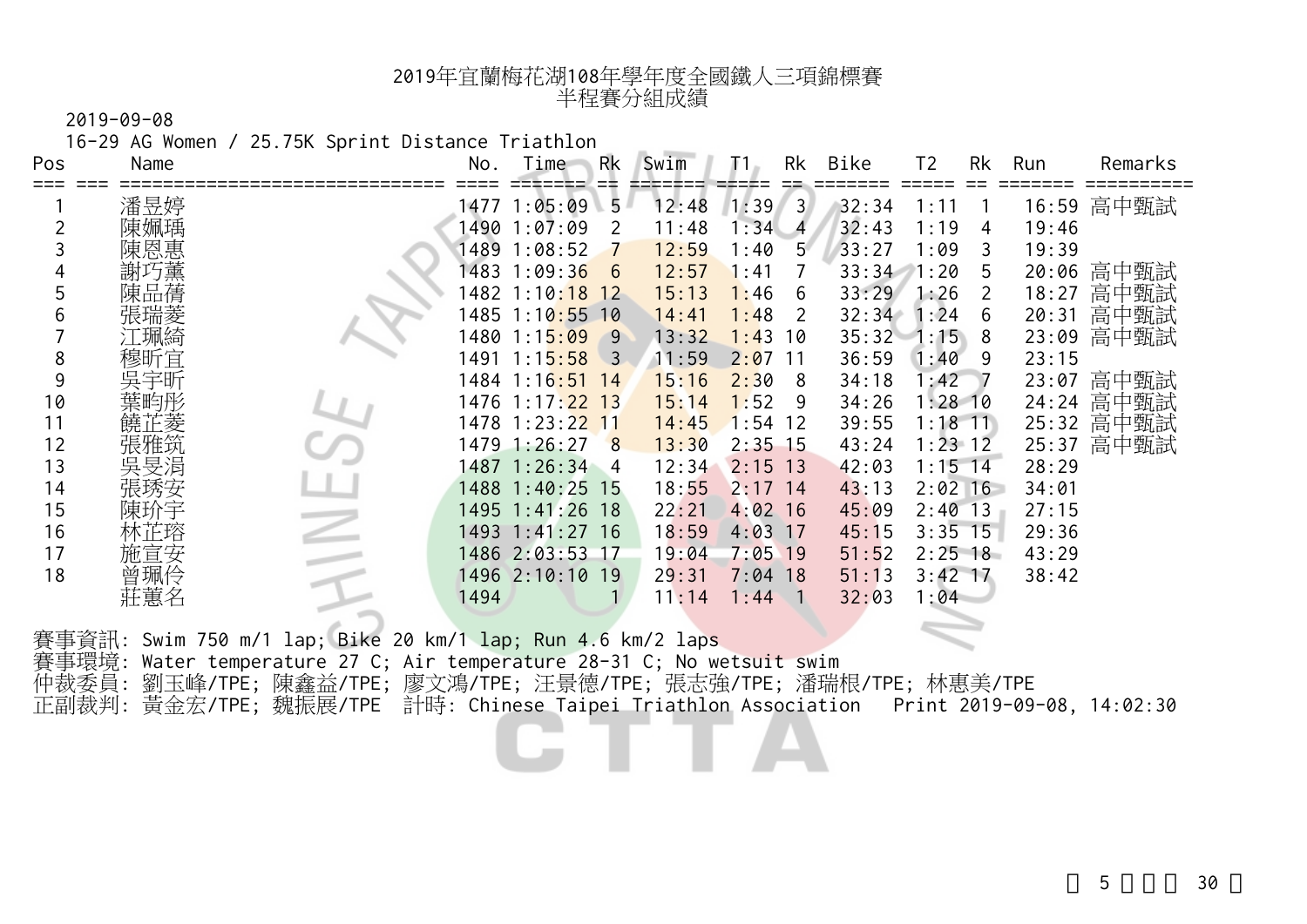2019-09-08

13-15 AG Women / 25.75K Sprint Distance Triathlon

| Pos | Name         | No.  | Time                       | Rk             | Swim  |           | Rk             | Bike        | T <sub>2</sub> | Rk | Run   | Remarks    |
|-----|--------------|------|----------------------------|----------------|-------|-----------|----------------|-------------|----------------|----|-------|------------|
|     | 范博涵          |      | 1523 1:08:41               | 1              | 11:20 | 2:17      | $\overline{2}$ | 33:28       | 1:02           | 4  | 20:36 |            |
| 2   | 陳均妤<br>$+2M$ |      | 1518 1:09:18               | 4              | 12:43 | 1:50      | $\mathcal{A}$  | 32:31       | 1:15           | 2  | 19:01 | 違規輪車       |
| 3   | 潘羽甄          |      | 1504 1:09:49               | $\overline{2}$ | 11:55 | 1:54      | 3 <sup>1</sup> | 33:44       | 1:25           | 6  | 20:53 | 國中甄試       |
| 4   | 李妍萱          |      | 1507 1:09:5 <mark>0</mark> | 6              | 12:59 | 2:02      | 6              | 35:49       | 1:38           |    | 17:25 | 國中甄試       |
| 5   | 陳均婕          |      | 1517 1:11 <mark>:25</mark> | 7              | 13:13 | 2:05      | 4              | 33:46       | 1:37           | 5  | 20:46 | 國中甄試       |
| 6   | 陳胤柔          |      | 1508 1:13 <mark>:07</mark> | 9              | 14:22 | 1:38      | 5              | 34:48       | 1:16           |    | 21:05 | 國中甄試       |
|     | 鄭羽均          |      | 1524 1:1 <mark>8:18</mark> | $\overline{3}$ | 12:38 | 2:42      |                | $37:41 - 1$ | : 28, 10       |    | 23:50 |            |
| 8   | 王墨荀          |      | 1514 1:18:31 5             |                | 12:53 | 2:29      | -8             | 37:49       | 1:40           | 9  | 23:43 | 國中甄試       |
| 9   | 睿恩           |      | 1513 1:20:46 12            |                | 15:45 | 2:42      | -11            | 38:14       | 1:42 8         |    | 22:25 | 國中甄試       |
| 10  | 「妮           |      | 1502 1:21:34 11            |                | 15:05 | 2:19      | <b>12</b>      | 38:51       | $1:28$ 11      |    | 23:52 | 國中甄試       |
| 11  | 余梓云          |      | 1506 1:22:22 18            |                | 18:17 | 2:08      | 15             | 41:34       | $1:11 \quad 3$ |    | 19:14 | 國中甄試       |
| 12  | 陳星頤          |      | $1512$ $1:23:35$           | 8              | 14:18 | $2:25$ 13 |                | 39:31       | $1:53$ 13      |    | 25:29 | 國中甄試       |
| 13  | 陳炫羽          |      | 1505 1:26:46 19            |                | 18:28 | 3:02      | - 9            | 37:53       | $1:25$ 14      |    | 26:00 | 國中甄試       |
| 14  | 蔡沛辰          |      | 1503 1:27:44 15            |                | 16:02 | 2:35      | 10             | 37:59       | $1:27$ 17      |    | 29:44 | 國中甄試       |
| 15  | 賴珮琳          |      | 1521 1:29:09 16            |                | 16:20 | 2:30      | 14             | 41:26       | $1:27$ 16      |    | 27:28 |            |
| 16  | 王荀昱          |      | 1515 1:33:04 13            |                | 15:49 | 3:00      | 17             | 42:04       | $2:09$ 18      |    | 30:03 | 國中甄試       |
| 17  | 呂紹瑄          |      | 1520 1:34:40 14            |                | 15:55 | 3:06      | 18             | 42:38       | $1:31$ 21      |    | 31:32 |            |
| 18  | 譚景云          | 1516 | $1:35:14$ 25               |                | 23:13 | 2:51      | <sup>16</sup>  | 41:55       | $1:50$ 12      |    |       | 25:26 國中甄試 |
| 19  | 余宜頡          | 1501 | $1:35:38$ 10               |                | 14:30 | 2:43      | 19             | 43:44       | $1:30$ 24      |    | 33:14 | 國中甄試       |
| 20  | 何            | 1509 | $1:36:04$ 20               |                | 18:43 | 2:44      | 21             | 45:34       | $2:23$ 15      |    | 26:41 | 國中甄試       |
| 21  | 高楷雯          | 1526 | $1:37:17$ 17               |                | 17:05 | $4:15$ 20 |                | 43:44       | $1:58$ 19      |    | 30:17 |            |
| 22  | 鄭喬芷          |      | 1510 1:45:33 23            |                | 20:07 | $3:55$ 23 |                | 48:18       | $1:52$ 20      |    |       | 31:24 國中甄試 |
| 23  | 莊涴筑          |      | 1522 1:50:29 24            |                | 20:57 | $4:22$ 24 |                | 50:06       | $3:15$ 22      |    | 31:51 |            |
| 24  | 施彥伊          |      | 1519 2:03:57 22            |                | 19:02 | $7:08$ 26 |                | 52:13       | $2:20$ 25      |    | 43:17 |            |
| 25  | 黃中又          |      | 1525 2:04:20 26            |                | 31:28 | $5:09$ 25 |                | 51:11       | $3:42$ 23      |    | 32:52 |            |
|     | 楊仲怡          | 1511 |                            | 21             | 18:54 | $3:57$ 22 |                | 47:00       | 7:11           |    |       | 國中甄試       |

賽事資訊: Swim 750 m/1 lap; Bike 20 km/1 lap; Run 4.6 km/2 laps 賽事環境: Water temperature 27 C; Air temperature 28-31 C; No wetsuit swim 仲裁委員: 劉玉峰/TPE; 陳鑫益/TPE; 廖文鴻/TPE; 汪景德/TPE; 張志強/TPE; 潘瑞根/TPE; 林惠美/TPE 正副裁判: 黃金宏/TPE; 魏振展/TPE 計時: Chinese Taipei Triathlon Association Print 2019-09-08, 14:02:30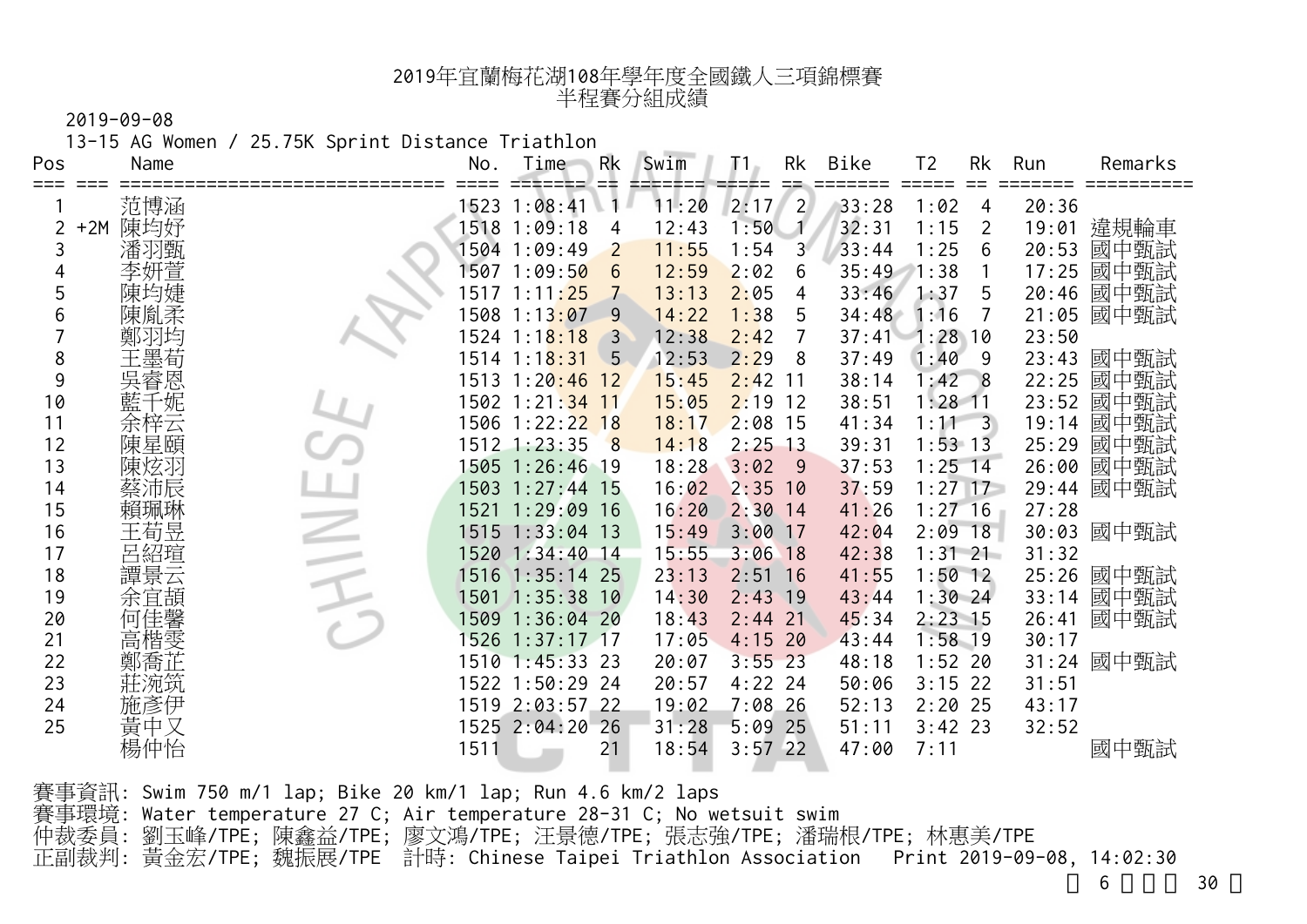2019-09-08

60+ AG Men / 25.75K Sprint Distance Triathlon

| Pos          | Name |                                                                                                                                              | No.  | Time                           | Rk | Swim  |            | Rk             | Bike  | T2             | Rk | Run   | Remarks |
|--------------|------|----------------------------------------------------------------------------------------------------------------------------------------------|------|--------------------------------|----|-------|------------|----------------|-------|----------------|----|-------|---------|
|              | 廖關復  |                                                                                                                                              | 1861 | 1:14:21                        | 2  | 14:53 | 1:59       | $\overline{1}$ | 33:24 | 1:27           | 2  | 22:38 |         |
|              |      |                                                                                                                                              |      | 1872 1:19:47                   | 4  | 17:20 | 3:42       | $\overline{2}$ | 35:27 | 1:44           |    | 21:37 |         |
|              |      |                                                                                                                                              |      | 1871 1:25:32                   | 3  | 17:02 | 4:11       | 4              | 36:09 | 2:13           | 5  | 25:59 |         |
| 4            | 耀宗   |                                                                                                                                              |      | 1876 1:25:47                   | 5  | 20:04 | 3:55       | 3              | 36:09 | 2:53           | 3  | 22:48 |         |
| 5<br>$\star$ | 阮錦源  |                                                                                                                                              |      | 1875 1:35: <mark>26</mark>     |    |       | 32:54      | - 6            | 40:00 | 3:30           | 9  | 29:11 |         |
| 6            |      |                                                                                                                                              |      | 1868 1:36 <mark>:05</mark>     |    | 21:23 | 6:23       |                | 40:03 | 2:01           | 6  | 26:18 |         |
|              |      |                                                                                                                                              |      | 1867 1:4 <mark>2:17</mark>     | -9 | 23:45 | 4:46       | 13             | 46:13 | 2:19           | 4  | 25:15 |         |
| 8            | 邱豐霖  |                                                                                                                                              |      | 1874 1:4 <mark>2:19 1</mark> 5 |    | 29:42 | 3:43       | -5             | 39:21 | 1:38           | 8  | 27:57 |         |
| 9            | 晉祿   |                                                                                                                                              |      | 1863 1:43:44 13                |    | 27:04 | 4:05       | -8             | 41:06 | $2:16$ 10      |    | 29:14 |         |
| 10           | 場世民  |                                                                                                                                              |      | 1873 1:47 <mark>:47 6</mark>   |    | 21:07 | 4:30       | -11            | 43:11 | $3:15$ 14      |    | 35:45 |         |
| 11           | 李海洲  |                                                                                                                                              |      | 1870 1:49:2 <mark>9 16</mark>  |    | 30:50 | $6:24$ 10  |                | 42:02 | $2:43 \quad 7$ |    | 27:32 |         |
| 12           | 致顯   |                                                                                                                                              |      | 1877 1:51:01 1 <mark>1</mark>  |    | 25:59 | 6:07       | - 9            | 41:07 | $3:45$ 13      |    | 34:04 |         |
| 13           | 劉慶生  |                                                                                                                                              |      | 1865 1:52:35 10                |    | 25:29 | 6:26       | 12             | 45:52 | $2:43$ 11      |    | 32:07 |         |
| 14           | 陳建正  |                                                                                                                                              |      | 1866 1:56:28 12                |    | 26:48 | $5:36$ 14  |                | 47:06 | $3:02$ 12      |    | 33:59 |         |
| 15           | 張世東  |                                                                                                                                              |      | 1869 1:57:59                   | 8  | 23:38 | $4:52$ 15  |                | 47:33 | $2:56$ 16      |    | 39:02 |         |
| 16           | 楊晉昱  |                                                                                                                                              |      | 1864 2:13:54 14                |    | 27:38 | $12:18$ 16 |                | 53:07 | $2:54$ 15      |    | 37:59 |         |
|              |      |                                                                                                                                              |      |                                |    |       |            |                |       |                |    |       |         |
| ₩古王 本        |      | 賽事資訊: Swim 750 m/1 lap; Bike 20 km/1 lap; Run 4.6 km/2 laps<br>Wetch temperature $27.0, h_{\rm m}$ temperature $20.21, 0, h_{\rm m}$ wetchit |      |                                |    |       |            |                |       |                |    |       |         |

賽事環境: Water temperature 27 C; Air temperature 28-31 C; No wetsuit swim 仲裁委員: 劉玉峰/TPE; 陳鑫益/TPE; 廖文鴻/TPE; 汪景德/TPE; 張志強/TPE; 潘瑞根/TPE; 林惠美/TPE 正副裁判: 黃金宏/TPE; 魏振展/TPE 計時: Chinese Taipei Triathlon Association - Print 2019-09-08, 14:02:31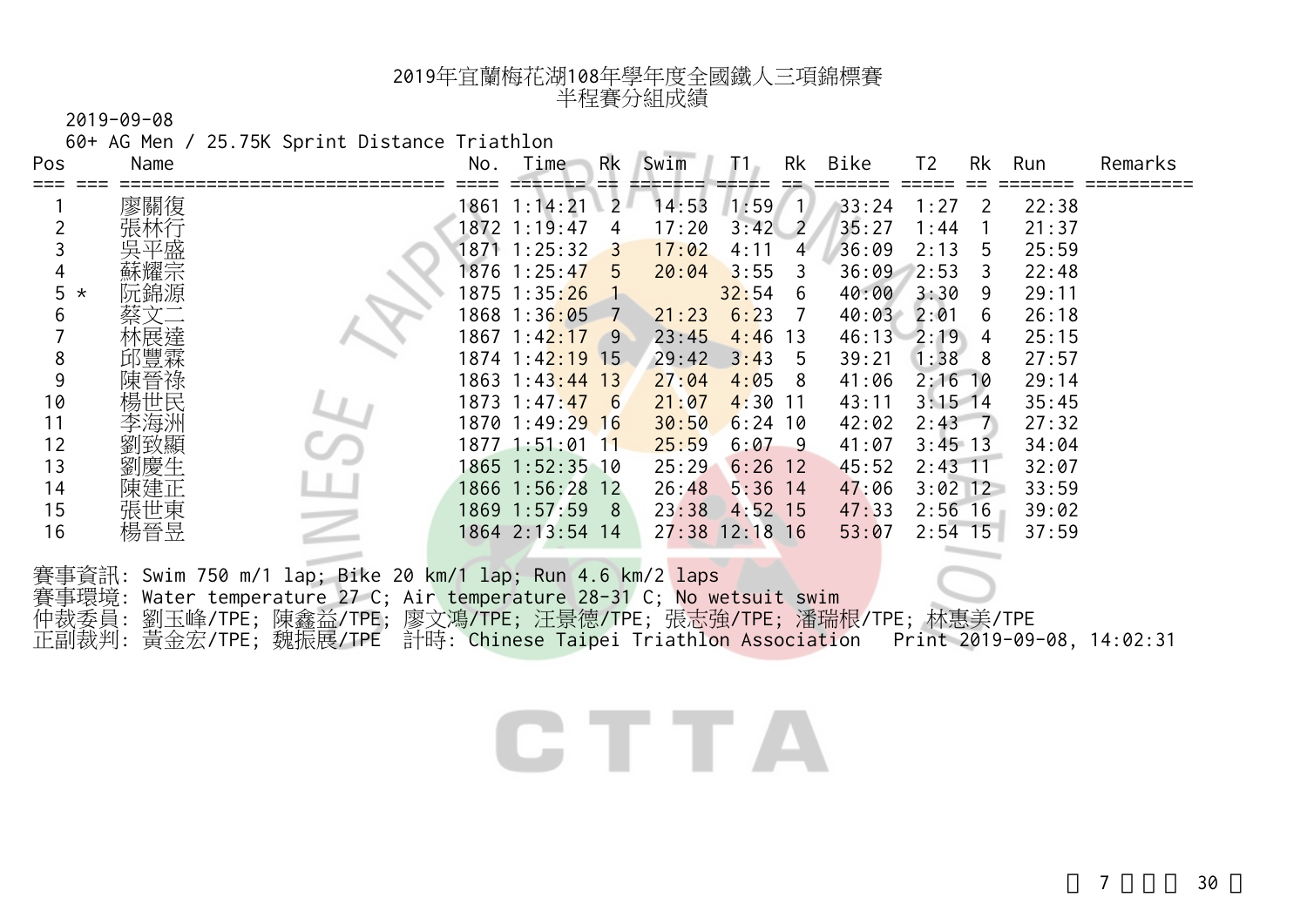50-59 AG Men / 25.75K Sprint Distance Triathlon

| Pos<br>≡≡≡     | Name | No.  | Time                          | Rk<br>Ξŧ        | Swim  | T1.            | Rk              | Bike  | T <sub>2</sub> | Rk             | Run   | Remarks |
|----------------|------|------|-------------------------------|-----------------|-------|----------------|-----------------|-------|----------------|----------------|-------|---------|
|                | 張榮川  |      | 1849 1:12:44 2                |                 | 15:48 | $2:03 \quad 1$ |                 | 31:48 | 1:27           | 3              | 21:40 |         |
| $\overline{2}$ | 簡壹清  |      | 1855 1:14:56                  | 3               | 16:25 | 1:56           | $\overline{2}$  | 33:28 | 1:39           | $\overline{2}$ | 21:29 |         |
| 3              | 游泰瑜  |      | 1843 1:16:18                  | $\overline{4}$  | 16:55 | 2:30           | 3 <sup>1</sup>  | 33:42 | 1:50           |                | 21:23 |         |
| 4              | 許祺隴  |      | 1854 1:20:0 <mark>5</mark>    |                 | 14:53 | 2:41           | 6               | 37:50 | 1:27           | 6              | 23:15 |         |
| 5              | 柳權祐  |      | 1856 1:24:59                  | $6\overline{6}$ | 17:32 | 2:35           | $\overline{4}$  | 36:32 | $2:30$ 13      |                | 25:53 |         |
| 6              | 王志明  |      | 1834 1:30 <mark>:02 12</mark> |                 | 21:07 | 3:10           | -13             | 39:25 | $1:46$ 11      |                | 24:35 |         |
|                | 李秩丞  |      | 1827 1:30:03                  | $\overline{7}$  | 19:08 | 4:11           | 16              | 40:30 | $2:15$ 9       |                | 24:01 |         |
| 8              | 陳宏志  |      | 1846 1:3 <mark>1:19</mark>    | 8               | 19:46 | 4:55           | -9              | 38:22 | $4:05$ 10      |                | 24:14 |         |
| 9              |      |      | 1828 1:31:49 16               |                 | 23:48 | 4:58           | 5               | 37:37 | 3:40           | $\overline{4}$ | 21:48 |         |
| 10             | 張益庭  |      | 1852 1:32:50 20               |                 | 24:14 | 3:58           | 12              | 39:19 | 1:42           | 8              | 23:39 |         |
| 11             | 吳信義  |      | 1848 1:36:37 22               |                 | 25:04 | 6:14           | -8              | 37:54 | 3:50           | 7              | 23:37 |         |
| 12             | 王錫銘  |      | 1833 1:37:38 10               |                 | 20:23 | 4:19           | -14             | 39:52 | $2:36$ 21      |                | 30:31 |         |
| 13             | 任志雄  |      | 1839 1:38:28 11               |                 | 20:26 | 4:43           | 19              | 42:43 | $4:00$ 14      |                | 26:38 |         |
| 14             | 劉崑盛  |      | 1847 1:38:49 23               |                 | 26:11 | 3:30           | 10              | 38:30 | $2:42$ 17      |                | 27:58 |         |
| 15             | 蘇昌輝  |      | 1853 1:39:56                  | 5               | 17:10 | $4:12$ 24      |                 | 47:14 | $2:20$ 18      |                | 29:02 |         |
| 16             | 黃鳳初  |      | 1832 1:42:20 19               |                 | 24:06 | 3:26           | 15              | 40:10 | $3:13$ 22      |                | 31:27 |         |
| 17             | 黃炳歸  |      | 1842 1:42:52 18               |                 | 23:55 | $7:32$ 18      |                 | 41:55 | $2:25$ 15      |                | 27:07 |         |
| 18             |      |      | 1838 1:43:23 27               |                 | 29:07 | 3:19           | 17              | 40:39 | $2:50$ 16      |                | 27:29 |         |
| 19             | 劉紀緯  |      | 1837 1:44:59 17               |                 | 23:49 | 4:58           | 20              | 42:49 | $3:13$ 20      |                | 30:12 |         |
| 20             | 黃逸傑  |      | 1836 1:45:39                  | - 9             | 20:09 | $5:01$ 23      |                 | 44:48 | $2:50$ 23      |                | 32:52 |         |
| 21             | 張忠龍  |      | 1844 1:45:48 30               |                 | 34:28 | 6:05           | $\overline{11}$ | 38:46 | 3:23.5         |                | 23:08 |         |
| 22             | 邱中光  |      | 1845 1:49:12 26               |                 | 29:07 | $4:25$ 22      |                 | 44:02 | $1:50$ 19      |                | 29:50 |         |
| 23             | 林東松  |      | 1841 1:50:21 24               |                 | 26:37 | $6:45$ 28      |                 | 49:33 | $2:25$ 12      |                | 25:05 |         |
| 24             | 楊恆信  |      | 1857 1:52:39 25               |                 | 28:25 | 4:46           | 21              | 43:29 | $2:17$ 27      |                | 33:43 |         |
| 25             | 魏志豪  |      | 1851 1:53:15 15               |                 | 22:52 | 4:29           | 26              | 48:13 | $4:49$ 24      |                | 32:54 |         |
| 26             | 邱仕杰  |      | 1850 1:57:09 13               |                 | 21:50 | 6:33           | -25             | 47:17 | $3:03$ 29      |                | 38:29 |         |
| 27             | 高振修  |      | 1840 2:06:09 21               |                 | 24:38 | $8:55$ 27      |                 | 49:09 | $5:33$ 28      |                | 37:55 |         |
| 28             | 文彬   |      | 1831 2:06:28 29               |                 | 31:54 | 5:15.30        |                 | 53:20 | $3:08$ 25      |                | 32:54 |         |
| 29             | 洪維揚  |      | 1830 2:06:48 28               |                 | 30:37 | 8:27           | -29             | 51:37 | $2:59$ 26      |                | 33:09 |         |
|                | 江允貴  | 1826 |                               | 14              | 22:33 | 4:34           | $\overline{7}$  | 37:51 | 3:27           |                |       |         |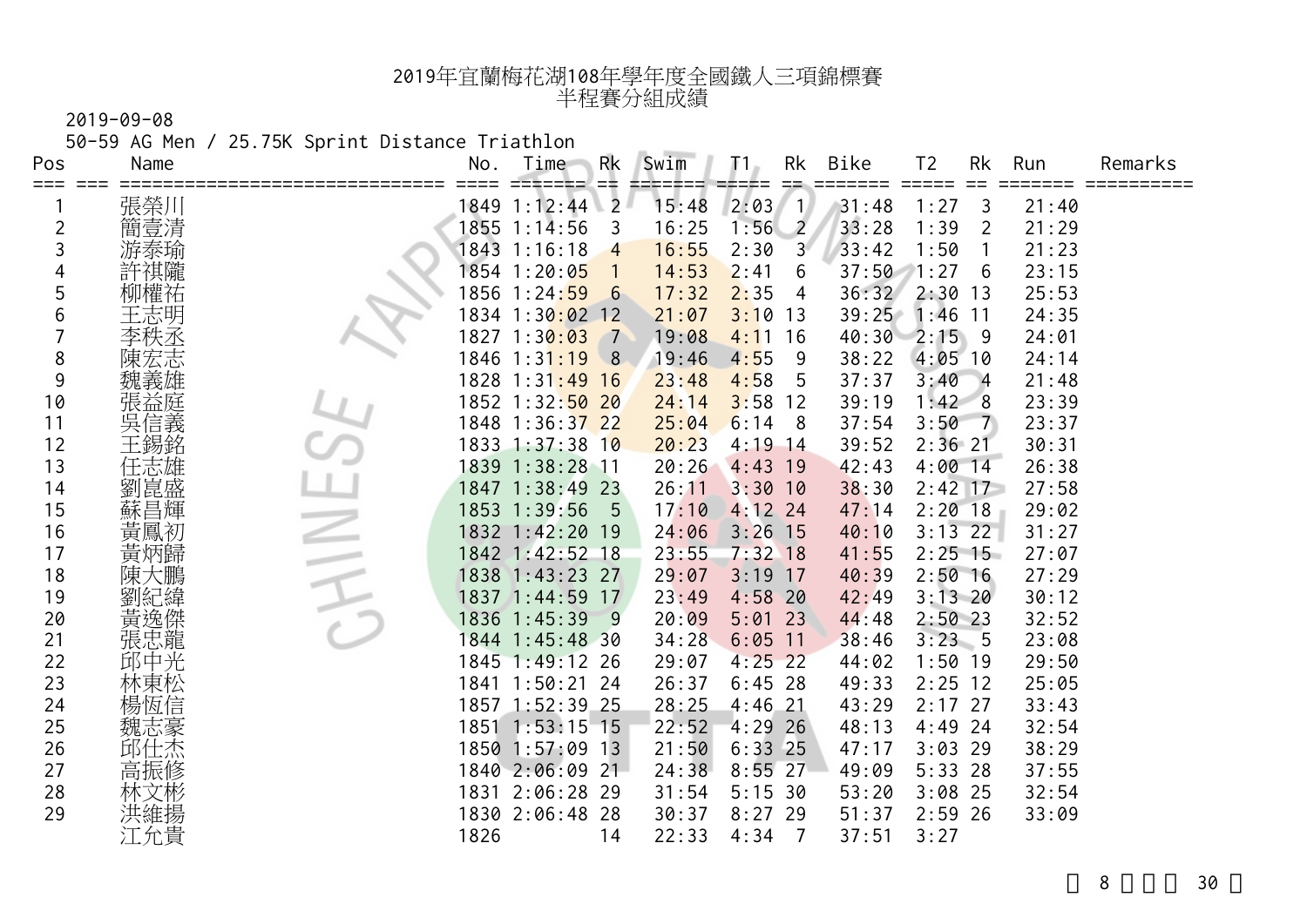40-49 AG Men / 25.75K Sprint Distance Triathlon

| Pos            | Name      | No.  | Time                          | Rk<br>==        | Swim  | Τ1.       | Rk<br>$=$               | Bike          | T <sub>2</sub> | Rk             | Run   | Remarks |
|----------------|-----------|------|-------------------------------|-----------------|-------|-----------|-------------------------|---------------|----------------|----------------|-------|---------|
| ⋍⋍⋍            | 莊順發       |      | 1789 1:10:11 13               |                 | 18:21 | $1:57$ 1  |                         | 31:18         | 1:22           |                | 17:16 |         |
| $\overline{2}$ | 蔡明宏       |      | 1817 1:14:22 11               |                 | 18:05 | 1:57      | $-5$                    | 33:35         | 1:36           | 2              | 19:11 |         |
| 3              | 張騰巍       |      | 1811 1:14:24                  | 9               | 17:49 | 2:15      | $2^{\circ}$             | 31:34         | 1:20           | 9              | 21:28 |         |
| 4              | 許文桐       |      | 1786 1:16:2 <mark>5</mark>    | 5               | 16:15 | 2:53      | 9                       | $35:24$ 1:50  |                | 3              | 20:06 |         |
| 5              | Alfredo W |      | 1777 1:20:43 10               |                 | 17:51 | $2:55$ 11 |                         | 36:14         | $1:58$ 11      |                | 21:47 |         |
| 6              | 黃<br>一昌   |      | 1768 1:21 <mark>:29 17</mark> |                 | 19:24 | $3:24$ 15 |                         | 36:40         | 1:35           | 5              | 20:28 |         |
|                | 楊文涵       | 1757 | 1:22:54                       | 8               | 17:21 | 2:40      | 20                      | 38:01 1:47 16 |                |                | 23:07 |         |
| 8              | 田志偉       |      | 1756 1:23:52                  | $\sqrt{7}$      | 17:01 | 3:16      | 13                      | 36:16         | $1:34$ 25      |                | 25:47 |         |
| 9              | 林宜正       |      | 1778 1:25:20 33               |                 | 21:34 | 4:05      | 12                      | 36:15         | 2:008          |                | 21:27 |         |
| 10             | 周修毅       |      | 1820 1:28:22 23               |                 | 20:27 | $2:44$ 22 |                         | 38:14         | $2:02$ 22      |                | 24:57 |         |
| 11             | 劉禎忠       |      | 1806 1:28:31 26               |                 | 20:51 | $4:29$ 17 |                         | 37:17         | $3:02$ 13      |                | 22:53 |         |
| 12             |           |      | 1776 1:29:33 21               |                 | 20:13 | $2:24$ 16 |                         | 36:56         | 2:5530         |                | 27:06 |         |
| 13             | 陳俊平       |      | 1763 1:29:35 20               |                 | 20:10 | 3:26      | 10                      | 35:37         | $3:05$ 33      |                | 27:19 |         |
| 14             | 蔣誠翔       |      | 1794 1:29:47                  | $6\overline{6}$ | 16:56 | 4:41      | 54                      | 44:27         | 2:18           | $\overline{7}$ | 21:26 |         |
| 15             | 吳武宏       |      | 1749 1:30:12 58               |                 | 25:25 | 4:23      | 8                       | 35:03         | $2:44$ 12      |                | 22:39 |         |
| 16             | 浩宇        |      | 1745 1:30:19 59               |                 | 25:36 | 3:08      | <b>19</b>               | 38:01         | $1:56$ 10      |                | 21:40 |         |
| 17             | 胡洋益       |      | 1791 1:30:28 63               |                 | 26:49 | 3:28      | $\overline{\mathbf{3}}$ | 33:28         | $2:19$ 20      |                | 24:26 |         |
| 18             | 乃光        |      | 1764 1:34:22 42               |                 | 22:34 | $4:37$ 31 |                         | 40:21         | $2:43$ 18      |                | 24:10 |         |
| 19             | 曾         |      | 1795 1:34:34 25               |                 | 20:39 | 4:45      | 28                      | 39:13         | $2:16$ 35      |                | 27:41 |         |
| 20             |           | 1793 | $1:34:42$ 43                  |                 | 22:55 | 3:50      | 25                      | 38:38         | $4:03$ 24      |                | 25:18 |         |
| 21             | 陳秋龍       |      | 1809 1:35:08 28               |                 | 20:56 | $5:02$ 18 |                         | 37:30         | $4:41$ 29      |                | 27:02 |         |
| 22             | 詹淯茗       |      | 1796 1:36:04 45               |                 | 23:33 | 3:13      | $-7$                    | 34:19         | $1:56$ 52      |                | 33:05 |         |
| 23             | 謝鈞任       |      | 1807 1:36:26 12               |                 | 18:10 | $3:49$ 52 |                         | 43:50         | $1:57$ 40      |                | 28:42 |         |
| 24             | 毛俊賢       |      | 1780 1:36:50 53               |                 | 24:39 | 4:25      | -24                     | 38:33         | 3:11           | 26             | 26:05 |         |
| 25 $\star$     | 吳泰亨       |      | 1741 1:36:53 39               |                 | 21:54 | $4:38$ 34 |                         | 40:35         |                | 68             |       | 轉換異常    |
| 26             | 莊坤霖       |      | 1815 1:37:56 30               |                 | 21:00 | $5:01$ 45 |                         | 42:27         | $2:22$ 31      |                | 27:08 |         |
| 27             |           |      | 1802 1:38:48 41               |                 | 22:29 | $5:16$ 51 |                         | 43:28         | $3:22$ 19      |                | 24:16 |         |
| 28             | 范進乾       |      | 1760 1:38:58 49               |                 | 24:03 | 4:32.38   |                         | 40:52         | $2:24$ 32      |                | 27:10 |         |
| 29             | .居璋       |      | 1750 1:39:11 18               |                 | 19:36 | 4:53      | -46                     | 42:34         | $2:08$ 45      |                | 30:02 |         |
| 30             | 王智弘       |      | 1758 1:39:12 40               |                 | 22:09 | 4:16      | 37                      | 40:49         | $2:30$ 43      |                | 29:29 |         |
| 31             | 高佳豪       |      | 1814 1:39:31 69               |                 | 36:30 | 6:41      | 6                       | 34:07         | 2:02           | 4              | 20:12 |         |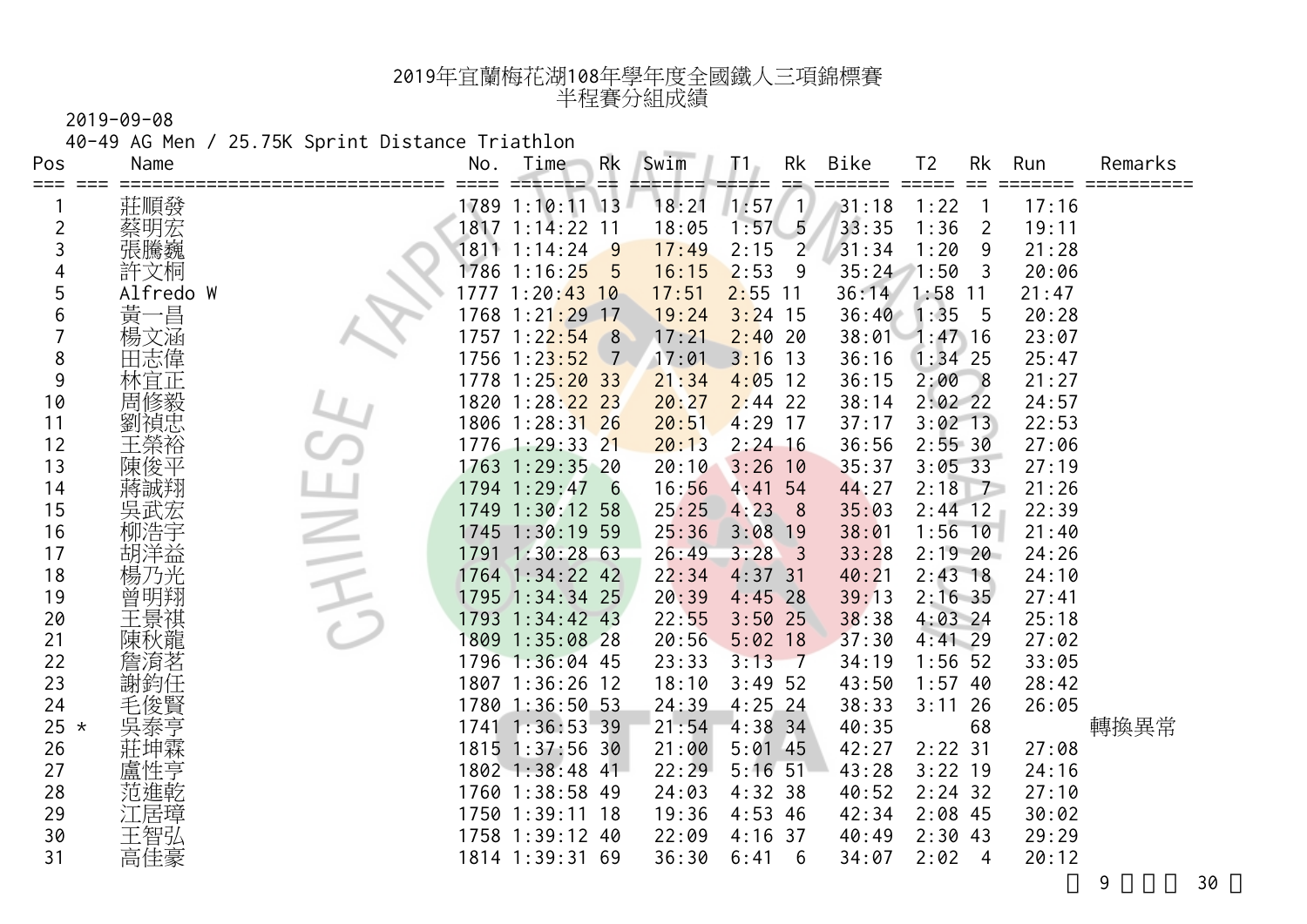| 32 |        | 黃昱棠           |                     |      | 1739 1:39:31 48               | 23:52 | $4:34$ 21              | 38:04           | $2:48$ 46    | 30:15 |             |
|----|--------|---------------|---------------------|------|-------------------------------|-------|------------------------|-----------------|--------------|-------|-------------|
| 33 |        | 李明昌           |                     |      | 1800 1:40:03 15               | 19:01 | 6:0048                 | 43:03           | $3:01$ 41    | 29:00 |             |
| 34 |        | 劉霈倫           |                     |      | 1785 1:40:37 54               | 24:47 | 4:29.39                | 40:53           | $2:52$ 34    | 27:38 |             |
| 35 |        | 余振榮           |                     |      | 1790 1:41:01 31               | 21:11 | $4:30$ 57              | 45:35           | $2:03$ 36    | 27:45 |             |
| 36 |        |               |                     |      | 1770 1:41:09 38               | 21:50 | $5:23$ 47              | 42:35           | 3:12.38      | 28:11 |             |
| 37 |        | 洪來福<br>陳楷侑    |                     |      | 1744 1:41:10 19               | 19:52 | 4:2056                 | 44:54           | $2:51$ 42    | 29:15 |             |
| 38 |        | 吳政彥           |                     |      | 1799 1:41:17 65               | 27:44 | $5:03$ 33              | 40:31           | $2:49$ 23    | 25:12 |             |
| 39 |        |               |                     |      | 1782 1:41:18 67               | 29:07 | $4:23$ 42              | 41:54           | $1:58$ 17    | 23:58 |             |
| 40 |        | 《魏睿建德》        |                     |      | 1746 1:42:07 62               | 26:32 | $6:35$ 32              | 40:27           | $3:56$ 21    | 24:39 |             |
| 41 |        | 林瑋翔           |                     |      | 1737 1:42:18 60               | 25:43 | $3:48$ 44              | 42:26           | $2:22$ 37    | 28:02 |             |
| 42 |        |               |                     |      | 1805 1:43:28 57               | 25:17 | $4:21$ 41              | 41:05           | $2:22$ 47    | 30:24 |             |
|    | $43 *$ | -劉黃賴:         |                     |      | 1804 1:43:50 52               | 24:36 | 5:2159                 | 46:04           | 69           |       | 轉換異常        |
| 44 |        |               |                     |      | 1783 1:44:59 32               | 21:24 | $5:04$ 27              | 39:07           | $4:36$ 59    | 34:51 |             |
| 45 |        | 陳冠良           |                     |      | 1765 1:45:30 46               | 23:46 | $3:48$ 58              | 45:49           | $2:16$ 44    | 29:54 |             |
| 46 |        | 蘇柏夫           |                     |      | 1819 1:4 <mark>5:36 14</mark> | 18:52 | 3:45<br>$\overline{4}$ | 33:29           | $2:19$ 67    | 47:14 |             |
| 47 |        |               |                     |      | 1816 1:45:38 37               | 21:47 | 9:24.30                | 40:15           | $5:36$ 39    | 28:38 |             |
| 48 |        | <b>「邱富連連」</b> |                     |      | 1771 1:45:45 68               | 30:14 | 5:17,36                | 40:45           | $2:36$ 28    | 26:56 |             |
| 49 |        | 張恩誠           |                     |      | 1762 1:46:01 51               | 24:28 | $5:44$ 26              | 39:05           | $3:58$ 51    | 32:48 |             |
| 50 |        | 羅堅維           |                     |      | 1787 1:47:01 70               | 36:31 | $6:01$ 23              | 38:15           | $3:10$ 15    | 23:06 |             |
| 51 |        | 溫<br>恒        |                     |      | 1788 1:47:02 72               | 43:51 | $3:47$ 14              | 36:27           | 1:48<br>$-6$ | 21:12 |             |
| 52 |        | 陳育朋           |                     |      | 1748 1:47:12 44               | 23:22 | $9:49$ 49              | 43:11           | $7:47$ 14    | 23:04 |             |
| 53 |        | 劉文翼           |                     |      | 1803 1:48:24 29               | 21:00 | 3:5762                 | 47:48           | $2:59$ 50    | 32:42 |             |
| 54 |        | 莊勝閔           |                     |      | 1810 1:49:00 66               | 28:33 | 5:1761                 | 47:01           | 2:0027       | 26:10 |             |
| 55 |        |               | $\sim$              |      | 1751 1:49:08 22               | 20:17 | 6:0160                 | 46:29           | $2:33$ 55    | 33:49 |             |
| 56 |        | 鄭俊雄豐          | $\widetilde{\prec}$ |      | 1755 1:49:50 27               | 20:55 | $5:24$ 63              | 48:35           | $3:21$ 49    | 31:37 |             |
| 57 |        | 林峰旭           |                     |      | 1818 1:53:40 47               | 23:52 | $7:18$ 29              | 39:44           | 2:4063       | 40:09 |             |
| 58 |        | 王德智           |                     |      | 1736 1:54:55 34               | 21:40 | $5:18$ 53              | 44:12           | 3:2564       | 40:23 |             |
| 59 |        |               |                     |      | 1761 1:54:56 56               | 24:57 | 4:3564                 | 49:01           | $2:38$ 54    | 33:47 |             |
| 60 |        | 賴鼎文<br>古欣榮    |                     |      | 1801 1:57:28 24               | 20:38 | $4:14$ 50              | 43:18           | $4:18$ 65    | 45:01 |             |
| 61 |        | 陳奇甫           |                     |      | 1747 1:58:59 55               | 24:50 | $11:02$ 55             | 44:46           | $3:32$ 58    | 34:51 |             |
| 62 |        | 張咸傑           |                     |      | 1742 1:58:59 64               | 27:34 | $8:47$ 40              | 41:01           | $6:54$ 57    | 34:44 |             |
| 63 |        | 胡智煌           |                     |      | 1754 2:01:25 35               | 21:42 | 6:0968                 | 54:57           | 3:2860       | 35:11 |             |
| 64 |        |               |                     |      | 1753 2:01:25 36               | 21:42 | 6:0867                 | 54:53           | $3:32$ 61    | 35:11 |             |
| 65 |        | 三建智和:<br>張智和: |                     |      | 1784 2:02:09 16               | 19:03 | 9:5266                 | 51:07           | $7:56$ 56    | 34:13 |             |
| 66 |        |               |                     |      | 1779 2:03:25 71               | 39:28 | $5:42$ 43              | 42:16           | $2:39$ 53    | 33:22 |             |
| 67 |        | 蘇右証           |                     |      | 1740 2:19:49 73               | 54:07 | 3:2765                 | 49:36           | $2:10$ 48    | 30:31 |             |
| 68 |        | 郭泰利           |                     |      | 1812 2:23:15 61               | 25:56 |                        | 7:36 69 1:01:09 | 3:3266       | 45:05 |             |
|    |        | MDC 李連村       |                     | 1813 | 50                            | 24:06 | 6:33.35                | 40:38           | 3:5562       |       | 40:07 不具得獎資 |
|    |        |               |                     |      |                               |       |                        |                 |              |       | 10<br>30    |
|    |        |               |                     |      |                               |       |                        |                 |              |       |             |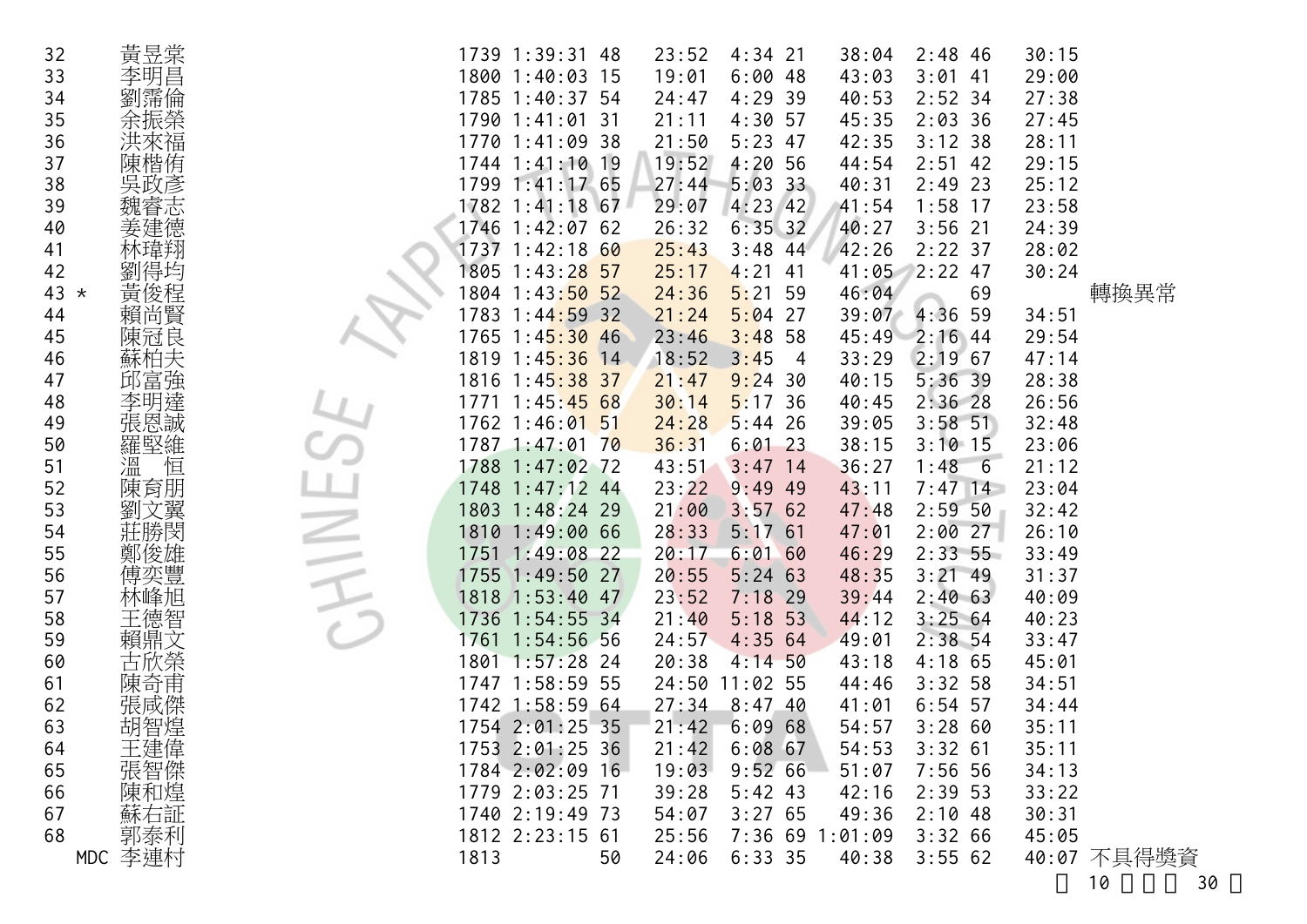| 賴世民<br><b>DNF</b> | 798 | 14:24 | SWIM DNF |
|-------------------|-----|-------|----------|
| 陳霖毅<br><b>DNF</b> | 772 | 14:24 | SWIM DNF |
| 林湧成<br><b>DNF</b> | 752 | 16:06 | SWIM DNF |
| 馬建華<br><b>DNF</b> | 767 | 27.21 | SWIM DNF |

賽事資訊: Swim 750 m/1 lap; Bike 20 km/1 lap; Run 4.6 km/2 laps 賽事環境: Water temperature 27 C; Air temperature 28-31 C; No wetsuit swim 仲裁委員: 劉玉峰/TPE; 陳鑫益/TPE; 廖文鴻/TPE; 汪景德/TPE; 張志強/TPE; 潘瑞根/TPE; 林惠美/TPE 正副裁判: 黃金宏/TPE; 魏振展/TPE 計時: Chinese Taipei Triathlon Association Print 2019-09-08, 14:02:31

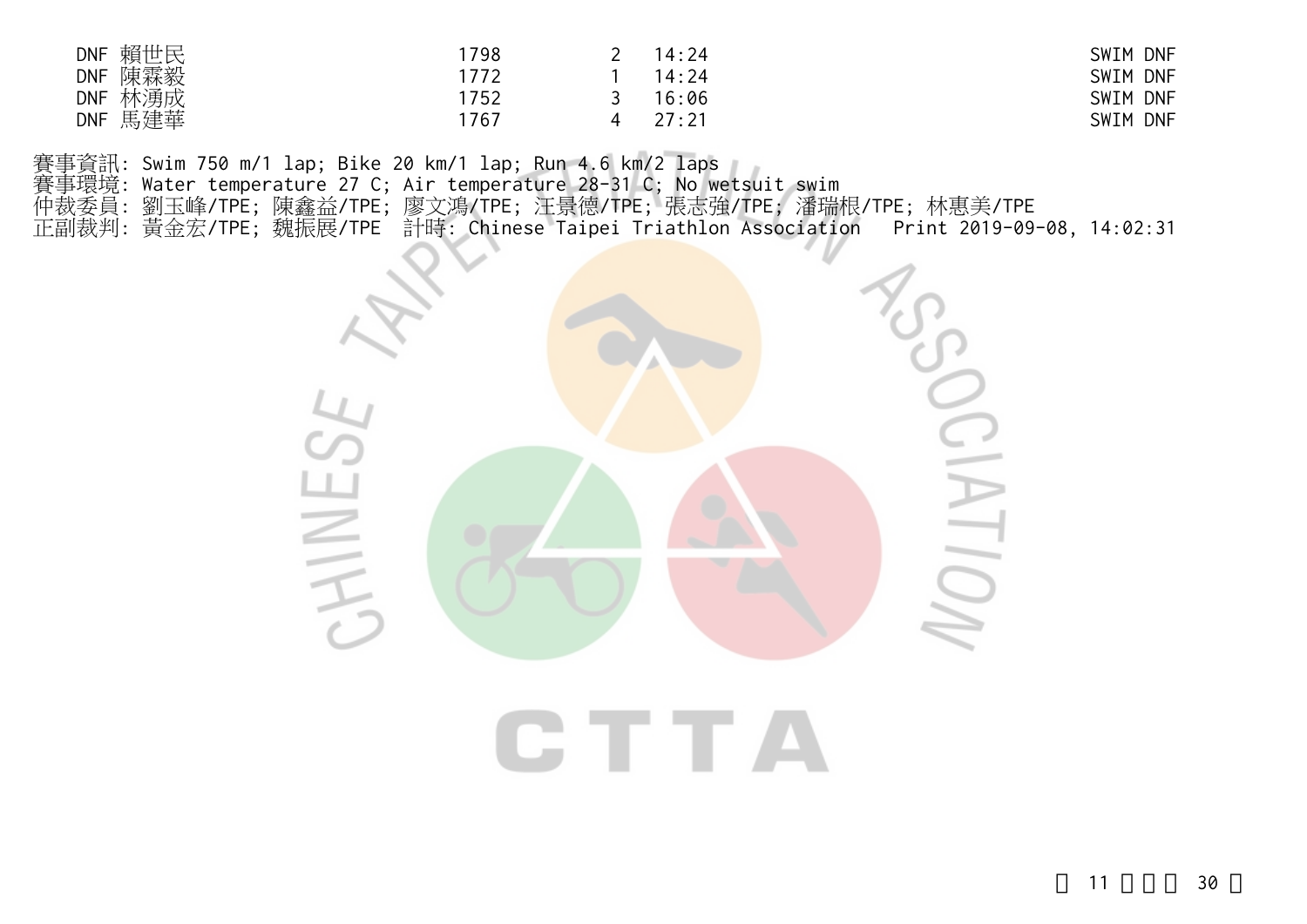30-39 AG Men / 25.75K Sprint Distance Triathlon

| Pos            | Name    | No.  | Time                          | Rk  | Swim  | T1.           | Rk                      | Bike  | T <sub>2</sub> | Rk             | Run   | Remarks |
|----------------|---------|------|-------------------------------|-----|-------|---------------|-------------------------|-------|----------------|----------------|-------|---------|
|                | 游承翰     |      | 1688 1:06:36 5                | l== | 13:19 | =====<br>2:38 | ==<br>$\overline{1}$    | 31:34 | 1:17           |                | 17:51 |         |
| $\overline{c}$ | 林志偉     |      | 1717 1:13:34 12               |     | 18:09 | 2:14          | $\overline{\mathbf{3}}$ | 33:57 | 1:16           | 2              | 18:01 |         |
| 3              | 黃貫展     |      | 1705 1:16:56 14               |     | 18:31 | 2:30          | $\overline{4}$          | 35:18 | 1:14           | 4              | 19:26 |         |
| 4              |         |      | 1704 1:18:3 <mark>6 22</mark> |     | 20:15 | 2:49          | 5                       | 35:56 | 7:11           | 3              | 18:26 |         |
| 5              | 賴承諺     | 1699 | $1:18:42$ 13                  |     | 18:16 | 2:34          | 2                       | 33:26 | 1:38           | 9              | 22:49 |         |
| 6              | 潘政君     |      | 1687 1:20 <mark>:00</mark>    | 7   | 14:46 | 2:41          | 15                      | 38:04 | 1:31           | 10             | 23:01 |         |
| 7              | 劉家源     | 1731 | 1:21:53                       | 6   | 13:49 | 3:19          | -6                      | 36:08 | $2:36$ 19      |                | 26:03 |         |
| 8              | 陳暉迪     |      | 1702 1:2 <mark>3:37</mark>    | 8   | 17:36 | 2:50          | 7                       | 36:30 | $1:55$ 14      |                | 24:49 |         |
| 9              | 張時議     |      | 1700 1:25:18                  | 9   | 17:52 | 5:42          | -14                     | 37:58 | 1:376          |                | 22:12 |         |
| 10             | 林育詩     |      | 1713 1:25:33 16               |     | 19:05 | 3:17          | -9                      | 36:46 | $2:08$ 12      |                | 24:18 |         |
| 11             | 佑哲      | 1671 | $1:26:13$ 11                  |     | 18:08 | 4:18          | 18                      | 39:05 | 2:11           | 8              | 22:34 |         |
| 12             | 黃耀寬     |      | 1703 1:31:05 20               |     | 20:00 | 3:41          | 16                      | 38:26 | $2:08$ 22      |                | 26:51 |         |
| 13             | 邱豐茂     |      | 1712 1:31:11 39               |     | 23:17 | 4:09          | 13                      | 37:42 | $2:00$ 11      |                | 24:04 |         |
| 14             | 周昌諭     |      | 1714 1:31:22 25               |     | 20:37 | 4:16          | 10                      | 36:51 | $2:46$ 23      |                | 26:53 |         |
| 15             | 沈正洋     |      | 1683 1:31:48 28               |     | 21:08 | 3:03          | 17                      | 38:45 | $1:43$ 25      |                | 27:12 |         |
| 16             | 陳冠宇     |      | 1689 1:32:06 18               |     | 19:32 | $3:47$ 29     |                         | 42:37 | $1:45$ 13      |                | 24:28 |         |
| 17             | 明倫<br>謝 | 1721 | $1:33:55$ 10                  |     | 18:03 | $3:11$ 19     |                         | 39:38 | 2:2037         |                | 30:46 |         |
| 18             | 楊海家     | 1706 | $1:35:43$ 43                  |     | 24:03 | $4:37$ 11     |                         | 37:07 | $2:42$ 26      |                | 27:16 |         |
| 19             | 黃<br>博平 | 1720 | $1:35:46$ 36                  |     | 22:22 | 4:19          | 21                      | 40:29 | $2:28$ 20      |                | 26:10 |         |
| 20             | 吳政翰     | 1697 | $1:36:38$ 38                  |     | 23:09 | 4:53          | 22                      | 40:40 | $2:01$ 18      |                | 25:57 |         |
| 21             | 鄧子訓     | 1708 | $1:37:11$ 29                  |     | 21:13 | 4:53          | 25                      | 41:33 | $2:29$ 24      |                | 27:06 |         |
| 22             | 劉威呈     |      | 1690 1:37:59 44               |     | 24:49 | $5:35$ 35     |                         | 44:26 | 2:31           | 5              | 20:41 |         |
| 23             | 陳淵琮     |      | 1678 1:38:26 40               |     | 23:17 | 6:11          | 26                      | 41:46 | $2:18$ 15      |                | 24:56 |         |
| 24             | 陳克彥     |      | 1730 1:40:23 41               |     | 23:38 | 3:04          | 23                      | 41:26 | 2:30.33        |                | 29:47 |         |
| 25             | 陳國永     |      | 1716 1:40:26 27               |     | 20:42 | 5:11          | 39                      | 46:15 | $2:34$ 17      |                | 25:47 |         |
| 26             | 辣匹漰     |      | 1673 1:40:28 32               |     | 22:00 | 5:11          | -8                      | 36:41 | $3:09$ 44      |                | 33:29 |         |
| 27             | 陳國凱     |      | 1711 1:41:15 48               |     | 26:38 | 4:50          | 37                      | 44:52 | 2:44           | $\overline{7}$ | 22:14 |         |
| 28             |         |      | 1725 1:41:29 26               |     | 20:40 | 7:37          | 12                      | 37:26 | $2:33$ 42      |                | 33:15 |         |
| 29             | 陳萬居     |      | 1698 1:42:00 37               |     | 23:04 | 5:37          | -20                     | 40:24 | $6:22$ 21      |                | 26:34 |         |
| 30             | 曾弘綱     | 1691 | $1:42:33$ 17                  |     | 19:28 | 5:18          | 40                      | 46:33 | $2:53$ 31      |                | 28:23 |         |
| 31             | 王建菘     |      | 1701 1:42:34 15               |     | 18:43 | $5:09$ 42     |                         | 47:30 | $2:33$ 32      |                | 28:41 |         |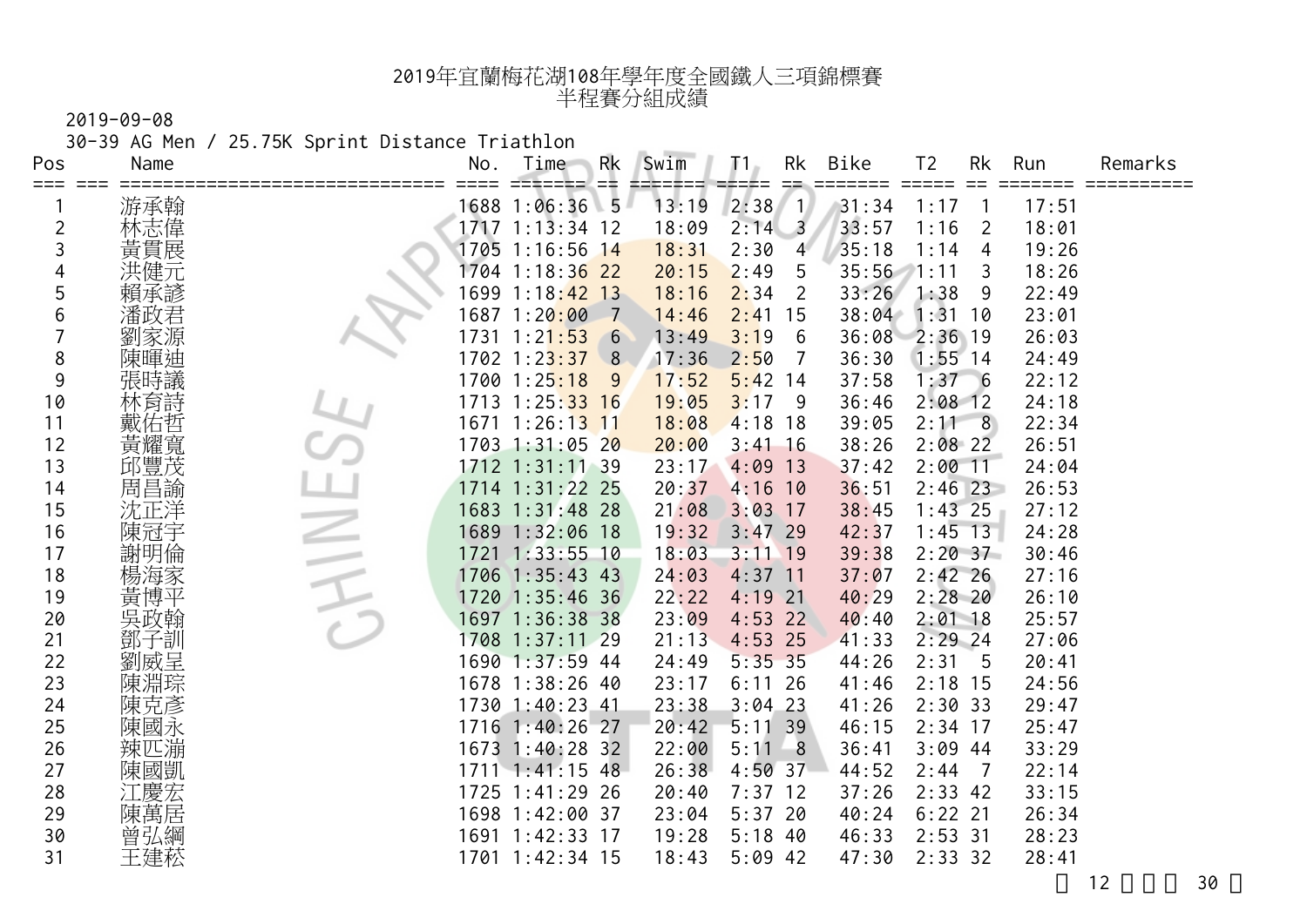| 32       | 林智偉                        |                                                                  |      | 1672 1:42:45 31                    |                            | 21:25 | $5:14$ 33                    | 43:53          | $2:14$ 35 | 30:03 |                            |
|----------|----------------------------|------------------------------------------------------------------|------|------------------------------------|----------------------------|-------|------------------------------|----------------|-----------|-------|----------------------------|
| 33       | 王若瑋                        |                                                                  |      | 1677 1:42:48 35                    |                            | 22:16 | $5:29$ 34                    | 44:10          | $3:01$ 27 | 27:54 |                            |
| 34       | 徐政偉                        |                                                                  |      | 1695 1:43:57 45                    |                            | 24:55 | $4:28$ 32                    | 43:41          | $2:40$ 29 | 28:16 |                            |
| 35       |                            |                                                                  |      | 1710 1:45:19 42                    |                            | 24:02 | 4:29.30                      | 43:07          | $3:47$ 34 | 29:57 |                            |
| 36       |                            |                                                                  |      | 1694 1:45:20 33                    |                            | 22:04 | 6:5531                       | 43:12          | 4:50.30   | 28:21 |                            |
| 37       |                            |                                                                  |      | 1719 1:45:24 30                    |                            | 21:17 | $4:47$ 28                    | 42:02          | $2:56$ 46 | 34:24 |                            |
| 38       | 峕<br>台樵                    |                                                                  |      | 1726 1:45:33 50                    |                            | 29:13 | $5:35$ 27                    | 41:55          | $3:09$ 16 | 25:43 |                            |
| 39       |                            |                                                                  |      | 1674 1:45:47 24                    |                            | 20:35 | $6:49$ 24                    | 41:30          | $3:36$ 43 | 33:20 |                            |
| 40       |                            |                                                                  |      | 1679 1:47:17 34                    |                            | 22:07 | 5:13.36                      | 44:40          | $2:43$ 40 | 32:36 |                            |
| 41       |                            |                                                                  |      | 1682 1:47:30 21                    |                            | 20:15 | $4:16$ 41                    | 46:57          | $2:04$ 45 | 34:00 |                            |
| 42       |                            |                                                                  |      | 1692 1:48:11 19                    |                            | 19:42 | $5:07$ 45                    | 48:06          | 3:10.39   | 32:08 |                            |
| 43       |                            |                                                                  |      | 1676 1:48:36 23                    |                            | 20:24 | $4:17$ 47                    | 50:33 2:38 38  |           | 30:47 |                            |
| 44       |                            |                                                                  |      | 1675 1:58:02 46                    |                            | 25:42 | $4:51$ 43                    | 47:38 2:49 48  |           | 37:05 |                            |
| 45       |                            |                                                                  |      | 1715 2:01:41 52<br>1686 2:04:01 47 |                            | 41:00 | 4:16.38                      | 45:45 2:39 28  | $3:44$ 47 | 28:04 |                            |
| 46<br>47 | <b>WAN</b><br>$+^{\prime}$ |                                                                  |      | 1718 2:10:29                       | $\overline{\phantom{a}}$ 3 | 26:21 | $4:59$ 48<br>$1:11$ 46:21 44 | 52:16<br>47:52 | $4:52$ 36 | 36:42 | 30:14 帶浮標                  |
| 48       |                            |                                                                  |      | 1685 2:12:40 49                    |                            | 28:45 | 6:50.50                      | 54:44          | $2:18$ 49 | 40:05 |                            |
| 49       |                            |                                                                  |      | 1722 2:15:51 51                    |                            |       | $39:02$ 10:20 46             | 50:09          | $3:20$ 41 | 33:02 |                            |
| 50       |                            |                                                                  |      | 1723 2:32:20 53                    |                            | 50:18 | $4:06$ 49                    | 52:23          | 2:0350    | 43:32 |                            |
|          |                            |                                                                  | 1693 |                                    | $\mathbf{1}$               | 16:23 |                              |                |           |       |                            |
|          | DNF 賴彥志                    |                                                                  | 1684 |                                    | $\overline{2}$             | 16:24 |                              |                |           |       | SWIM DNF                   |
|          | DNF 孫康宏                    |                                                                  | 1680 |                                    | $\overline{4}$             | 29:20 |                              |                |           |       | SWIM DNF                   |
|          |                            |                                                                  |      |                                    |                            |       |                              |                |           |       |                            |
|          |                            | 賽事資訊: Swim 750 m/1 lap; Bike 20 km/1 lap; Run 4.6 km/2 laps      |      |                                    |                            |       |                              |                |           |       |                            |
| 賽事環境:    |                            | Water temperature 27 C; Air temperature 28-31 C; No wetsuit swim |      |                                    |                            |       |                              |                |           |       |                            |
| 仲裁委員:    |                            | 劉玉峰/TPE; 陳鑫益/TPE; 廖文鴻/TPE; 汪景德/TPE; 張志強/TPE; 潘瑞根/TPE; 林惠美/TPE    |      |                                    |                            |       |                              |                |           |       |                            |
| 正副裁判:    |                            | 黃金宏/TPE; 魏振展/TPE 計時: Chinese Taipei Triathlon Association        |      |                                    |                            |       |                              |                |           |       | Print 2019-09-08, 14:02:31 |
|          |                            |                                                                  |      |                                    |                            |       |                              |                |           |       |                            |
|          |                            |                                                                  |      |                                    |                            |       |                              |                |           |       |                            |
|          |                            |                                                                  |      |                                    |                            |       |                              |                |           |       |                            |
|          |                            |                                                                  |      |                                    |                            |       |                              |                |           |       |                            |
|          |                            |                                                                  |      |                                    |                            |       |                              |                |           |       |                            |
|          |                            |                                                                  |      |                                    |                            |       |                              |                |           |       |                            |
|          |                            |                                                                  |      |                                    |                            |       |                              |                |           |       |                            |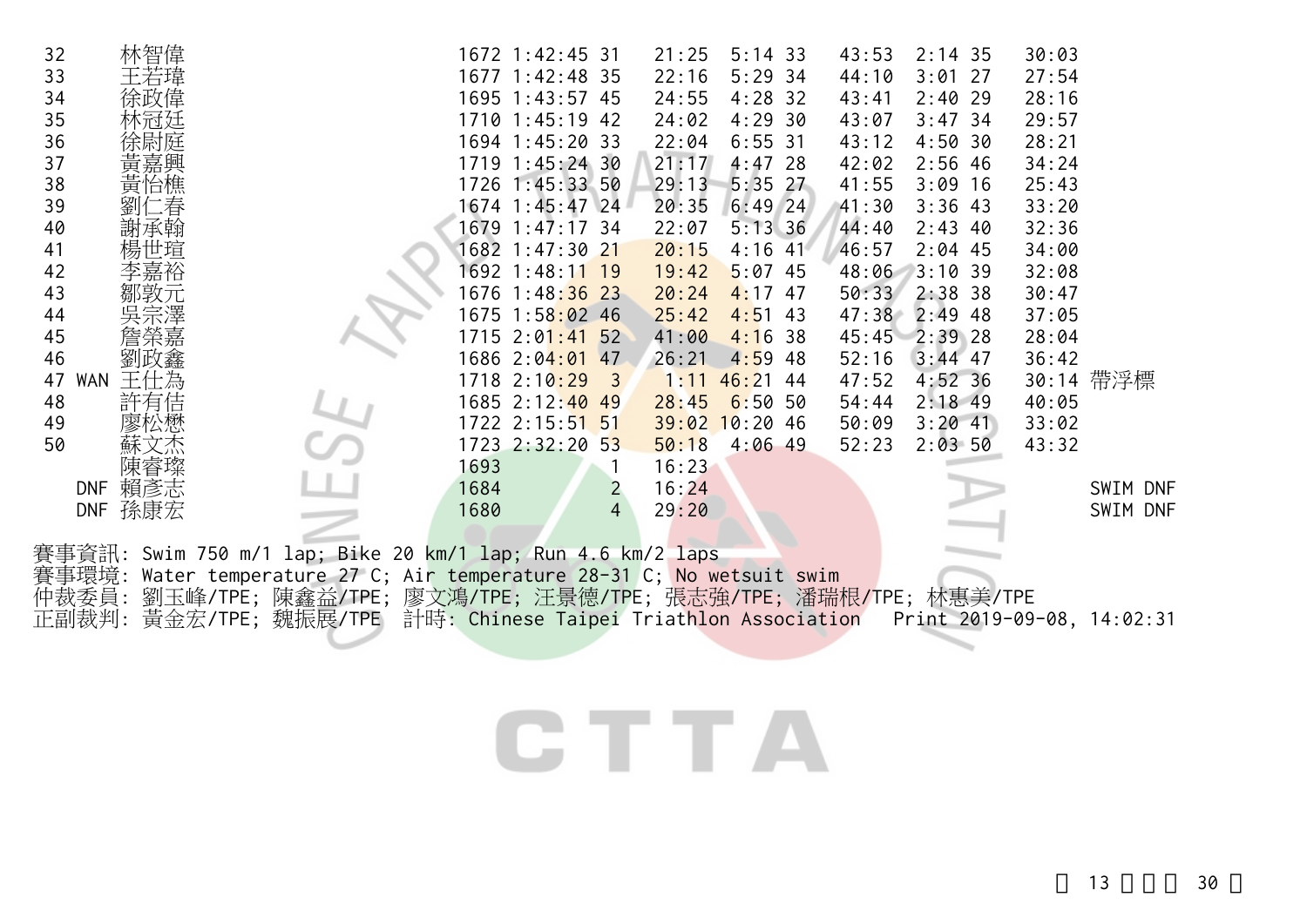20-29 AG Men / 25.75K Sprint Distance Triathlon

| Pos<br>⋍⋍⋍     | Name              | No.  | Time                           | Rk<br>≕        | Swim        | T 1.      | Rk             | Bike  | T <sub>2</sub> | Rk             | Run   | Remarks    |
|----------------|-------------------|------|--------------------------------|----------------|-------------|-----------|----------------|-------|----------------|----------------|-------|------------|
|                |                   |      | 1669 1:04:56                   | 5              | 13:25       | 1:24      | $\overline{3}$ | 32:46 | 1:15           |                | 16:08 |            |
| $\overline{c}$ | 楊晁青               |      | 1645 1:06:35                   | $\overline{2}$ | 11:24       | 1:37      | $-5$           | 33:19 | 1:14           | $\overline{2}$ | 19:04 |            |
| 3              | 蔡曜宇<br>$+2M$      |      | 1622 1:06:49                   | 3              | 11:27       | 1:39      | $2^{\circ}$    | 30:24 | 1:26           | 3              |       | 19:55 違規輪車 |
| 4              |                   |      | 1644 1:08:48                   | $\mathbf{1}$   | 11:23       | 1:51      | 4              | 33:08 | 1:08           | 6              | 21:20 |            |
| 5              | :穎                | 1651 | 1:13:56                        | $6\phantom{1}$ | 14:27       | 2:27      | 6              | 34:04 | 2:28           | 4              | 20:33 |            |
| 6              | 汧<br>朱            | 1626 | 1:14:57                        | $-4$           | 11:31       | 1:56      | 8              | 35:30 | 1:31           | 13             | 24:32 |            |
| 7              | 曾聖哲<br>$^\star$   | 1655 | 1:22:00                        | 9              | 18:02       | 4:16      | $\overline{1}$ | 0:35  | 0:5539         |                | 58:13 |            |
| 8              | 施翔予               |      | 1650 1:2 <mark>5:03 1</mark> 1 |                | 18:28       | 4:40      | -7             | 35:25 | $2:23$ 11      |                | 24:08 |            |
| 9              | 羅偉軒               | 1656 | $1:25:55$ 18                   |                | 21:19       | 2:56      | -11            | 37:01 | $1:32$ 10      |                | 23:09 |            |
| 10             | 游書浩               |      | 1665 1:26:45 26                |                | 24:09       | $3:21$ 10 |                | 35:45 | $1:48$ 7       |                | 21:44 |            |
| 11             | 逸<br>孫            |      | 1623 1:29:49                   | 8              | 17:04       | 3:23      | 17             | 39:35 | $1:45$ 26      |                | 28:05 |            |
| 12             | 林建宏               |      | 1668 1:30:07 13                |                | 19:45       | $4:03$ 12 |                | 37:36 | $1:57$ 19      |                | 26:48 |            |
| 13             | 亞倫<br>謝           | 1630 | $1:30:45$ 14                   |                | 19:55       | 3:09      | 22             | 41:19 | $1:57$ 12      |                | 24:27 |            |
| 14             | 蔡昇宏               | 1631 | $1:34:29$ 20                   |                | 22:27       | $3:54$ 16 |                | 39:14 | $2:23$ 18      |                | 26:33 |            |
| 15             | 陳信恩               | 1653 | $1:35:52$ 16                   |                | 20:12       | 3:31      | 23             | 43:06 | $2:05$ 21      |                | 27:00 |            |
| 16             | 曾陳逸               |      | 1646 1:35:55 31                |                | 25:18       | 4:30      | -21            | 41:12 | 2:17           | 9              | 22:41 |            |
| 17             | 巖<br>向            |      | 1638 1:36:44 32                |                | 25:36       | $4:10$ 14 |                | 39:00 | $2:11 \; 14$   |                | 25:49 |            |
| 18             | 孔令辰               |      | 1637 1:36:45 23                |                | 23:35       | 3:33      | 29             | 44:56 | $2:12 \ 8$     |                | 22:30 |            |
| 19             |                   |      | 1632 1:38:00 12                |                | 19:19       | 7:40      | 20             | 40:30 | $4:08$ 17      |                | 26:24 |            |
| 20             | 楊黠毓               |      | 1624 1:38:11 10                |                | 18:13       | 3:06      | 19             | 40:16 | 2:2033         |                | 34:18 |            |
| 21             | 劉良圳               | 1658 | $1:38:45$ 35                   |                | 28:20       | $3:33$ 25 |                | 43:37 | 2:22 5         |                | 20:55 |            |
| 22             | 徐煒舜               |      | 1629 1:39:47 29                |                | 24:51       | 5:05      | $-15$          | 39:13 | $3:27$ 23      |                | 27:13 |            |
| 23             |                   |      | 1649 1:40:19 15                |                | 20:08       | 4:44      | -30            | 45:48 | $2:40$ 22      |                | 27:01 |            |
| 24             | 黃煒翔               |      | 1634 1:43:47 19                |                | 21:48       | 5:48      | -24            | 43:33 | $3:43$ 27      |                | 28:56 |            |
| 25             | 陳滿慶               |      | 1661 1:46:02 34                |                | 27:37       | 5:40      | 13             | 38:03 | $3:18$ 32      |                | 31:26 |            |
| 26             | 翁德銘               |      | 1627 1:46:29 22                |                | 22:49       | $4:07$ 33 |                | 46:50 | $3:44$ 28      |                | 29:02 |            |
| 27             | 蔣紹綸               |      | 1664 1:48:15 30                |                | 24:59       | 9:05      | 27             | 44:00 | $2:50$ 25      |                | 27:23 |            |
| 28             | 林煜恩               |      | 1666 1:48:56 25                |                | 23:49       | $4:19$ 35 |                | 48:24 | $2:50$ 29      |                | 29:35 |            |
| 29             | 林皓嶽<br><b>WAN</b> |      | 1659 1:49:15 40                |                | 32:08 52:42 |           |                |       |                | 40             |       | BIKE忘帶晶    |
| 30             | 楊政霖               |      | 1642 1:51:44 33                |                | 27:37       | $6:55$ 28 |                | 44:20 | 2:46           | 30             | 30:09 |            |
| 31             | 劉柏俊               |      | 1640 1:53:47 28                |                | 24:19       | $7:07$ 26 |                | 43:43 | $3:11$ 34      |                | 35:29 |            |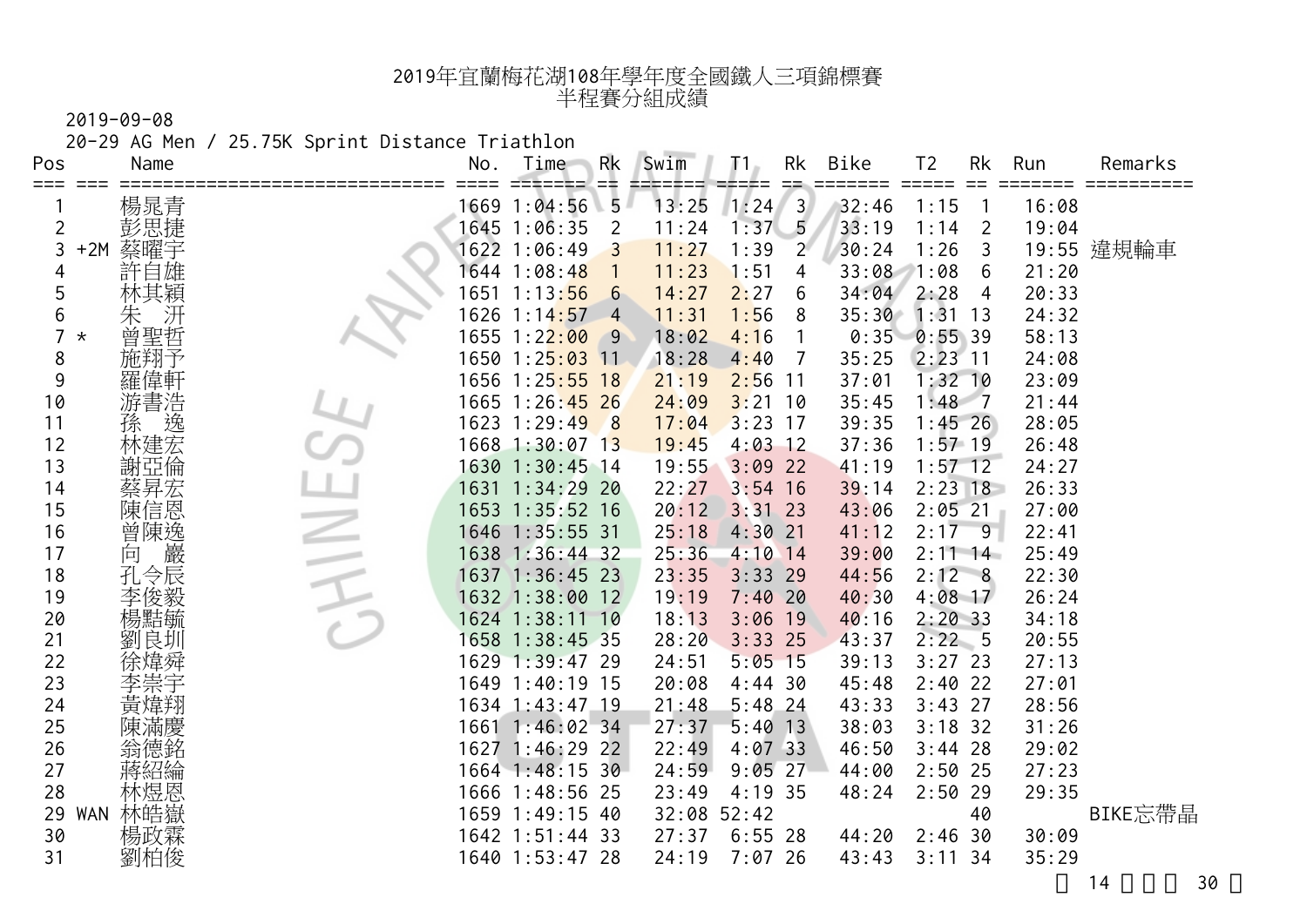| 32<br>陳逸焊<br>33<br>34<br>35<br>36<br>37<br>38<br>39<br>MDC 華紹宇<br>DNF 王柏霖<br>DNF 林育捷 | 1641 1:55:19 37<br>29:52<br>$6:12$ 36<br>49:45<br>$2:41$ 20<br>26:50<br>1636 1:55:29 38<br>31:55<br>$1:40$ 16<br>25:58<br>$5:11$ 37<br>50:47<br>1667 1:55:30 39<br>$5:04$ 38<br>50:50<br>$1:39$ 15<br>25:58<br>32:01<br>33:54<br>$2:56$ 24<br>27:15<br>1643 1:56:34 42<br>$5:53$ 32<br>46:39<br>$5:58$ 34<br>1635 1:59:24 24<br>23:44<br>48:14<br>$2:52$ 35<br>38:38<br>1663 2:05:19 36<br>29:45<br>$2:51$ 36<br>$7:05$ 31<br>46:08<br>39:32<br>1654 2:09:00 41<br>33:21<br>$5:11$ 39<br>58:01<br>$2:13$ 31<br>30:16<br>1621 2:32:10 21<br>22:31<br>3:40.38<br>$6:08$ 40 1:08:45<br>51:08<br>1639<br>42:01 不具得獎資<br>$5:30$ 18<br>40:01<br>$4:57$ 37<br>20:25<br>17<br>1625<br>15:06<br>2:06<br>35:40<br>1:18<br>$\overline{U}$<br>9<br>RUN DNF<br>1660<br>24:16<br><b>BIKE DNF</b><br>27 |
|--------------------------------------------------------------------------------------|------------------------------------------------------------------------------------------------------------------------------------------------------------------------------------------------------------------------------------------------------------------------------------------------------------------------------------------------------------------------------------------------------------------------------------------------------------------------------------------------------------------------------------------------------------------------------------------------------------------------------------------------------------------------------------------------------------------------------------------------------------------------------------------|
| 賽事環境:<br>仲裁委員:<br>正副裁判:                                                              | 事資訊: Swim 750 m/1 lap; Bike 20 km/1 lap; Ru <mark>n 4.6 km/2 laps</mark><br>Water temperature 27 C; Air temperature 28-31 C; No wetsuit swim<br>劉玉峰/TPE; 陳鑫益/TPE; 廖文鴻/TPE; 汪 <mark>景德/TPE;</mark> 張志強/ <mark>TP</mark> E; 潘瑞根/TPE; 林惠美/TPE<br>黃金宏/TPE; 魏振展/TPE 計時: Chinese Taipei Triathlon Association Print 2019-09-08, 14:02:31                                                                                                                                                                                                                                                                                                                                                                                                                                                       |
|                                                                                      | CTTTA                                                                                                                                                                                                                                                                                                                                                                                                                                                                                                                                                                                                                                                                                                                                                                                    |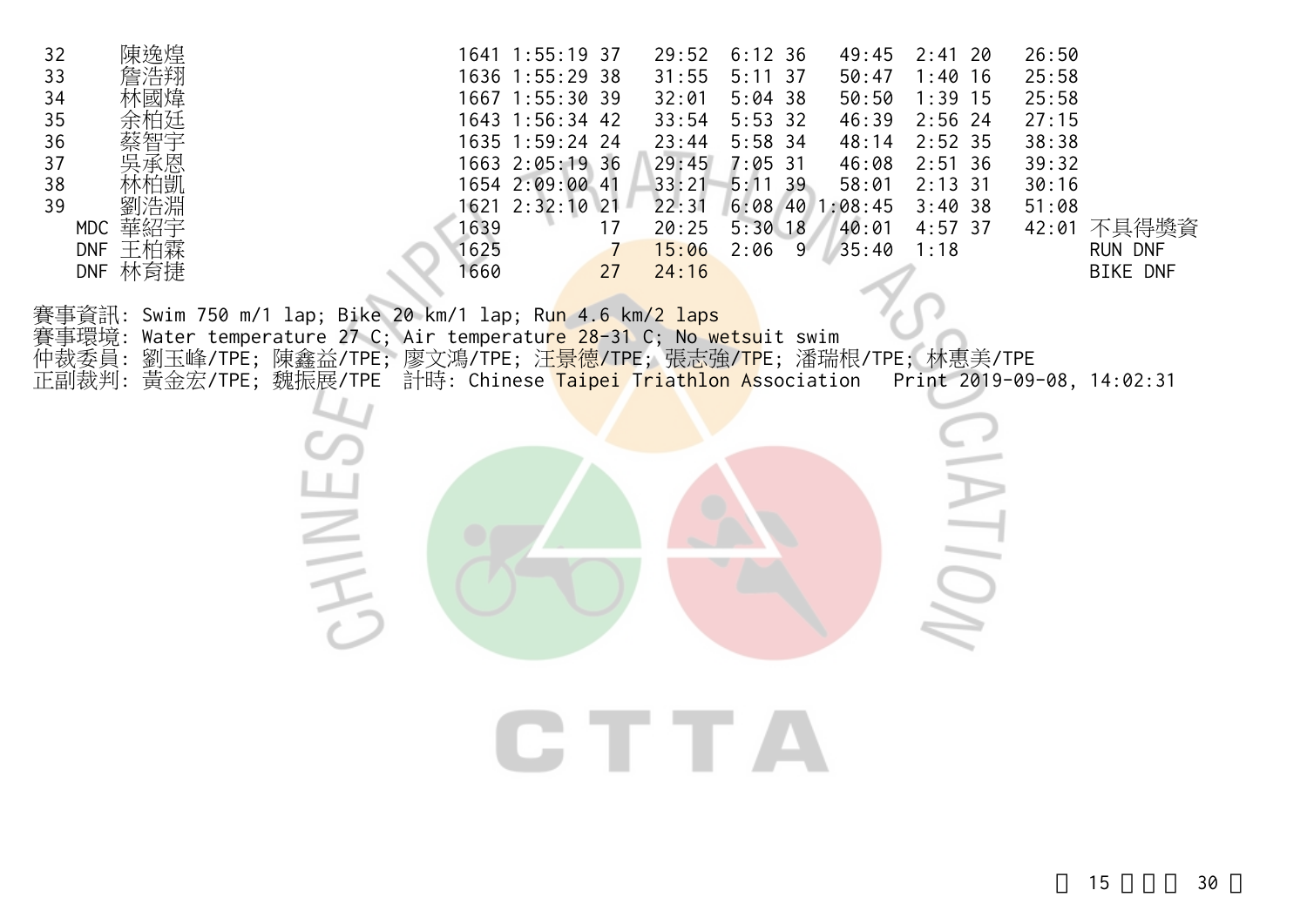16-19 AG Men / 25.75K Sprint Distance Triathlon

| Pos            | Name         | No.  | Time             | Rk                        | Swim  | T 1.      | Rk<br>$=$ $=$  | Bike  | T <sub>2</sub>    | Rk             | Run   | Remarks    |
|----------------|--------------|------|------------------|---------------------------|-------|-----------|----------------|-------|-------------------|----------------|-------|------------|
|                |              | 1356 | 55:57            | ≕<br>$\overline{2}$       | 9:38  | 1:17      | $\overline{1}$ | 29:10 | 1:00              |                | 14:54 |            |
| $\overline{c}$ | 潘子易<br>黄冠誌   | 1335 | 59:48            | 6                         | 10:39 | 1:22      | 9              | 30:58 | 1:06              | $\overline{2}$ | 15:46 | 高中甄試       |
| 3              | [家瑋          | 1324 | $1:00:09$ 10     |                           | 10:56 | 1:26      | $7^{\circ}$    | 30:34 | 1:07              | 4              | 16:08 | 高中甄試       |
| 4              |              |      | 1315 1:00:46 16  |                           | 11:35 | 1:43      | 3              | 30:18 | 1:01              | 5              | 16:12 | 高中甄試       |
| 5              |              |      | 1364 1:00:56 18  |                           | 11:49 | 1:27      | 2              | 30:15 | 1:05              | 6              | 16:21 |            |
| 6              | 朱鴻君          | 1368 | 1:01:52          | $\overline{\phantom{0}3}$ | 10:06 | 1:24      | 12             | 31:26 | 1:05              | 9              | 17:53 |            |
| 7              | 劉嘉瑋          | 1336 | $1:02:30$ 11     |                           | 11:01 | 1:30      | 10             |       | $31:04$ $1:02$ 10 |                | 17:54 | 高中甄試       |
| 8              | 孫明諒<br>$+2M$ |      | $1313$ $1:02:43$ | $\overline{9}$            | 10:54 | 1:31      | 5              | 30:31 | 1:07              | $\overline{7}$ | 16:43 | 違規輪車       |
| 9              | 朱智陽          |      | $1316$ $1:03:14$ | 8                         | 10:54 | 1:29      | 11             | 31:15 | $1:03$ 15         |                |       | 18:35 高中甄試 |
| 10             | 簡劭宇          |      | 1340 1:03:57 17  |                           | 11:36 | 1:38      | $\overline{4}$ | 30:20 | $1:13$ 20         |                | 19:13 | 高中甄試       |
| 11             | 張祐維          | 1351 | 1:04:40          | $\overline{7}$            | 10:51 | $2:17$ 18 |                | 32:16 | $1:12$ 12         |                | 18:06 |            |
| 12             | 得恩           |      | 1337 1:05:26 13  |                           | 11:19 | 1:46      | $-6$           | 30:33 | 1:16.30           |                |       | 20:35 高中甄試 |
| 13             |              |      | 1372 1:05:27 5   |                           | 10:37 | $1:32$ 13 |                | 31:30 | $1:19$ 29         |                | 20:31 |            |
| 14             | 黃博洋          |      | 1314 1:06:11 14  |                           | 11:22 | $1:52$ 31 |                | 33:32 | $1:07$ 13         |                | 18:19 | 高中甄試       |
| 15             | 張柏昌          |      | 1326 1:06:44 21  |                           | 11:59 | 1:56      | 21             | 32:38 | $1:10$ 19         |                | 19:03 | 高中甄試       |
| 16             | 林冠穎          |      | 1339 1:06:51 33  |                           | 13:41 | 1:49      | <sup>17</sup>  | 32:12 | $1:13$ 11         |                | 17:59 | 高中甄試       |
| 17             | 孟橋           |      | 1379 1:06:59 30  |                           | 13:10 | $1:44$ 40 |                | 34:28 | $1:39$ 3          |                | 16:00 |            |
| 18             | 游豐維          |      | 1317 1:07:07 23  |                           | 12:34 | $1:37$ 22 |                | 32:42 | $1:30$ 16         |                |       | 18:45 高中甄試 |
| 19             |              | 1307 | $1:07:12$ 26     |                           | 12:41 | $1:40$ 29 |                | 33:25 | $1:02$ 14         |                | 18:26 | 高中甄試       |
| 20             |              |      | 1357 1:07:26 20  |                           | 11:59 | $1:29$ 26 |                | 33:08 | $1:13$ 23         |                | 19:38 |            |
| 21             |              |      | 1325 1:07:26 12  |                           | 11:11 | 1:38      | 15             | 31:52 | 1:31.36           |                | 21:16 | 高中甄試       |
| 22             | 楊逸庠          |      | 1303 1:07:49 19  |                           | 11:53 | $1:33$ 23 |                | 32:56 | $1:06$ 28         |                | 20:24 | 高中甄試       |
| 23             |              | 1321 | 1:08:54          | $\overline{4}$            | 10:36 | 1:41      | -42            | 35:32 | $1:16$ 25         |                | 19:52 | 高中甄試       |
| 24             | 簡志軒          |      | 1318 1:08:57 24  |                           | 12:38 | 1:39.32   |                | 33:37 | $1:29$ 22         |                | 19:36 | 高中甄試       |
| 25             | 吳昕恩          |      | 1338 1:09:03 15  |                           | 11:26 | $1:44$ 34 |                | 33:45 | $1:21$ 33         |                | 20:49 | 高中甄試       |
| 26             | 沈淏鵬          |      | 1355 1:09:13 45  |                           | 16:13 | 1:48      | $^{\circ}8$    | 30:40 | $1:37$ 18         |                | 18:58 |            |
| 27             |              |      | 1304 1:09:20 34  |                           | 14:02 | 1:56      | 14             | 31:42 | $0:58$ 32         |                |       | 20:44 高中甄試 |
| 28             | 陳廷毓          |      | 1376 1:09:55 22  |                           | 12:28 | $1:42$ 45 |                | 37:08 | 1:23              | 8              | 17:16 |            |
| 29             | 林一澈<br>$+2M$ |      | 1343 1:10:11 27  |                           | 13:02 | 1:43      | 27             | 33:12 | $1:25$ 17         |                | 18:51 | 違規輪車       |
| 30             | 謝祥禾          |      | 1322 1:10:16 37  |                           | 14:39 | $1:33$ 24 |                | 32:58 | $1:26$ 24         |                | 19:43 | 高中甄試       |
| 31             | 林郁棠          |      | 1305 1:10:17 25  |                           | 12:40 | 1:39.33   |                | 33:37 | $1:22$ 35         |                | 21:01 | 高中甄試       |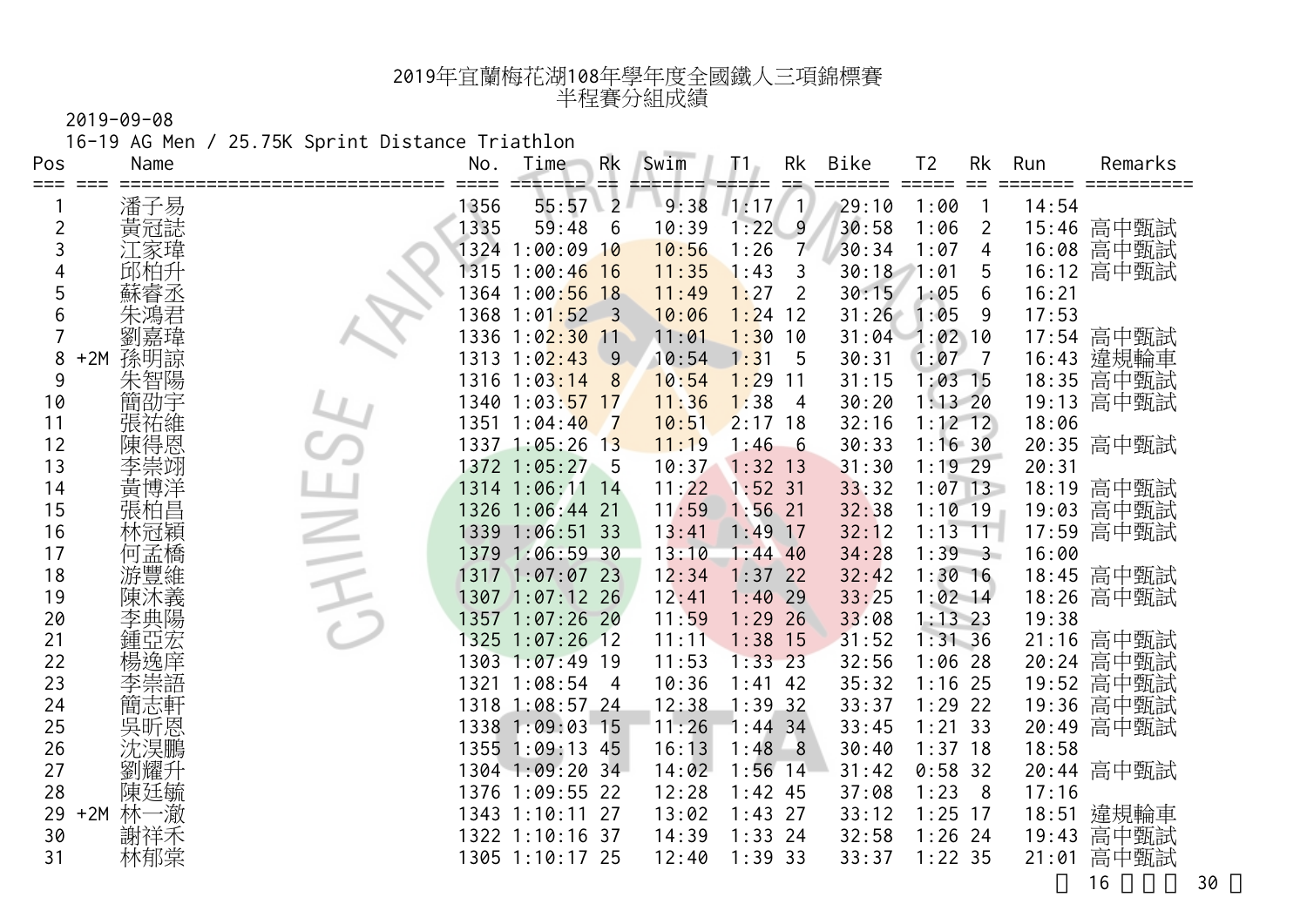| 楊子慶<br>$32 + 2M$        |      | 1301 1:10:17 31                | 13:18 | $1:44$ 25 | 32:58         | $1:05$ 21  | 19:14 | 違規輪車       |
|-------------------------|------|--------------------------------|-------|-----------|---------------|------------|-------|------------|
| 林家銘<br>33               |      | 1311 1:12:30 50                | 16:55 | $2:14$ 19 | 32:22         | $1:05$ 26  | 19:56 | 高中甄試       |
| 34                      |      | 1302 1:12:50 35                | 14:12 | $1:42$ 28 | 33:17         | $1:29$ 43  | 22:12 | 高中甄試       |
| 徐震中<br>35               |      | 1323 1:13:12 29                | 13:08 | $2:10$ 43 | 36:05         | $1:42$ 27  | 20:09 | 高中甄試       |
| 36<br>張力仁               |      | 1312 1:13:35 47                | 16:36 | $1:59$ 20 | 32:32         | $1:13$ 37  | 21:18 | 高中甄試       |
| 王宥錡<br>37               |      | 1331 1:14:14 38                | 14:56 | 1:42.36   | 33:54         | $1:47$ 42  | 21:58 | 高中甄試       |
| 趙晨恩<br>38               |      | 1353 1:15:15 42                | 15:33 | 2:03.30   | 33:28         | $1:41$ 45  | 22:32 |            |
| 趙秉楓<br>39               |      | 1383 1:16:07 51                | 17:03 | $2:12$ 35 | 33:51         | 1:39.38    | 21:25 |            |
| $+2M$<br>張文豪<br>40      |      | 1344 1:16:43 39                | 14:58 | $2:11$ 16 | 31:56         | $1:51$ 49  |       | 23:49 違規輪車 |
| 韓宥睿<br>41               |      | 1349 1:17:42 40                | 15:16 | $2:07$ 41 | 34:45         | $1:04$ 52  | 24:32 |            |
| 張棨(王民)<br>42            |      | 1366 1:17:51 32                | 13:34 | $2:01$ 53 | 38:18 1:15 46 |            | 22:44 |            |
| 魏允亮<br>43               |      | 1365 1:18:15 49                | 16:51 | $2:17$ 37 | 33:58         | $1:23$ 48  | 23:48 |            |
| 林家齊<br>44               |      | 1384 1:20:10 48                | 16:42 | $2:26$ 38 | 33:59         | $1:21$ 58  | 25:44 |            |
| 陳承佑<br>45               |      | 1367 1:20:50 44                | 16:04 | 2:50.39   | 34:13 1:29 60 |            | 26:16 |            |
| 陳冠頤<br>46               |      | 1328 1:2 <mark>2:07 4</mark> 1 | 15:25 | $2:34$ 62 | 40:37         | $1:37$ 41  | 21:55 | 高中甄試       |
| 47                      |      | 1334 1:22:08 43                | 15:47 | $2:15$ 47 | 37:35         | 1:2953     | 25:04 | 高中甄試       |
| 廖威炘<br>48               |      | 1309 1:22:20 52                | 17:09 | $1:54$ 50 | 38:10         | $1:40$ 47  | 23:28 | 高中甄試       |
| 蘇禹丞<br>49               |      | 1306 1:22:26 58                | 18:27 | $2:50$ 52 | 38:12         | $1:23$ 40  | 21:36 | 高中甄試       |
| 50<br>陳正仁               |      | 1310 1:22:50 28                | 13:04 | 2:4964    | 41:21         | $1:16$ 51  | 24:22 | 高中甄試       |
| 予方<br>51<br>謝           |      | 1330 1:24:42 54                | 17:33 | $2:07$ 48 | 37:44         | $1:38$ 57  | 25:40 | 高中甄試       |
| 52<br>蘇冠亦               |      | 1319 1:25:21 57                | 18:14 | 1:49.56   | 39:33         | $1:30$ 50  | 24:17 | 高中甄試       |
| ·云翔<br>53               |      | 1377 1:26:11 66                | 20:26 | 2:5760    | 40:06         | 1:50.34    | 20:54 |            |
| 劉議木<br>54               |      | 1374 1:26:20 75                | 22:56 | $2:49$ 55 | 39:12         | $0:46$ 31  | 20:38 |            |
| 55                      |      | 1347 1:26:44 59                | 18:31 | $2:44$ 54 | 38:43         | $1:42\;54$ |       | 25:07 高中甄試 |
| 忠彦<br>56<br>謝           |      | 1320 1:26:54 69                | 20:32 | $2:16$ 44 | 36:51         | $1:41$ 56  |       | 25:37 高中甄試 |
| 邱昱璋<br>57<br><b>WAN</b> |      | 1382 1:27:48 70                | 20:42 | $3:19$ 61 | 40:19         | $1:08$ 44  |       | 22:22 少圈補跑 |
| 陳傳宜<br>58               | 1327 | 1:28:5555                      | 18:06 | $3:02$ 49 | 37:47         | 1:4065     | 28:22 | 高中甄試       |
| 林育永<br>59               |      | 1370 1:29:27 63                | 19:16 | $4:30$ 51 | 38:11         | $2:15$ 55  | 25:16 |            |
| 傅程生<br>60               |      | 1385 1:32:34 67                | 20:27 | $3:18$ 57 | 39:36         | 1:4964     | 27:26 |            |
| 杰<br>61                 |      | 1346 1:34:01 64                | 19:27 | 3:2765    | 41:54         | $3:12$ 59  |       | 26:03 高中甄試 |
| 林峻賢<br>62               |      | 1386 1:36:16 61                | 18:38 | $5:03$ 58 | 39:42         | 1:5568     | 30:59 |            |
| 劉子揚<br>63               |      | 1380 1:37:53 62                | 19:05 | $4:02$ 75 | 46:08         | $1:52$ 61  | 26:49 |            |
| 胡凱閔<br>64               |      | 1358 1:37:54 55                | 17:43 | $4:05$ 70 | 44:24         | 1:5566     | 29:48 |            |
| 楊竣宏<br>65               |      | 1369 1:38:18 65                | 19:31 | 4:2963    | 40:41         | $1:46$ 70  | 31:52 |            |
| 林大棋<br>66               |      | 1333 1:40:01 60                | 18:34 | $3:02$ 74 | 45:53         | $2:39$ 67  |       | 29:55 高中甄試 |
| 67                      |      | 1341 1:40:12 76                | 23:12 | 3:5169    | 44:23         | 1:5962     |       | 26:49 高中甄試 |
| 王柏傑<br>68               |      | 1381 1:40:14 53                | 17:29 | $3:30$ 72 | 45:14         | $1:44$ 72  | 32:20 |            |
| 王毅弘<br>69               |      | 1345 1:41:45 36                | 14:23 | $3:05$ 78 | 49:55         | $1:39$ 74  |       | 32:45 高中甄試 |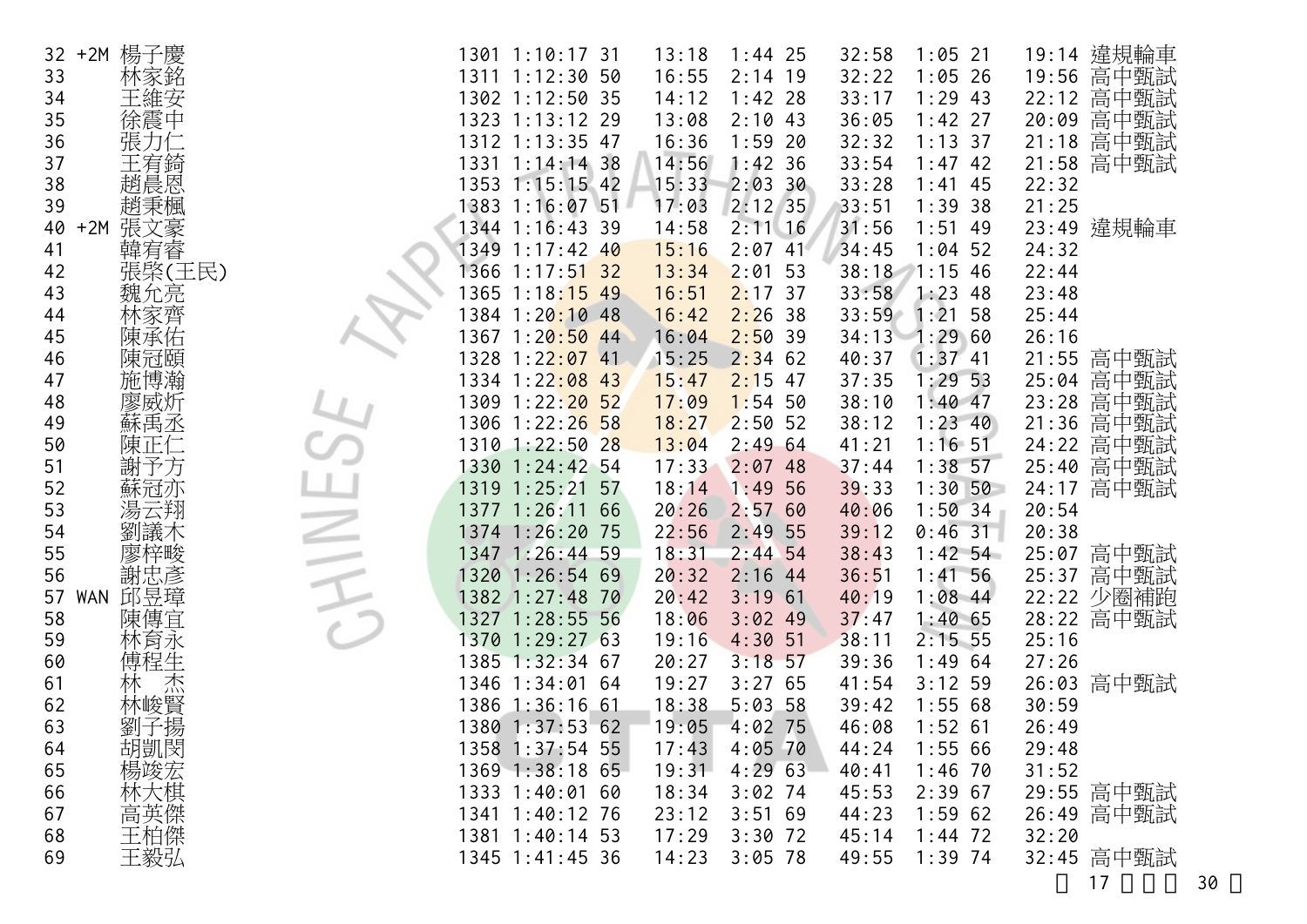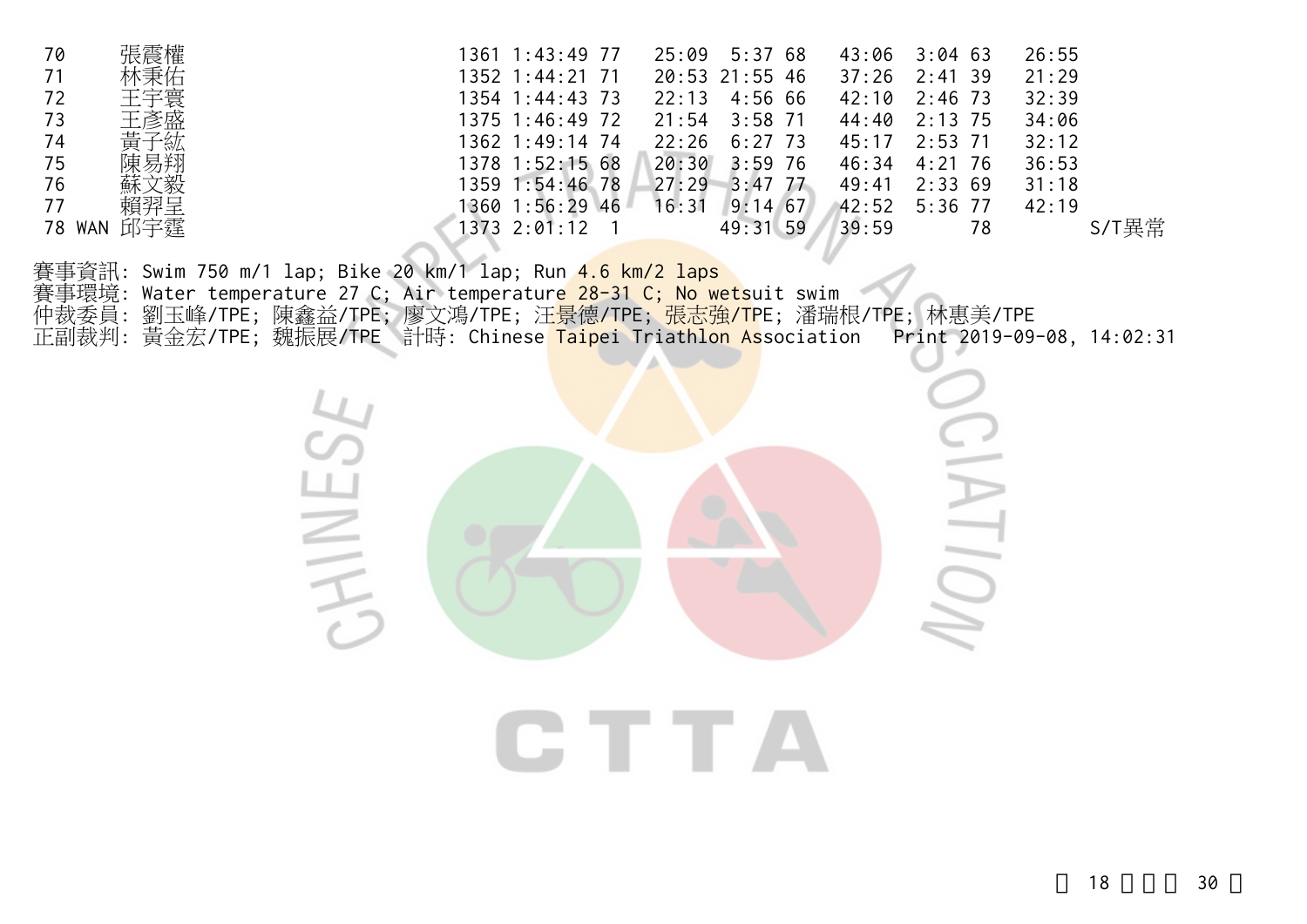13-15 AG Men / 25.75K Sprint Distance Triathlon

| Pos            | Name         | No.  | Time                          | <b>Rk</b><br>≕ | Swim  | Τ1        | Rk<br>$=$      | Bike  | T <sub>2</sub> | Rk             | Run   | Remarks    |
|----------------|--------------|------|-------------------------------|----------------|-------|-----------|----------------|-------|----------------|----------------|-------|------------|
|                | 江典祐          |      | 1410 1:03:48 2                |                | 10:44 | 1:43      | $\overline{4}$ | 31:10 | 1:19           | 9              | 18:53 | 國中甄試       |
| $\overline{c}$ | 李昇璟          |      | 1397 1:05:31 25               |                | 14:14 | $2:05$ 12 |                | 33:07 | 0:55           | $\mathbf{1}$   |       | 15:12 國中甄試 |
| 3              | 廖軒凱          | 1395 | $1:06:03$ 18                  |                | 13:27 | 1:58      | $5^{\circ}$    | 31:35 | 1:00           | 4              | 18:06 | 國中甄試       |
| 4              |              | 1431 | $1:07:21$ 10                  |                | 12:05 | 1:45      | 16             | 33:20 | 1:26           |                | 18:46 |            |
| 5              |              |      | 1415 1:07:37 6                |                | 11:29 | 1:38      | 23             | 34:53 | 1:00           | 6              | 18:41 | 國中甄試       |
| 6              | 陳泓文          |      | 1396 1:07 <mark>:39 24</mark> |                | 14:08 | 2:26      | -8             | 32:32 | 1:09           | 3              | 17:26 | 國中甄試       |
|                | 林旻澤<br>$+2M$ | 1412 | $1:08:47$ 14                  |                | 12:32 | 1:38      | 10             | 32:52 | 1:08           | 5              | 18:40 | 違規輪車       |
| 8              | 郭承緯          |      | 1434 1:09:15 15               |                | 12:43 | 1:32      | 9              | 32:45 | $1:21$ 14      |                | 20:55 |            |
| 9              | 李松澤<br>$+2M$ |      | 1393 1:10:02                  | $\overline{7}$ | 11:39 | 1:55      | $\overline{7}$ | 32:16 | $1:16$ 15      |                |       | 20:58 違規輪車 |
| 10             | 吳宇恩          |      | 1403 1:10:37 22               |                | 13:59 | $1:58$ 17 |                | 33:35 | $1:28$ 11      |                |       | 19:39 國中甄試 |
| 11             | 林昶睿          | 1443 | $1:10:39$ 33                  |                | 15:15 | 1:46      | 11             | 33:07 | $1:21$ 10      |                | 19:13 |            |
| 12             | $+2M$<br>陳彥騰 |      | 1424 1:10:41 35               |                | 15:27 | $1:32$ 14 |                | 33:13 | 1:21           | $\overline{2}$ |       | 17:10 違規輪車 |
| 13             | 曾俊霖          |      | 1413 1:10:59 12               |                | 12:24 | 1:45      | 18             | 33:54 | $1:19$ 20      |                | 21:39 | 國中甄試       |
| 14             | 張秉睿          |      | 1432 1:11:21 21               |                | 13:56 | 1:45      | 19             | 33:54 | $1:24$ 12      |                | 20:23 |            |
| 15             | 陳禹儒          |      | 1426 1:12:17 34               |                | 15:25 | $1:32$ 15 |                | 33:16 | $1:04$ 16      |                | 21:03 | 國中甄試       |
| 16             | 林書楷          |      | 1399 1:13:08 13               |                | 12:26 | $2:18$ 26 |                | 36:06 | $1:39$ 13      |                | 20:40 | 國中甄試       |
| 17             | 梁逢佑          |      | 1411 1:13:57 32               |                | 15:11 | $1:45$ 13 |                | 33:12 | $1:26$ 24      |                | 22:25 | 國中甄試       |
| 18             | 紘<br>陳       |      | 1417 1:15:03 11               |                | 12:09 | $2:12$ 33 |                | 38:08 | $1:21$ 18      |                | 21:16 | 國中甄試       |
| 19             | 郭騏樂          |      | 1425 1:15:09 19               |                | 13:36 | 1:43      | 29             | 36:47 | $1:17$ 21      |                | 21:48 | 國中甄試       |
| 20             | 簡瑋志          | 1423 | 1:16:30.36                    |                | 15:36 | $2:04$ 22 |                | 34:41 | $1:04$ 29      |                | 23:07 |            |
| 21             | 葉柏辰          | 1391 | $1:16:44$ 4                   |                | 11:16 | 2:50      | 39             | 38:45 | $1:45$ 23      |                | 22:11 | 國中甄試       |
| 22             | <b>翁偉恩</b>   | 1456 | $1:17:44$ 66                  |                | 21:04 | 2:17      | 20             | 34:10 | 1:27           | 8              | 18:48 |            |
| 23             |              |      | 1468 1:18:10 20               |                | 13:45 | 2:40      | 36             | 38:29 | $1:25$ 22      |                | 21:52 |            |
| 24             | 游卲淮<br>$+2M$ |      | 1444 1:19:12 38               |                | 15:58 | 2:22      | $-6$           | 31:55 | $2:28$ 35      |                |       | 24:30 違規輪車 |
| 25             | 戴立(吉吉)       |      | 1453 1:19:43                  | $-9$           | 12:03 | 2:31      | 56             | 40:39 | $1:30$ 28      |                | 23:02 |            |
| 26             | 廖俊詠          |      | 1449 1:20:11 46               |                | 17:20 | 2:41      | 27             | 36:10 | $1:28$ 27      |                | 22:33 |            |
| 27             | 亨睿           |      | 1445 1:20:14 26               |                | 14:14 | $2:57$ 52 |                | 40:26 | $1:31$ 17      |                | 21:09 |            |
| 28             | 蔡昊辰          |      | 1402 1:22:17 42               |                | 16:40 | 2:52      | 28             | 36:47 | $1:38$ 34      |                | 24:21 | 國中甄試       |
| 29             | 陳首佑          |      | $1457$ $1:23:18$              | 8              | 11:51 | 2:10      | 37             | 38:42 | $1:13$ 55      |                | 29:23 |            |
| 30             | 謝齊祥          |      | 1394 1:23:18                  | 5              | 11:20 | 2:47      | -38            | 38:44 | $1:15$ 54      |                | 29:14 | 國中甄試       |
| 31             | 吳冠毅          |      | 1416 1:23:20 37               |                | 15:41 | 3:0034    |                | 38:11 | 1:20.36        |                |       | 25:10 國中甄試 |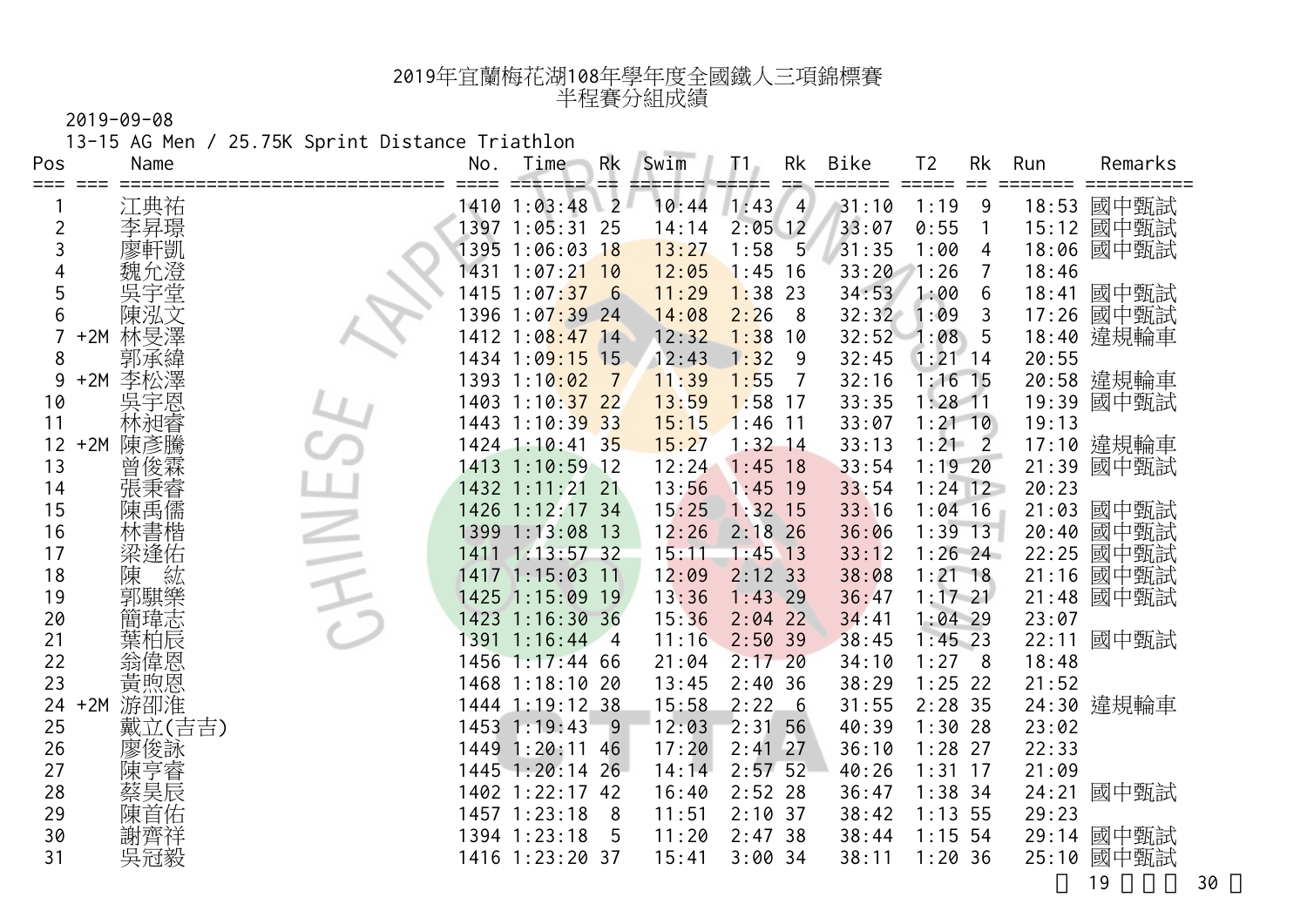| 26:36 國中甄試<br>21:38<br>23:35<br>23:28<br>國中甄試<br>國中甄試<br>23:20<br>國中甄試<br>35:36<br>國中甄試<br>25:25<br>26:30<br>國中甄試<br>25:53<br>30:00 |
|-------------------------------------------------------------------------------------------------------------------------------------|
|                                                                                                                                     |
|                                                                                                                                     |
|                                                                                                                                     |
|                                                                                                                                     |
|                                                                                                                                     |
|                                                                                                                                     |
|                                                                                                                                     |
|                                                                                                                                     |
|                                                                                                                                     |
| 26:19                                                                                                                               |
| 國中甄試<br>27:03                                                                                                                       |
| 國中甄試<br>23:58                                                                                                                       |
| 轉換異常                                                                                                                                |
| 28:59                                                                                                                               |
| 國中甄試<br>26:43                                                                                                                       |
| 國中甄試<br>28:10                                                                                                                       |
| 31:47                                                                                                                               |
| 28:13                                                                                                                               |
| 22:33                                                                                                                               |
| 30:40                                                                                                                               |
| 26:49                                                                                                                               |
| 28:12                                                                                                                               |
| 31:25                                                                                                                               |
| 31:27                                                                                                                               |
| 27:30                                                                                                                               |
| 30:45                                                                                                                               |
|                                                                                                                                     |
| 26:32                                                                                                                               |
|                                                                                                                                     |
| 國中甄試<br>22:30                                                                                                                       |
|                                                                                                                                     |
| 25:33 國中甄試                                                                                                                          |
| 29:26                                                                                                                               |
|                                                                                                                                     |
|                                                                                                                                     |
| 35:40 國中甄試                                                                                                                          |
|                                                                                                                                     |
| 26:44<br>33:51<br>36:31<br>30:11<br>36:08                                                                                           |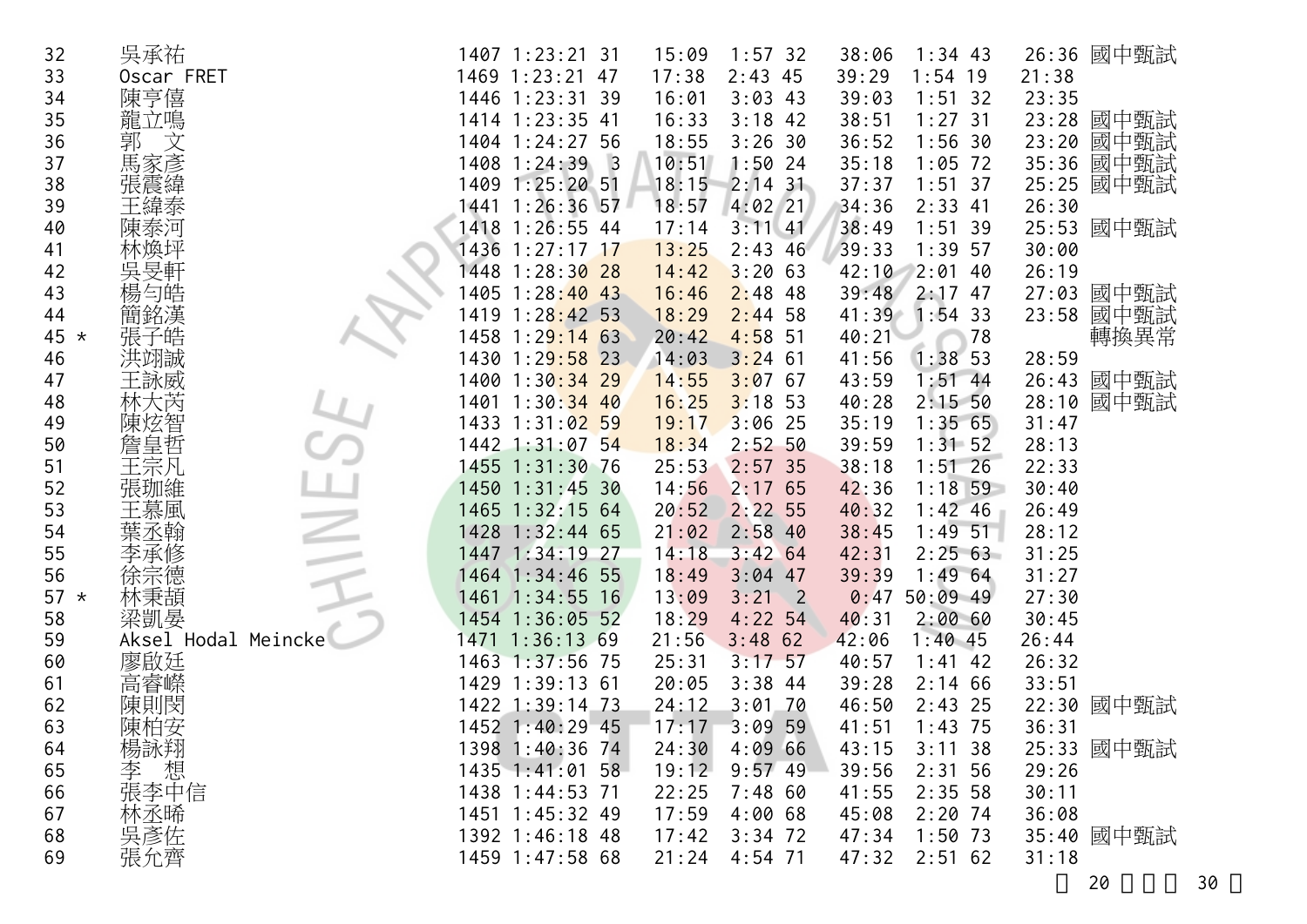| 4:02 49:24 77<br>1427 2:03:27 50<br>18:01<br>$2:33 \t3$<br>76 $\star$<br>49:28<br>陳楚鈞<br>$5:28$ 1<br>1437 2:04:31 77<br>0:37 43:59 76<br>77<br>28:00<br>46:29<br>陳俊豪<br>張鈞凱<br>78<br>1466 2:10:08 79<br>29:26<br>$5:35$ 78<br>53:01<br>$7:56$ 67<br>34:12<br>DNF 曾子桓<br>1462<br>22:24<br>SWIM DNF                                                                         |  |
|---------------------------------------------------------------------------------------------------------------------------------------------------------------------------------------------------------------------------------------------------------------------------------------------------------------------------------------------------------------------------|--|
| 賽事資訊: Swim 750 m/1 lap; Bike 20 km/1 lap; Run 4.6 km/2 laps<br>Water temperature 27 C; Air temperature 28-31 C; No wetsuit swim<br>賽事環境:<br>仲裁委員:<br>劉玉峰/TPE; 陳鑫益/TPE; 廖文鴻/TPE; 汪 <mark>景德/TP</mark> E; 張志強 <mark>/TP</mark> E; 潘瑞根/TPE; 林惠美/TPE<br>黃金宏/TPE; 魏振展/TPE 計時: Chinese Taipei Triathlon Association<br>正副裁判:<br>Print 2019-09-08, 14:02:31<br>$\equiv$<br>CTTTA |  |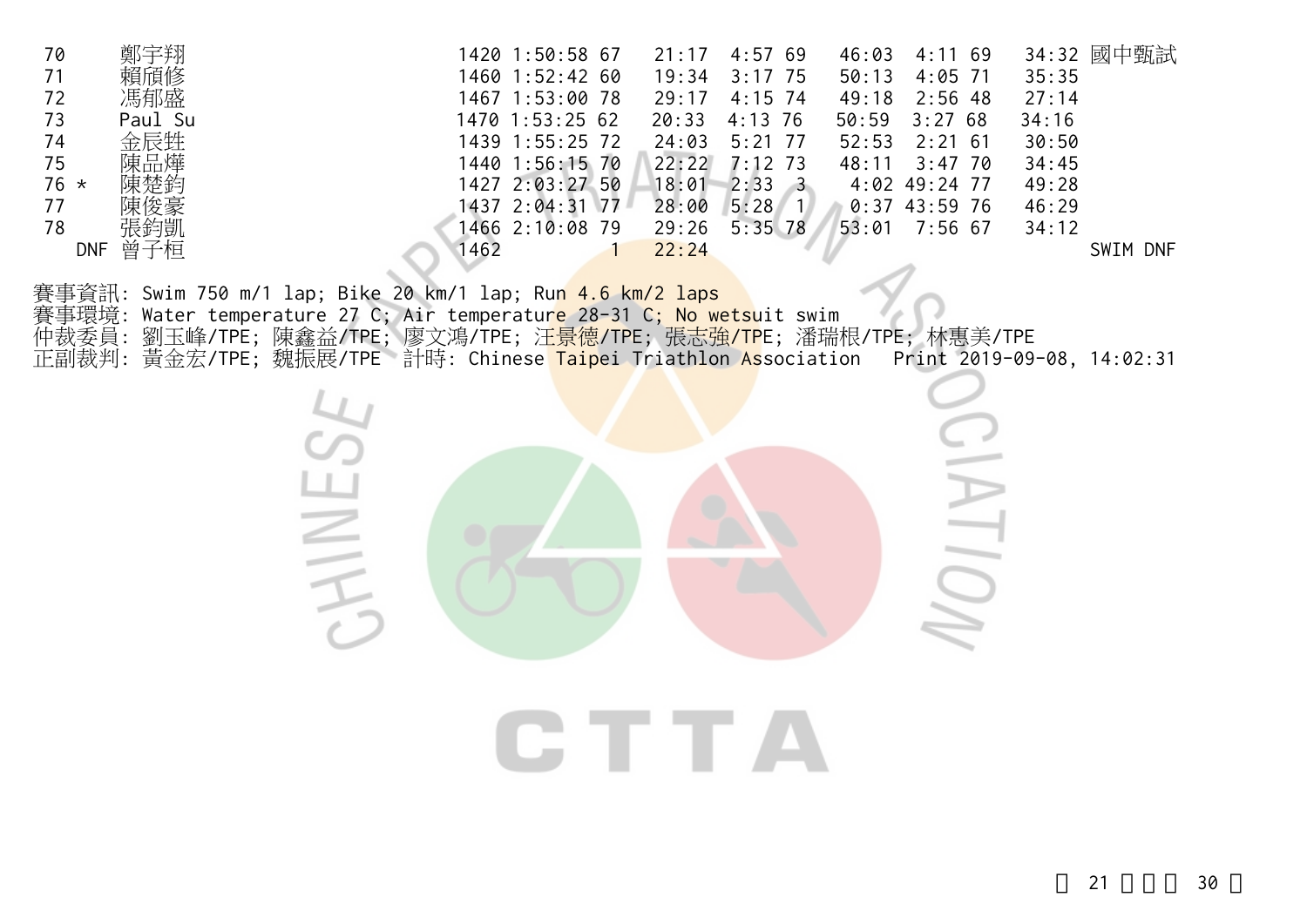2019-09-08

 Women Team Relay / 25.75K Sprint Distance Triathlon Pos Name No. Time Rk Swim T1 Rk Bike T2 Rk Run Remarks === === ============================== ==== ======= == ======= ===== == ======= ===== == ======= ========== <sup>1</sup>游千又.陳玉蘭.江品宣 1885 1:10:43 5 15:04 1:51 1 34:12 1:15 2 18:22 <sup>2</sup>陳亮妤.李芝(王民).蘇靖涵 1881 1:11:38 2 10:32 1:41 4 39:07 1:32 4 18:48 <sup>3</sup>簡晨(人予).鄭安茹.吳昱萱 1894 1:12:14 3 13:34 1:43 3 36:26 1:10 5 19:24 4 蔡玉英.彭晏情.周慧華 1897 1:14:57 <mark>\_7 \_\_16:58</mark> \_2:38 \_2 \_\_35:24 \_1:12 \_3 \_\_18:47<br>5 張方瑜.蔡育蓁.劉羽軒 1887 1:26:2<mark>4 \_4 \_\_14:34 \_</mark>2:28 \_9 \_\_\_44:51 \_1:25 \_6 \_\_23:08 5 張方瑜.蔡育蓁.劉羽軒 1887 1:26:2<mark>4 4 14:34</mark> 2:28 9 44:51 1:25 6 23:08<br>6 黃云仙.徐子婷.林昱君 1889 1:28<mark>:28 9 17:24 2:</mark>13 6 40:05 1:23 12 27:26 <sup>6</sup>黃云仙.徐子婷.林昱君 1889 1:28:28 9 17:24 2:13 6 40:05 1:23 12 27:26 7 張色卿. 黃碧密. 林瓊雲 1898 1:29<mark>:11 10 18:15 2:1</mark>3 8 42:37 1:33 8 24:36 8 呂姿穎.詹欣官.范慈恩 1893 1:33:56 6 16:00 3:07 11 54:46 3:10 1 16:56 9 葉祈微.簡佑凌.胡孟璇 1888 1:4<mark>0:16 17 31:10 2:0</mark>5 7 42:11 1:44 7 23:08 10 張淑晶.鐘秀卿.林欣藝 1890 1:41<mark>:35 16 30:22 2:4</mark>3 5 39:54 1:53 10 26:44<br>11 呂佩蓉.劉慧紅.葉姿辰 1882 1:49:28 8 17:02 5:20 10 47:43 2:51 15 36:34 <sup>11</sup>呂佩蓉.劉慧紅.葉姿辰 1882 1:49:28 8 17:02 5:20 10 47:43 2:51 15 36:34 12 胡僑育.林嫈梅.吳嘉芯 1883 1:50:24 11 20:12 2:23 12 55:38 2:56 14 29:16 <sup>13</sup>溫雅涵.莊依潔.鍾宛均 1896 1:53:13 12 23:46 2:56 13 57:06 2:26 11 27:02 <sup>14</sup>蘇翊瑄.陳靖文.陳羿璉 1892 2:04:01 15 29:26 4:08 14 1:02:23 1:50 9 26:15 <sup>15</sup>劉佳玟.鄧(人予)庭.諶依如 1895 2:06:13 14 27:19 6:13 15 1:02:23 1:52 13 28:27 DNF 李怡靜.莊富惠.鄭妙倫 1891 1 10:23 SWIM DNF<br>蘇慧倫.黃 穎.李佩芸 1886 13 26:20 穎. 李佩芸 1886 13 26:20 賽事資訊: Swim 750 m/1 lap; Bike 20 km/1 lap; Run 4.6 km/2 laps

賽事環境: Water temperature 27 C; Air temperature 28-31 C; No wetsuit swim 仲裁委員: 劉玉峰/TPE; 陳鑫益/TPE; 廖文鴻/TPE; 汪景德/TPE; 張志強/TPE; 潘瑞根/TPE; 林惠美/TPE 正副裁判: 黃金宏/TPE; 魏振展/TPE 計時: Chinese Taipei Triathlon Association Print 2019-09-08, 14:02:31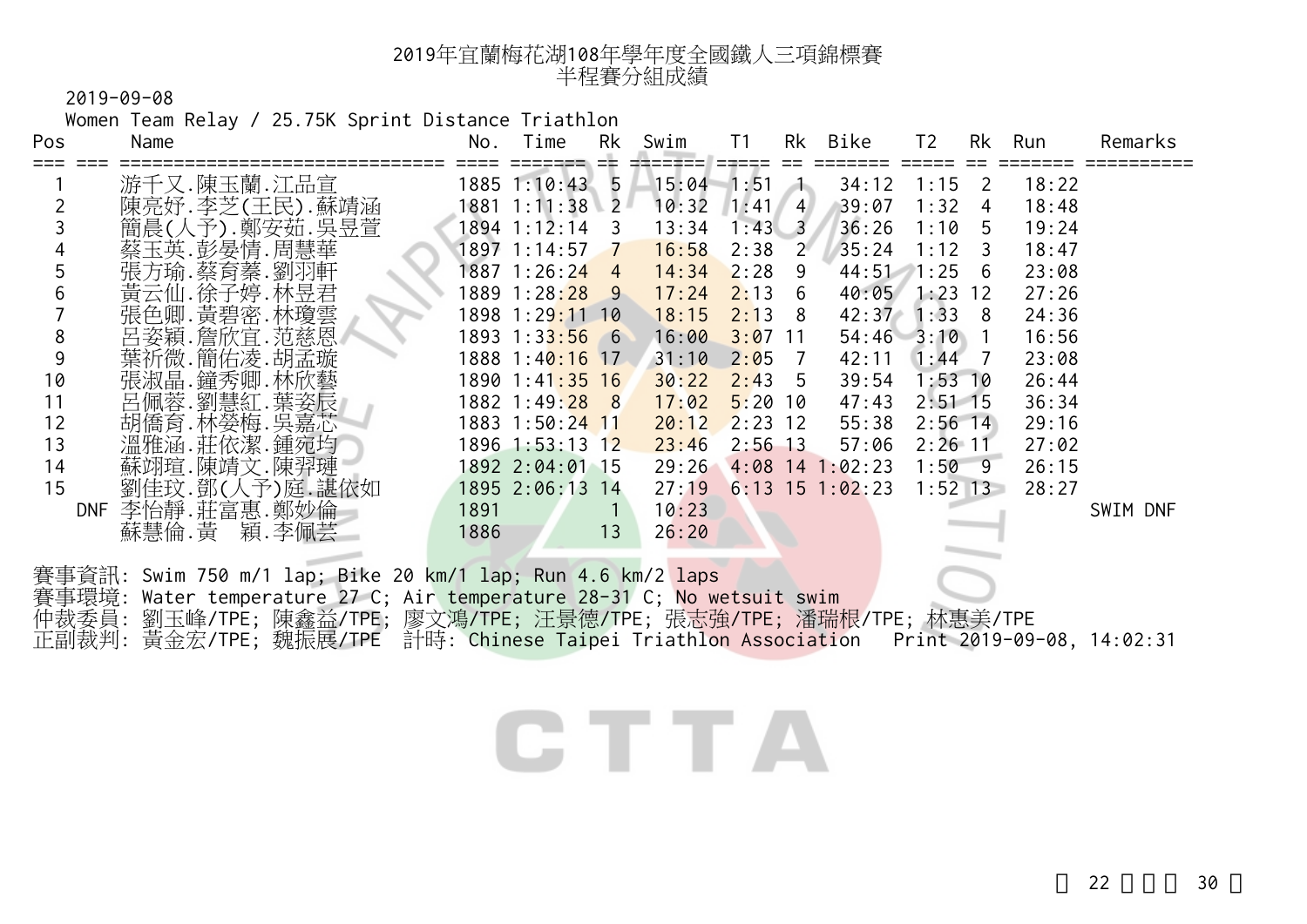M+W Mix Team Relay / 25.75K Sprint Distance Triathlon

| Pos          | Name                          | No.<br>==== | Time<br>ssesses et | Rk | Swim<br>⊐≡==≡== | T <sub>1</sub><br>===== | Rk<br>$==$     | Bike<br>===== | T <sub>2</sub><br>$=$ $=$ $=$ $=$ $=$ | Rk<br>$==$              | Run   | Remarks     |
|--------------|-------------------------------|-------------|--------------------|----|-----------------|-------------------------|----------------|---------------|---------------------------------------|-------------------------|-------|-------------|
|              | 陳玲葦.蘇子期.劉育富                   |             | 1999 1:01:16 3     |    | 11:02           | $1:38$ 1                |                | 30:26         | 0:57                                  | $\overline{1}$          | 17:16 |             |
| 2<br>$\star$ | 宋美霖.俞誌凱.簡志琦                   |             | 2001 1:14:21 4     |    | 15:09           | $2:14$ 3                |                | 35:39         | 1:41                                  | 5                       | 19:40 |             |
| 3            | 蔡沛妤.蔡英傑.馬立(王玉)<br>陳昱豪.林宏育.吳美菊 |             | 1986 1:14:52 6     |    | 15:27           | $2:04$ 8                |                | 37:59         | 1:46                                  | $\overline{2}$          | 17:38 |             |
| 4            |                               |             | 1990 1:23:09 7     |    | 16:55           | 3:20                    | 6              | 36:46         | 4:19                                  | 6                       | 21:52 |             |
| 5            | 朱容萱.尹昌榮.周裕凱                   |             | 1989 1:24:27 23    |    | 23:01           | $2:11$ 10               |                | 39:10         | 2:11                                  | $\overline{4}$          | 17:56 |             |
| 6            | 安蘭莊. 李安禪. 李星林                 |             | 2010 1:25:10 14    |    | 19:30           | 2:56                    | $\overline{7}$ | 37:30         | 2:41                                  | $\overline{7}$          | 22:35 |             |
|              | 劉志豪.陳雨涵.黃志超                   |             | 1980 1:25:11 9     |    | 17:37           | $2:07$ 25               |                | $45:34$ 2:05  |                                       | $\overline{\mathbf{3}}$ | 17:49 |             |
| 8            | 黃靖雯.蔡麗芳.張晅騰<br>葉兆容.葉文崎.連欣怡    |             | 1972 1:27:49 11    |    | 18:16           | $1:57$ 12               |                | 40:39 1:38 13 |                                       |                         | 25:21 |             |
| 9            |                               |             | 1992 1:28:03 5     |    | 15:18           | 2:21                    | $\overline{4}$ | 35:39         | $1:34$ 34                             |                         | 33:13 |             |
| 10           | 張慧宇.邱重權.龔睿騏                   |             | 2000 1:32:10 16    |    | 20:42           | $2:43$ 16               |                | 41:25         | $2:01$ 14                             |                         | 25:21 |             |
| $11 \times$  | 陳俊宏.陳俊宏.陳逸恩                   |             | 1964 1:32:32 17    |    | 21:00           | 2:57                    | $\overline{2}$ | 34:54         | $1:49$ 29                             |                         |       | 31:53 不具得幾資 |
| 12           | 黃大容.洪書群.黃妙欣                   |             | 2007 1:34:28 24    |    | 23:10           | $2:07$ 19               |                | 42:04         | $2:02$ 12                             |                         | 25:07 |             |
| 13           | 李庭毅.李庭葳.蔣祖恩<br>李文祥.葉佳勳.李欣怡    |             | 1996 1:34:29 12    |    | 19:23           | $1:52$ 13               |                | 40:44         | $1:41$ 28                             |                         | 30:51 |             |
| 14           |                               |             | 2005 1:34:41 8     |    | 17:03           | $2:39$ 22               |                | 43:52         | $2:45$ 23                             |                         | 28:22 |             |
| 15           | 古珮璇.盧泓佑.盧志綺                   |             | 1998 1:38:36 30    |    | 26:02           | $3:25$ 9                |                | 38:18         | $1:48$ 24                             |                         | 29:05 |             |
| 16           | 吳敏如.彭鈺元.張長堤                   |             | 1973 1:39:10 33    |    | 26:48           | $2:40$ 11               |                | 40:05         | $1:38$ 19                             |                         | 28:01 |             |
| 17           | 何泉漢.詹竣傑.何佳樺                   |             | 1997 1:39:21 20    |    | 21:41           | $2:27$ 18               |                | 41:52         | $2:38$ 27                             |                         | 30:46 |             |
| 18           | 陳安亭.陳泓諭.陳<br>昀                |             | 1988 1:39:27 36    |    | 27:57           | $2:44$ 14               |                | 40:47         | $1:57$ 16                             |                         | 26:04 |             |
| 19<br>$<$ 3  |                               |             | 1971 1:40:06 10    |    | 17:44           | $2:03$ 17               |                | 41:36         | 3:12:36                               |                         |       | 35:32 未滿3人  |
| 20           | 林志遠.吳美怡.吳美怡<br>王新銓.蔡佳吟.王瑞豪    |             | 1977 1:40:42 22    |    | 22:51           | 2:23.30                 |                | 48:22         | $1:18$ 15                             |                         | 25:51 |             |
| 21           | 盧韋伶.廖婉君.廖振宇                   |             | 1983 1:40:51 21    |    | 22:00           | $3:02$ 26               |                | 45:45         | $1:49$ 21                             |                         | 28:17 |             |
| 22           | 胡文誠.陳麗如.王怡今                   |             | 1981 1:43:21 28    |    | 25:18           | 2:5020                  |                | 43:35         | $2:13$ 26                             |                         | 29:28 |             |
| 23           | 羅煒翔.任桓毅.林佩蓉                   |             | 1984 1:44:24 29    |    | 25:46           | $2:02$ 35               |                | 52:04         | 1:36 8                                |                         | 22:58 |             |
| 24           | 林俊宏.張瑞玲.袁慧慈                   |             | 2003 1:44:45 19    |    | 21:37           | $3:35$ 31               |                | 49:46         | $1:44$ 20                             |                         | 28:05 |             |
| 25           | 洪詩晴. 吳文賢. 洪辰諭                 |             | 1995 1:45:45 34    |    | 27:37           | $2:51$ 15               |                | 41:14         | 1:35.30                               |                         | 32:30 |             |
| 26<br>$<$ 3  | 游嘉沂.游嘉沂.游璿平                   |             | 2006 1:45:46 26    |    | 24:29           | $5:29$ 5                |                | 36:15         | $2:34$ 37                             |                         |       | 37:02 未滿3人  |
| 27           | 李柏揚.陳晁偉.楊惠婷                   |             | 1987 1:46:29 31    |    | 26:10           | $1:47$ 21               |                | 43:43         | 1:39.33                               |                         | 33:12 |             |
| 28           | 薛柏瓛.郭林豪.蕭安婷                   |             | 1975 1:46:41 27    |    | 24:52           | $2:48$ 32               |                | 51:10         | $1:47$ 17                             |                         | 26:07 |             |
| 29           | 石育峰.鍾孟(文三).呂佩玲                |             | 1978 1:46:46 18    |    | 21:36           | $2:30$ 24               |                | 45:18         | $1:55$ 35                             |                         | 35:28 |             |
| 30           | 何思怡.陳怡穎.歐煌仁                   |             | 1974 1:48:33 37    |    | 28:46           | $2:31$ 28               |                | 47:30         | $1:26$ 22                             |                         | 28:22 |             |
| 31           | 溫奇翔.林 丹.方翊安                   |             | 1982 1:48:47 25    |    | 23:26           | 2:2033                  |                | 51:57         | $1:43$ 25                             |                         | 29:24 |             |
| 32           | 王際遠.吳青恆.何宜瑾                   |             | 1991 1:49:02 32    |    | 26:11           | 1:47,36                 |                | 54:39         | $1:32$ 11                             |                         | 24:55 |             |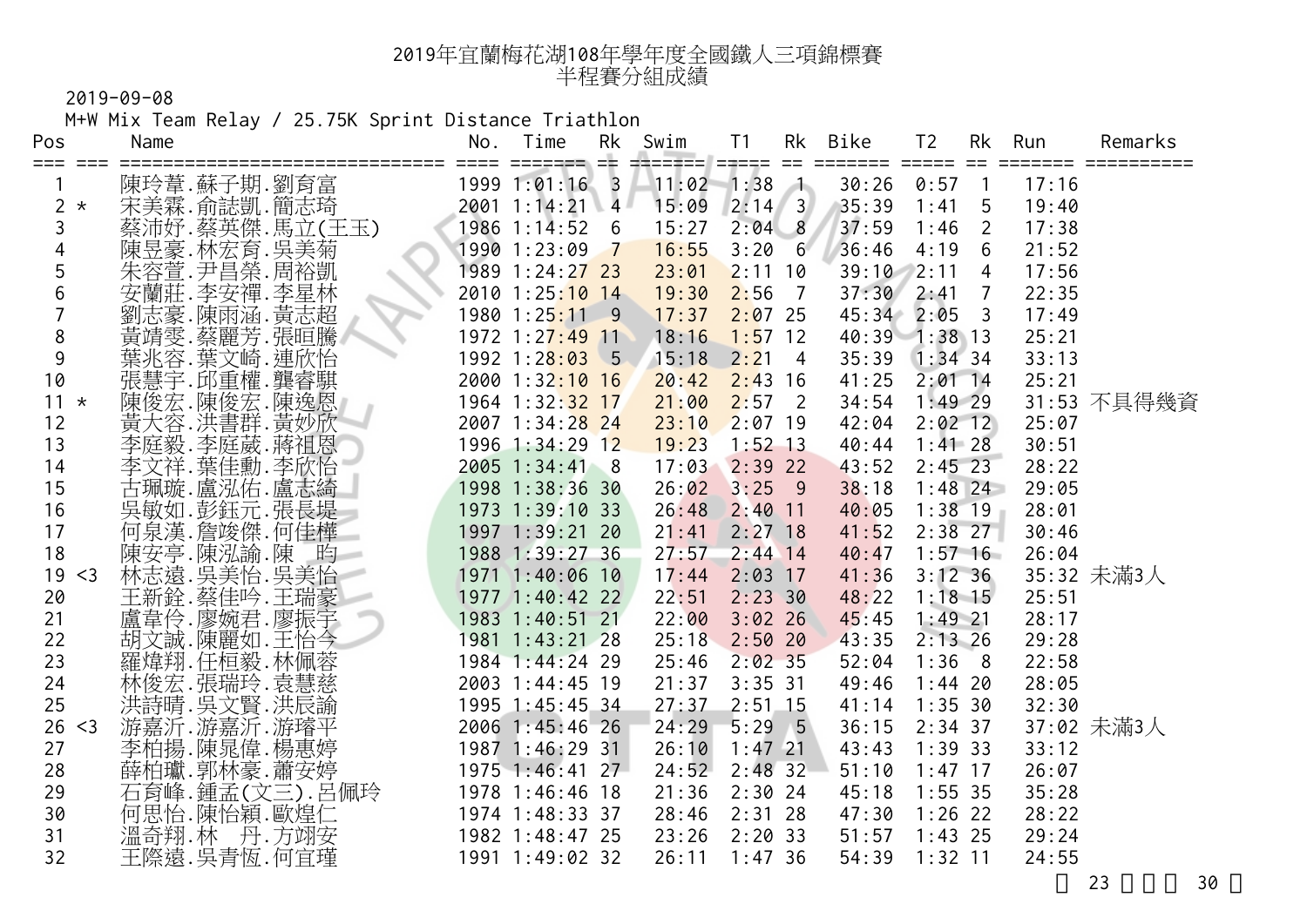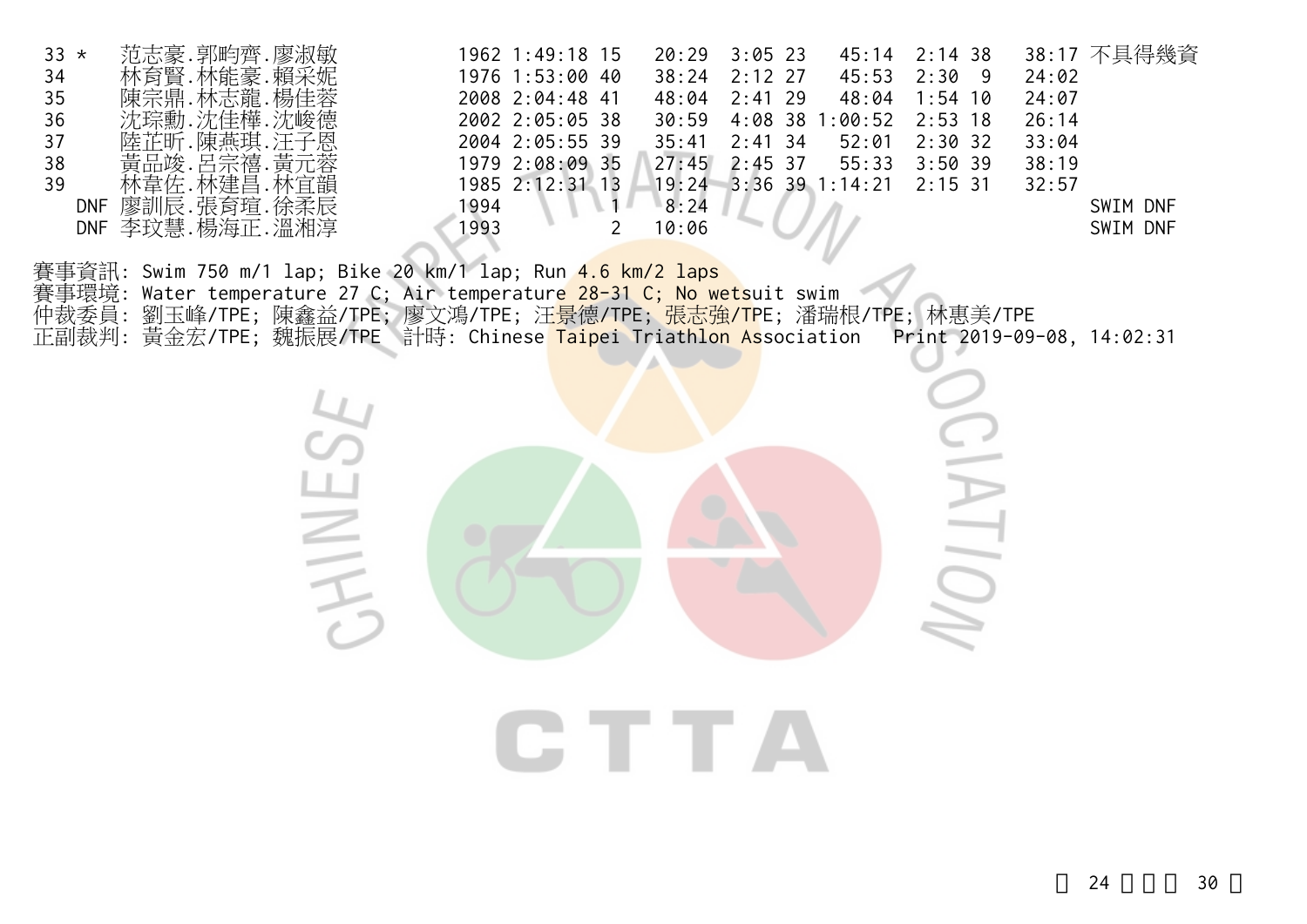Men Team Relay / 25.75K Sprint Distance Triathlon

| Pos    | Name                                                   | No.  | Time                          | Rk | Swim          | T <sub>1</sub> | Rk             | Bike            | T <sub>2</sub> | Rk | Run            | Remarks    |
|--------|--------------------------------------------------------|------|-------------------------------|----|---------------|----------------|----------------|-----------------|----------------|----|----------------|------------|
|        | 鄭詮鏵.許文碩.簡仲明                                            | ==== | eessaan ebi<br>1932 1:06:17 7 |    | $=$<br>13:01  | $1:37 \quad 3$ |                | 33:46           | 1:09           | 5  | =====<br>16:46 |            |
| 2      | 高振翔.王品閎.丁偉宸                                            |      | 1965 1:06:43 10               |    | 14:51         | $2:03$ 1       |                | 30:57           | 2:01           | 6  | 16:53          |            |
| 3      |                                                        |      | $1967$ 1:11:10 9              |    | 14:23         | 2:09           | 5 <sub>1</sub> | 34:16           | $1:23$ 11      |    | 19:02          |            |
| 4      | 江泊洲.江俊亞.江俊宏<br>張鳳唐.黃昱翔.賴容尉                             |      | 1919 1:12:32 15               |    | 18:01         | 1:49           | 7 <sup>7</sup> | 35:03           | $1:30$ 2       |    | 16:11          |            |
| 5      | 鄒一帆.白子葦.簡子翔                                            |      | 1936 1:13:06 24               |    | 20:44         | 2:07           | $\overline{2}$ | $31:40$ $1:00$  |                | 7  | 17:36          |            |
| 6      | 藍英庭.郭宇翔.王怡翔                                            |      | 1952 1:14:01 16               |    | 18:04         | $2:00$ 6       |                | 34:48           | 1:23           | 8  | 17:48          |            |
|        | 廖斌宏.張培敏.朱世民                                            |      | 1930 1:14:27 12               |    | 16:43         | $1:38$ 12      |                | 36:41           | 1:00           | 9  | 18:28          |            |
| 8      | 周伯超.周仲豪.周阿順                                            |      | 1963 1:15:20 14               |    | 17:15         | $2:05$ 4       |                | $34:12$ 1:23 18 |                |    | 20:26          |            |
| 9      | 呂佳昇 黃鴻遠 周祐年                                            |      | 1959 1:16:23 26               |    | 21:05         | $1:45$ 8       |                | 35:42           | $1:12 \quad 4$ |    | 16:42          |            |
| 10     | 蔡孟憲. 曾永麟. 朱漢祥                                          |      | 1947 1:19:09 11               |    | 16:42         | $1:38$ 10      |                | 36:36           | 1:23.33        |    | 22:53          |            |
| 11     | 余佳駿.張維倫.王裕佑                                            |      | 1943 1:19:39 31               |    | 21:54         | $1:42$ 9       |                | 36:00           | $1:30$ 10      |    | 18:35          |            |
| 12     | 葉忠齊.吳敬棠.徐書賢                                            |      | 1938 1:20:20 39               |    | 23:57         | $1:38$ 11      |                | 36:40           | $1:36 \quad 3$ |    | 16:31          |            |
| 13     | 莊宗旺.簡文賢.練宏傑                                            |      | 1945 1:21:31 13               |    | 17:08         | $1:56$ 17      |                | 39:03           | $1:37$ 26      |    | 21:49          |            |
| 14     | 葉時習.宋保龍.葉哲言                                            |      | 1946 1:22:33 17               |    | 19:06 2:17 16 |                |                | 39:02           | $1:42$ 19      |    | 20:28          |            |
| 15     | 洪忠義.許進德.徐鈴城                                            |      | 1966 1:22:36 8                |    | 14:11         | $2:17$ 27      |                | 41:17           | $2:48$ 27      |    | 22:05          |            |
| 16     | 陳奕翰.徐瑋廷.林祐成                                            |      | 1931 1:22:43 18               |    | 19:27         | $1:52$ 15      |                | 37:59           | $1:43$ 25      |    | 21:44          |            |
| 17     | 裴星宇.楊睿洋.廖育德                                            |      | 1942 1:24:20 27               |    | 21:23         | $1:51$ 22      |                | 39:52           | $1:14$ 15      |    | 20:02          |            |
| 18     | 王博輝.徐昆德.張皓琰                                            |      | 1925 1:24:44 19               |    | 19:39         | $2:01$ 19      |                | 39:30           | $1:18$ 29      |    | 22:17          |            |
| 19     | 王煥中,吳异凱,柳君穎                                            |      | 1939 1:28:22 33               |    | 22:01         | $1:50$ 32      |                | 42:53           | $2:21$ 14      |    | 19:19          |            |
| 20     | 楊証崴.金建祥.劉泓義<br>范萬宏.黃光增.廖國安<br>$\overline{\phantom{a}}$ |      | 1949 1:28:38 22               |    | 20:37         | $3:04$ 26      |                | 41:04           | $2:13$ 24      |    | 21:41          |            |
| 21     |                                                        |      | 1923 1:29:23 20               |    | 19:55         | $3:53$ 13      |                | 36:46           | 2:0938         |    | 26:42          |            |
| 22     | 李方睿騰.陳力漢.陳恩憲                                           |      | 1920 1:29:35 37               |    | 23:22         | $2:14$ 33      |                | 43:06           | $1:40$ 13      |    | 19:15          |            |
| 23     | 史文明.鄭進寶.黃彥文                                            |      | 1937 1:29:53 28               |    | 21:26         | $3:38$ 31      |                | 42:23           | $2:08$ 16      |    | 20:20          |            |
| 24     | 安立忠.洪正樺.任國賢                                            |      | 1929 1:30:26 21               |    | 19:57         | $1:47$ 24      |                | 40:18           | $1:44$ 39      |    | 26:42          |            |
| 25     | 林宇豪. 嚴永琪. 陳家凱                                          |      | 1922 1:31:08 36               |    | 23:10         | $2:23$ 29      |                | 41:42           | $2:29$ 20      |    | 21:25          |            |
| 26     | 蔣忠泰.紀仲威.周迪楷                                            |      | 1940 1:31:10 43               |    | 25:12         | $2:49$ 18      |                | 39:20           | $2:11$ 23      |    | 21:40          |            |
| 27     | 旋.施志雄.廖元融<br>廖                                         |      | 1915 1:33:32 35               |    | 22:18         | 3:29.30        |                | 41:50           | $1:56$ 34      |    | 24:01          |            |
| 28     | 邱進達.黃正霖.周嘉豪                                            |      | 1956 1:33:53 34               |    | 22:07         | $2:37$ 23      |                | 40:00           | 2:1740         |    | 26:53          |            |
| 29     | 陳仕豪.邱俊文.謝書臣<br>林育弘.何順豐.郭松燂                             |      | 1927 1:35:00 29               |    | 21:33         | $2:38$ 37      |                | 45:30           | $2:58$ 30      |    | 22:22          |            |
| 30     |                                                        |      | 1958 1:36:21 40               |    | 24:00         | 6:0120         |                | 39:39           | $2:08$ 36      |    | 24:36          |            |
| 31     | 鄭愷騰.韓愷原.曾文麟                                            |      | 1909 1:37:00 23               |    | 20:40         | $1:58$ 42      |                | 52:40           | $1:23$ 17      |    | 20:20          |            |
| 32 < 3 | 廖冠宇.廖釗谷.廖冠宇                                            |      | 1928 1:37:03 42               |    | 24:55         | $3:57$ 34      |                | 43:52           | $2:43$ 22      |    |                | 21:38 未滿3人 |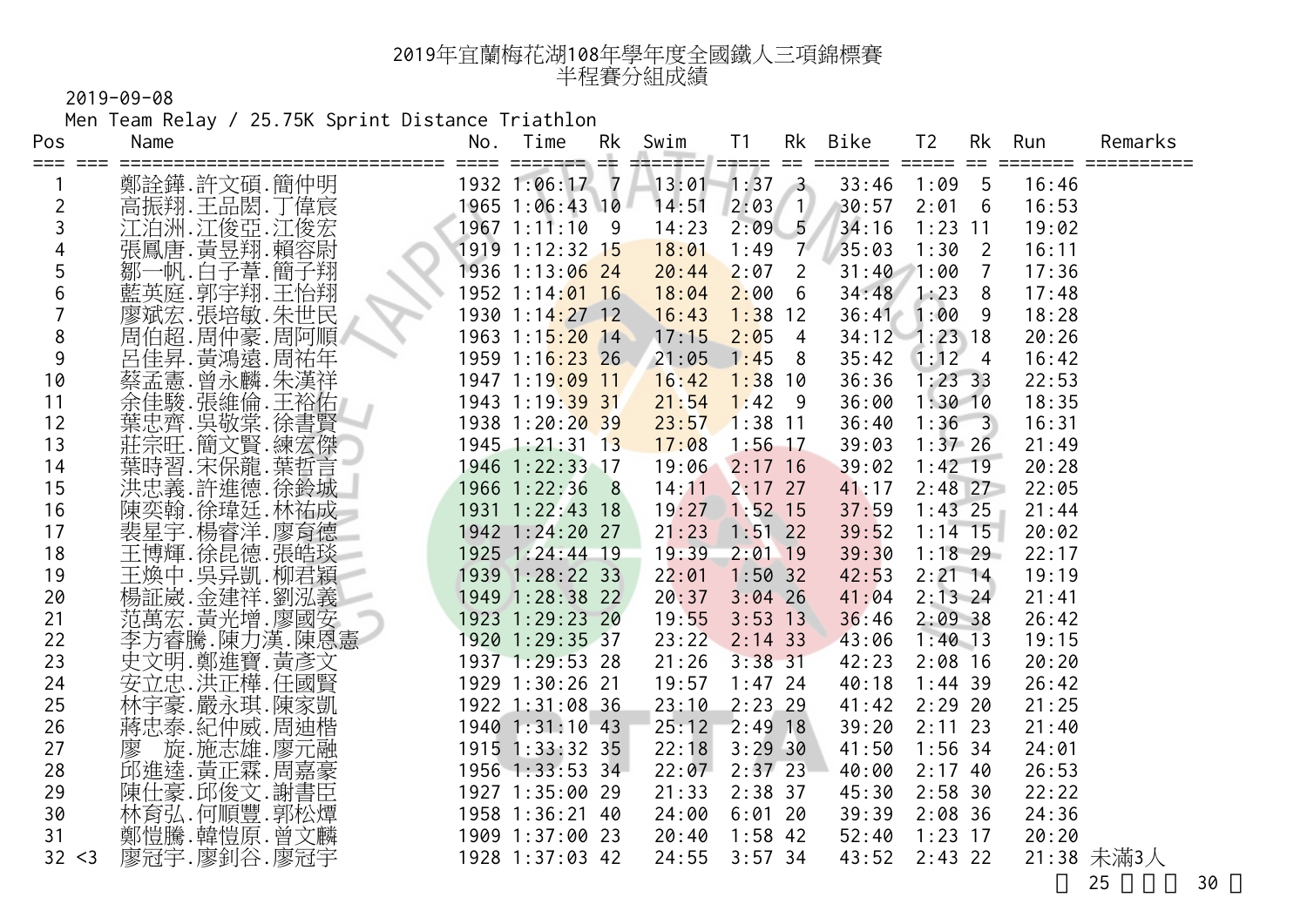| 33     | 李孟印. 黃楷棻. 林瑞枋     |                                                                                            |      | 1903 1:37:12 30 |                | 21:52 | $2:42$ 21        | 39:45                     | 2:2046    | 30:34 |                |
|--------|-------------------|--------------------------------------------------------------------------------------------|------|-----------------|----------------|-------|------------------|---------------------------|-----------|-------|----------------|
| 34     | 王品寰.賴文欽.簡華成       |                                                                                            |      | 1957 1:37:40 25 |                | 20:52 | $2:32$ 36        | 45:11                     | $3:24$ 37 | 25:43 |                |
| 35 < 3 | 楊達文.楊達文.李家亨       |                                                                                            |      | 1921 1:39:55 32 |                | 21:58 | $4:18$ 28        | 41:33                     | 2:2045    |       | 29:48 未滿3人     |
| 36     | 謝時福.蘇煜翔.蔡坤原       |                                                                                            |      | 1904 1:40:31 45 |                | 25:41 | $2:36$ 39        | 46:47                     | 1:17.35   | 24:12 |                |
| 37     | 劉宜軒. 吳昱棠. 陳祥帥     |                                                                                            |      | 1933 1:43:58 54 |                | 38:00 | $1:51$ 25        | 40:24                     | $1:20$ 31 | 22:25 |                |
| 38     | 黃博裕.彭志璟.凌源章       |                                                                                            |      | 1917 1:44:41 47 |                | 26:40 | $2:33$ 35        | 44:20                     | $3:44$ 41 | 27:26 |                |
| 39     | 林忠壕.王俊雄.田琍筠       |                                                                                            |      | 1961 1:46:05 46 |                | 26:16 | 3:0038           | 45:47                     | $1:52$ 44 | 29:13 |                |
| 40     | 林振洲.林展傑.施銘昌       |                                                                                            |      | 1960 1:48:22 38 |                | 23:39 | $2:33$ 41        | 51:42                     | $1:47$ 42 | 28:43 |                |
| 41     | 葉佳鴻.李文賓.李浩瑋       |                                                                                            |      | 1914 1:49:46 51 |                | 28:08 | $2:34$ 40        | 46:56                     | $1:31$ 47 | 30:40 |                |
| 42     | 謝志浩. 周信宏. 李家衡     |                                                                                            |      | 1910 1:50:30 50 |                | 27:38 | $3:26$ 46        | 55:30                     | $1:42$ 28 | 22:15 |                |
| 43     | 張譽耀.葉春宏.邱益隆       |                                                                                            |      | 1935 1:56:11 49 |                |       | $27:21$ 10:37 44 | $53:47$ 1:46 32           |           | 22:42 |                |
| 44     | 陳柏彥.黎定庠.葉俊和       |                                                                                            |      | 1953 1:57:13 55 |                |       | $38:02$ 2:23 43  | 53:46                     | $1:38$ 21 | 21:26 |                |
| 45     | 劉育廷.賴建勳.張凱復       |                                                                                            |      | 1906 2:02:26 44 |                | 25:25 |                  | $2:31$ 49 1:03:51         | $1:38$ 43 | 29:03 |                |
| 46     | 張敬齊.胡健華. 湳潤伊斯坦大   |                                                                                            |      | 1902 2:08:59 48 |                | 26:41 |                  | $3:45$ 47 1:01:16 2:51 49 |           | 34:28 |                |
| 47     | 陳慶均.趙溢興.金宇恩       |                                                                                            |      | 1916 2:10:00 53 |                | 37:35 | $3:27$ 45        | 55:14 2:04 48             |           | 31:43 |                |
|        | DSQ 藍胤庭.李承恩.吳晨均   |                                                                                            | 1944 |                 | 41             | 24:48 | $2:10$ 14        | 37:00                     | $1:48$ 1  |       | 9:11 RUN異常     |
|        | DNF 陳浩雲.麥仕青.林泓緯   |                                                                                            | 1907 |                 | 56             | 38:21 |                  | $2:01$ 48 1:03:28         | $1:14$ 12 |       | 19:03 BIKE DNF |
|        | DNF 李奕賢. 李彥融. 蕭頡儒 |                                                                                            | 1924 |                 | $\overline{3}$ | 8:24  |                  |                           |           |       | SWIM DNF       |
|        | DNF 蕭溥穎.蔡昀衛.王瑞琪   |                                                                                            | 1911 |                 | $\overline{2}$ | 8:24  |                  |                           |           |       | SWIM DNF       |
|        | DNF 袁崎瑞.柏敬豪.季政文   |                                                                                            | 1954 |                 | $\overline{4}$ | 8:24  |                  |                           |           |       | SWIM DNF       |
|        | DNF 胡志豪.王文壕.潘武靖   |                                                                                            | 1951 |                 |                | 8:24  |                  |                           |           |       | SWIM DNF       |
|        | DNF 田仲鈞.簡承偉.游智倫   |                                                                                            | 1950 |                 | 5              | 10:06 |                  |                           |           |       | SWIM DNF       |
|        | DNF 江自強.官敬堯.官敬崴   |                                                                                            | 1908 |                 | $6\phantom{1}$ | 15:51 |                  |                           |           |       | SWIM DNF       |
|        | DNF 廖曜弘.葉耕廷.戴文振   |                                                                                            | 1955 |                 | 52             | 30:35 |                  |                           |           |       | SWIM DNF       |
|        |                   |                                                                                            |      |                 |                |       |                  |                           |           |       |                |
|        |                   | 賽事資訊: Swim 750 m/1 lap; Bike 20 km/1 lap; Run 4.6 km/2 laps                                |      |                 |                |       |                  |                           |           |       |                |
| 賽事環境:  |                   | Water temperature 27 C; Air temperature 28-31 C; No wetsuit swim                           |      |                 |                |       |                  |                           |           |       |                |
|        |                   | 仲裁委員: 劉玉峰/TPE; 陳鑫益/TPE; 廖文鴻/TPE; 汪景德/TPE; 張志強/TPE; 潘瑞根/TPE; 林惠美/TPE                        |      |                 |                |       |                  |                           |           |       |                |
|        |                   | 正副裁判: 黃金宏/TPE; 魏振展/TPE 計時: Chinese Taipei Triathlon Association Print 2019-09-08, 14:02:31 |      |                 |                |       |                  |                           |           |       |                |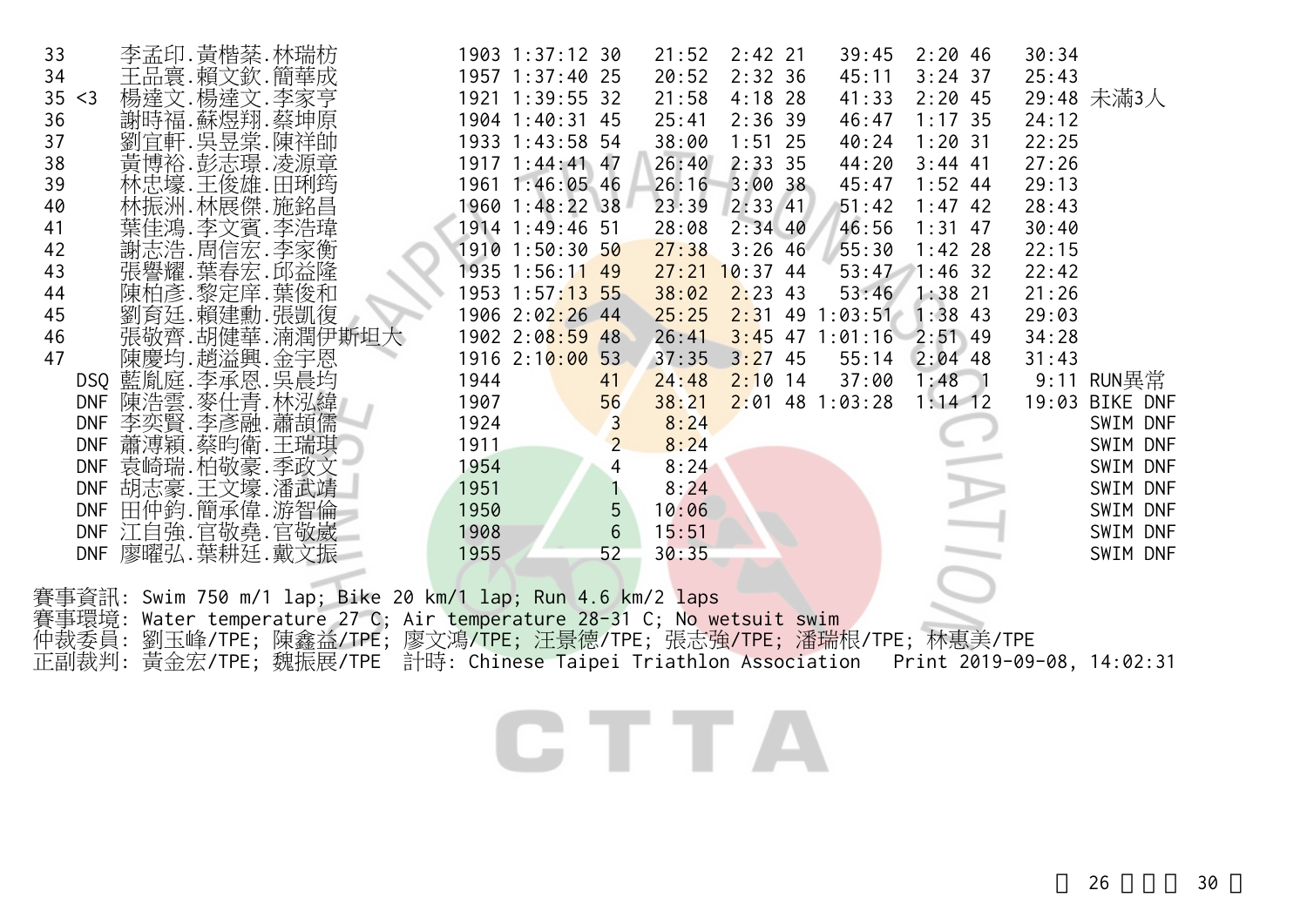半程接力賽浮標組 / 25.75K Sprint Distance Triathlon

| Pos            | <b>□□□→ヘノ→ <del>へ</del> →</b> レハヅユ<br>Name                                                 | No.<br>==== | Time<br>======= ==                | Rk | Swim           | T1<br>=====      |      | Rk Bike           | T <sub>2</sub> | Rk             | Run            | Remarks      |
|----------------|--------------------------------------------------------------------------------------------|-------------|-----------------------------------|----|----------------|------------------|------|-------------------|----------------|----------------|----------------|--------------|
|                | 蕭雅中.黃文婷.杜玉琦                                                                                |             | 2132 1:31:10 2                    |    | 18:32          | $2:19$ 3         |      | 42:45             | 2:17           | 4              | 25:19          |              |
| 2              | 黃宇紘.羅勝元.劉少卿                                                                                |             | $2124$ 1:34:54 3                  |    | 22:05          | $2:04$ 9         |      | 48:43             | 1:41<br>1:32   | 2              | 20:22          |              |
| 3<br>4         | 陳冠廷.蘇裕翔.李漢威<br>蔡孟樺.許宴綱.許晁熙                                                                 |             | 2120 1:40:29 8<br>2129 1:40:32 13 |    | 25:15<br>32:36 | $7:06$ 7<br>3:14 | - 14 | 47:46<br>36:07    | $2:11 \ 8$     | $\overline{1}$ | 18:52<br>26:27 |              |
| 5              | 梁士傑.張麟彥.錢世偉                                                                                |             | 2119 1:42:41 4                    |    | 23:04          | $3:08$ 6         |      | 47:05 1:58 10     |                |                | 27:28          |              |
| $6\,$          | 鐘福全.邱萬成.劉博文                                                                                |             | $2118$ 1:43:48 6                  |    | 24:47          | $2:55$ 10        |      | 48:43             | $1:33$ 5       |                | 25:52          |              |
| $\overline{7}$ | 郭柏均.周忠億.郭冠其                                                                                |             | 2123 1:44:01 11                   |    | 30:50          | 2:004            |      | 43:55 1:16 7      |                |                | 26:00          |              |
| 8              | 張儀芬.詹淳鈺.馬郁卉                                                                                |             | $2131$ 1:46:08 5                  |    | 24:20          | $2:28$ 5         |      | 45:55 1:57 14     |                |                | 31:30          |              |
| 9              | 王紹丞.王正明.王紹宇                                                                                |             | 2122 1:47:48 12                   |    | 31:02          | $2:49$ 2         |      | 42:32 1:22 11     |                |                | 30:05          |              |
| 10             | 潘明珠.高遠升.黃 譽                                                                                |             | $2133$ 1:48:05 7                  |    | 25:09          | $2:38$ 8         |      | 47:49             | $2:04$ 13      |                | 30:27          |              |
| 11             | 陳琇瑛.何展衡.何穎怡                                                                                |             | 2130 1:57:56 15                   |    | 33:50          | $2:48$ 14        |      | 53:28             | 1:556          |                | 25:57          |              |
| 12             | 高其鋒.高文宗.廖麗玲                                                                                |             | 2128 2:00:54 16                   |    | 40:00          | $2:56$ 13        |      | 52:57             | $2:38 \ 3$     |                | 22:24          |              |
| 13             | 王昭傑.林雨婷.吳秉祚                                                                                |             | 2134 2:02:38 14                   |    | 32:49          | $2:51$ 12        |      | 50:24             | $1:58$ 16      |                | 34:38          |              |
| 14             | 言.郁 麒.李嘉惠<br>郁                                                                             |             | 2121 2:06:04 10                   |    | 28:41          | $3:03$ 16        |      | 58:51             | $2:24$ 15      |                | 33:07          |              |
| 15 < 3         | 張予柔.范秀琴.張季萌                                                                                |             | 2135 2:10:29 9                    |    | 25:51          |                  |      | $6:26$ 17 1:00:38 | $2:44$ 17      |                |                | 34:52 未滿3人/小 |
| 16             | 黃詰程. 謝官宇. 馮宗亨                                                                              |             | 2125 2:11:50 18                   |    | 45:51          | $4:14$ 11        |      | 49:04             | $2:19$ 12      |                | 30:24          |              |
| 17             | 李昀玲.符靖佳.何晨瑞                                                                                |             | 2127 2:16:01 17                   |    | 44:37          | $3:44$ 15        |      | 57:31             | $3:11 \ 9$     |                | 27:00          |              |
|                | DNF 黃民雄.曾鳳如.林怡慧                                                                            | 2126        |                                   |    | 11:34          |                  |      |                   |                |                |                | SWIM DNF     |
|                | 賽事資訊: Swim 750 m/1 lap; Bike 20 km/1 lap; Run 4.6 km/2 laps                                |             |                                   |    |                |                  |      |                   |                |                |                |              |
|                | 賽事環境: Water temperature 27 C; Air temperature 28-31 C; No wetsuit swim                     |             |                                   |    |                |                  |      |                   |                |                |                |              |
|                | 仲裁委員: 劉玉峰/TPE; 陳鑫益/TPE; 廖文鴻/TPE; 汪景德/TPE; 張志強/TPE; 潘瑞根/TPE; 林惠美/TPE                        |             |                                   |    |                |                  |      |                   |                |                |                |              |
|                | 正副裁判: 黃金宏/TPE; 魏振展/TPE 計時: Chinese Taipei Triathlon Association Print 2019-09-08, 14:02:31 |             |                                   |    |                |                  |      |                   |                |                |                |              |
|                |                                                                                            |             |                                   |    |                |                  |      |                   |                |                |                |              |
|                |                                                                                            |             |                                   |    |                |                  |      |                   |                |                |                |              |
|                |                                                                                            |             |                                   |    |                |                  |      |                   |                |                |                |              |
|                |                                                                                            |             |                                   |    |                |                  |      |                   |                |                |                |              |
|                |                                                                                            |             |                                   |    |                |                  |      |                   |                |                |                |              |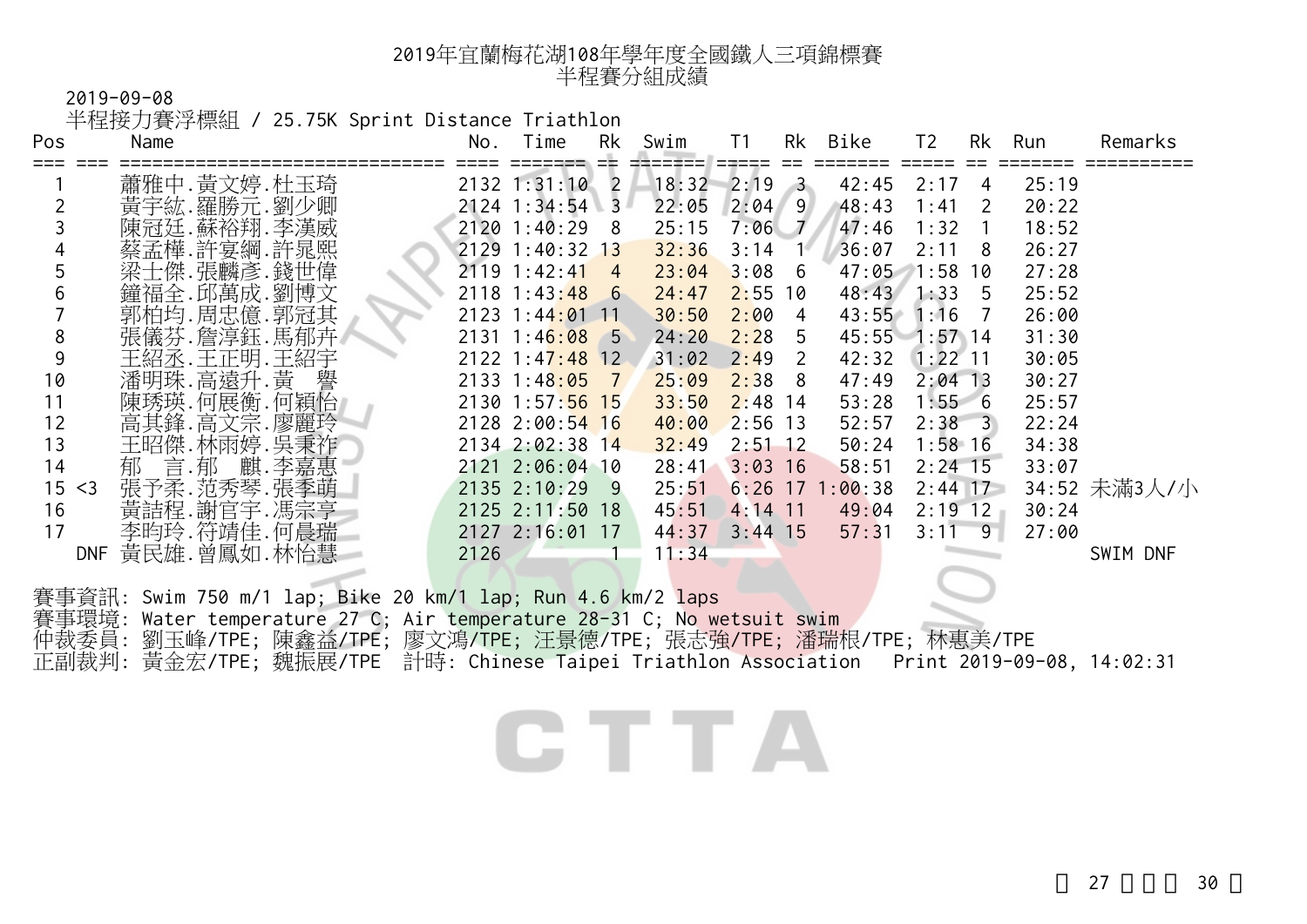半程賽浮標組 / 25.75K Sprint Distance Triathlon

| Pos<br>≕≕≕     | Name           | No.  | Time                          | Rk<br>==       | Swim  | Τ1.       | Rk<br>$=$      | Bike            | T2             | Rk                      | Run<br>==== | Remarks     |
|----------------|----------------|------|-------------------------------|----------------|-------|-----------|----------------|-----------------|----------------|-------------------------|-------------|-------------|
|                |                |      | 2023 1:29:52                  | 7<br>x         | 20:57 | 4:18      | $\overline{4}$ | 40:02           | 1:46           | $\overline{2}$          | 22:50       |             |
| $\overline{c}$ | 洪偉嘉<br>傅重瑾     |      | 2044 1:32:00                  | -5             | 19:48 | 3:54      | $\mathcal{N}$  | 36:52           | 2:52.30        |                         | 28:36       |             |
| 3              | 陳宇峻            |      | 1662 1:33:14 2 <mark>0</mark> |                | 25:48 | 3:30      | $2^{\circ}$    | 38:09           | 1:39           | 4                       | 24:10 S20   |             |
| 4              |                |      | 2054 1:39:07 12               |                | 23:47 | 3:30      | 17             | 42:48           | 2:02 12        |                         | 27:02       |             |
| 5              | 陳詳諺<br>WAN     |      | 1628 1:40 <mark>:11</mark>    | 8              | 22:17 | 5:18      | 10             | 41:39           | $2:25$ 29      |                         |             | 28:35 未依梯次出 |
| 6              | 秦正宇            | 2061 | 1:40:43                       | $-6$           | 20:16 | 5:25      | 13             | 41:53           | $2:48$ 37      |                         | 30:24       |             |
|                | 許愷彥            | 2025 | $1:42:25$ 23                  |                | 26:35 | 6:33      | 20             | $43:29$ 1:52    |                | $\overline{\mathbf{3}}$ | 23:58       |             |
| 8              | 子凱             | 2050 | 1:42:28                       | $\overline{9}$ | 22:43 | 4:52      | - 7            | 40:44           | $2:54$ 43      |                         | 31:17       |             |
| 9              | 曾冠穎            |      | 2020 1:43:58 38               |                | 28:59 | 4:59      | 15             | 42:08           | 2:00           | 8                       | 25:54       |             |
| 10             | 李勁甫            | 2021 | $1:44:34$ 47                  |                | 30:23 | 4:42      | 5              | 40:30           | $2:22$ 10      |                         | 26:38       |             |
| 11             | 林國華            |      | 2067 1:44:59 21               |                | 25:49 | 3:56      | 8              | 40:53           | $1:51$ 47      |                         | 32:32       |             |
| 12             | 亞玫             |      | 2103 1:46:36 80               |                | 35:56 | 3:51      | 3              | 38:21           | 2:41           | $\overline{7}$          | 25:48       |             |
| 13             | 袁立泰            |      | 2063 1:47:03 34               |                | 28:37 | 5:35      | 14             | 41:58           | $2:58$ 23      |                         | 27:57       |             |
| 14             | 張榮耘            |      | 2016 1:47:07 13               |                | 23:50 | 5:53      | 21             | 43:37           | $2:23$ 45      |                         | 31:26       |             |
| 15             | 李冠頡            |      | 2029 1:47:11 43               |                | 29:15 | 7:03      | 11             | 41:43           | 2:58           | 9                       | 26:15       |             |
| 16             | 黃耀霆            |      | 2046 1:48:18 56               |                | 31:37 | 8:32      | 6              | 40:34           | 2:18           | $6\phantom{1}$          | 25:19       |             |
| 17             | 范國宏            |      | 2024 1:48:45 40               |                | 29:03 | 3:47      | 59             | 49:12           | $2:17 \quad 5$ |                         | 24:29       |             |
| 18             | 游岳縈            |      | 2090 1:49:13 19               |                | 25:46 | 5:04      | 36             | 45:31           | $4:41$ 25      |                         | 28:13       |             |
| 19             |                | 2099 | $1:49:27$ 10                  |                | 23:01 | 4:22      | 65             | 50:00           | $2:31$ 32      |                         | 29:35       |             |
| 20             |                | 2107 | 1:51:16                       | $\overline{4}$ | 19:18 | 3:18      | 48             | 46:51           | 3:2680         |                         | 38:26       |             |
| 21             | 程清杰            | 2071 | $1:51:27$ 58                  |                | 32:25 | 4:50      | -9             | 41:03           | $1:46$ 44      |                         | 31:24       |             |
| 22             | 葉崇如            |      | 2077 1:51:50 48               |                | 30:33 | 5:02      | 16             | 42:29           | $2:57$ 42      |                         | 30:50       |             |
| 23             | 周寬程            |      | 2057 1:52:22 15               |                | 24:22 | 4:34      | -49            | 47:02           | $3:36$ 49      |                         | 32:51       |             |
| 24             |                |      | 2094 1:52:55 75               |                | 34:26 | 4:38      | 22             | 43:43           | $3:27$ 11      |                         | 26:43       |             |
| 25             | 李<br>美怡        |      | 2106 1:53:44 42               |                | 29:09 | $3:54$ 34 |                | 45:12           | $3:06$ 46      |                         | 32:25       |             |
| 26             | 書恆<br>楊        |      | 2031 1:54:59 16               |                | 24:25 | $6:50$ 42 |                | 46:31           | $3:40$ 57      |                         | 33:35       |             |
| 27             |                |      | 2059 1:55:04                  | 59             | 32:54 | 4:19      | 26             | 44:20           | 3:0738         |                         | 30:25       |             |
| 28             |                |      | 2045 1:56:06 54               |                | 31:10 | 5:48      | -19            | 43:29           | $2:37$ 51      |                         | 33:05       |             |
| 29             | 韓英信            |      | 2065 1:56:18 36               |                | 28:47 | 6:10      | 25             | 43:59           | 4:09 53        |                         | 33:14       |             |
| 30             | 楊金海            |      | 2039 1:56:44 18               |                | 24:55 | 6:17      | 61             | 49:26           | $3:14$ 50      |                         | 32:55       |             |
| 31             | 張日曦<br>$\star$ |      | 2047 1:57:03 17               |                | 24:27 |           |                | 7:40 92 1:00:46 | 2:49           |                         |             | 21:23 小輪徑   |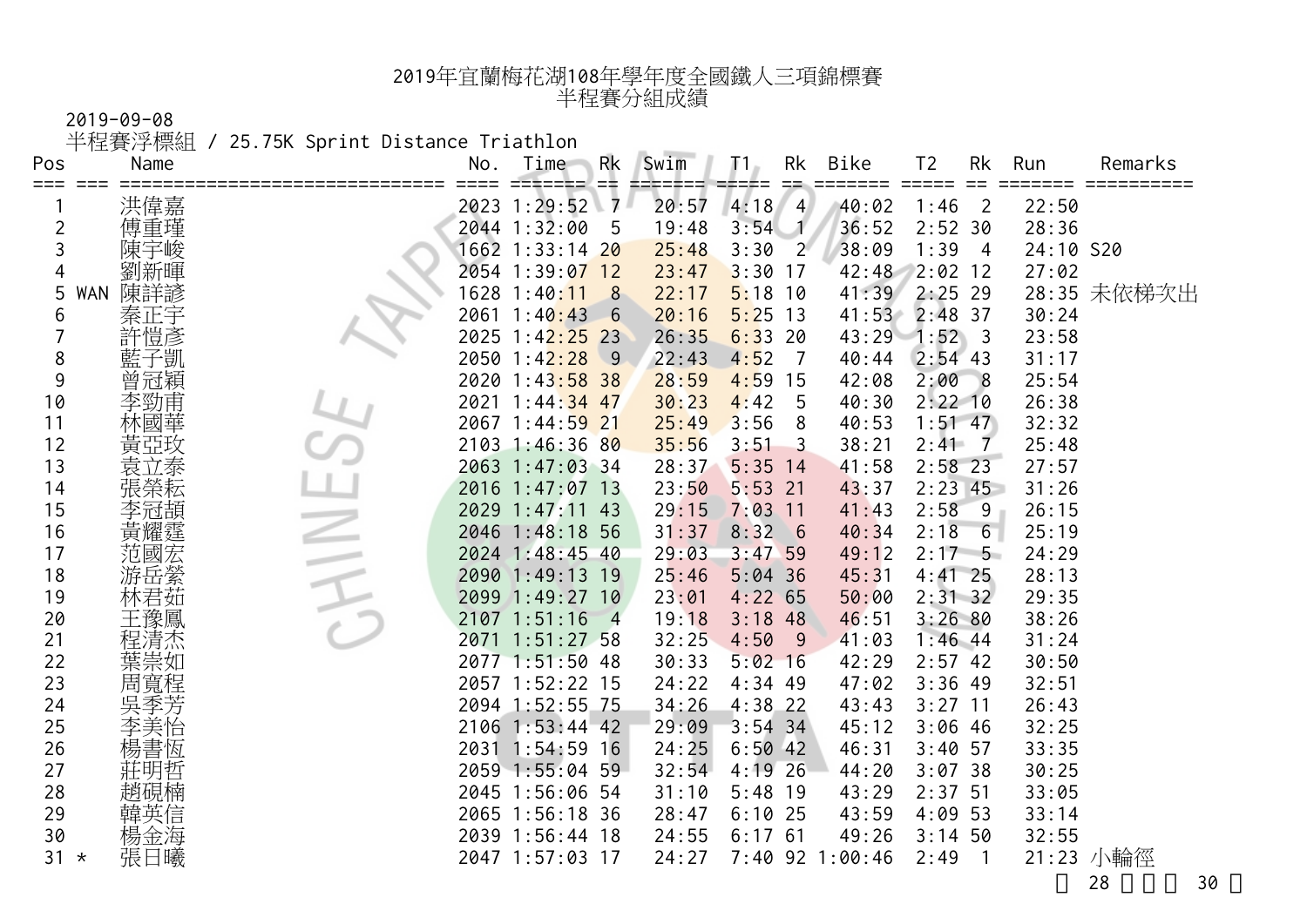| 32 | 邱砢皞      |  | 2053 1:57:44 52 |                         | 31:03 | 5:25.30          | 44:52 | 3:035         | 33:23     |  |
|----|----------|--|-----------------|-------------------------|-------|------------------|-------|---------------|-----------|--|
| 33 | 陳昭伶      |  | 2093 1:57:44 53 |                         | 31:03 | $5:26$ 29        | 44:52 | $3:04$ 54     | 33:21     |  |
| 34 | 黃世憲      |  | 2070 1:58:00 45 |                         | 30:09 | $4:53$ 40        | 46:13 | 2:1962        | 34:27     |  |
| 35 | 陳惟良      |  | 2073 1:58:18 28 |                         | 27:59 | $4:34$ 39        | 46:09 | $3:20$ 70     | 36:18     |  |
| 36 | 彭裕峰      |  | 2060 1:58:31 77 |                         | 34:57 | $5:06$ 28        | 44:36 | $3:15$ 41     | 30:40     |  |
| 37 | 鄭凱倫      |  | 2086 1:59:19 69 |                         | 33:55 | $4:04$ 64        | 49:57 | $2:19$ 31     | 29:05     |  |
| 38 | 彭聖凱      |  | 2036 1:59:26 44 |                         |       | 29:33 12:20 33   | 45:11 | $2:45$ 34     | 29:38     |  |
| 39 | 王明風      |  | 2037 1:59:26 49 |                         | 30:34 | 9:39.31          | 45:06 | $4:31$ 33     | 29:37     |  |
| 40 | 蔡惠茵      |  | 2092 2:00:22 65 |                         | 33:42 | $6:01$ 63        | 49:57 | $2:12$ 28     | 28:32     |  |
| 41 | 潘柏廷      |  | 2066 2:00:22 11 |                         | 23:17 | $5:36$ 76        | 54:49 | $2:45$ 59     | 33:57     |  |
| 42 | 柯朝陽      |  | 2112 2:00:45 31 |                         | 28:22 | 14:1050          | 47:03 | $3:20$ 18     | 27:52     |  |
| 43 | 王璞建      |  | 2116 2:00:46 70 |                         | 34:02 | $8:58$ 41        | 46:29 | $3:54$ 15     | 27:24     |  |
| 44 | 馬英九      |  | 2108 2:00:48 72 |                         | 34:21 | $8:38$ 47        | 46:36 | $3:20$ 20     | 27:55     |  |
| 45 | 張勝亮      |  | 2114 2:00:48 73 |                         | 34:22 | $8:36$ 46        |       | 46:35 3:20 22 | 27:56     |  |
| 46 | 張建勇      |  | 2113 2:00:48 30 |                         |       | $28:09$ 14:23 51 | 47:04 | $3:20$ 19     | 27:55     |  |
| 47 | 錢玲岑嘉     |  | 2109 2:00:48 32 |                         |       | $28:24$ 14:08 35 | 45:22 | 5:0021        | 27:56     |  |
| 48 |          |  | 2111 2:00:49 74 |                         | 34:23 | $8:33$ 43        | 46:33 | $3:22$ 24     | 28:00     |  |
| 49 | 陳弘毅      |  | 2115 2:00:49 46 |                         | 30:14 | 9:0953           | 47:33 | 3:47,36       | 30:09     |  |
| 50 | 希露谷.哈路薇  |  | 2091 2:00:51 60 |                         | 32:59 | 5:1958           | 49:10 | 2:47.40       | 30:37     |  |
| 51 | Marci Wu |  | 2105 2:00:59 25 |                         | 27:00 | 6:2069           | 50:58 | 3:33.52       | 33:11     |  |
| 52 | 李晏寧      |  | 2082 2:01:30 87 |                         | 37:51 | 6:49.38          | 45:58 | $2:41$ 26     | 28:13     |  |
| 53 | 之堯<br>潘  |  | 2028 2:01:30 88 |                         | 37:52 | $5:51$ 32        | 45:11 | $4:20$ 27     | 28:18     |  |
| 54 | 劉穎灝      |  | 1808 2:01:33 95 |                         | 44:22 | $5:15$ 12        | 41:53 | $2:21$ 17     | 27:44 S40 |  |
| 55 | 簡名遠      |  | 2035 2:02:07 41 |                         | 29:06 | $9:26$ 71        | 51:12 | $5:12$ 13     | 27:13     |  |
| 56 | 張淩嵐      |  | 2048 2:02:40 22 |                         | 26:10 | 7:1468           | 50:57 | 3:1365        | 35:08     |  |
| 57 | 李正雄      |  | 2056 2:03:14 39 |                         | 29:00 | 5:1060           | 49:13 | $2:20 \ 78$   | 37:33     |  |
| 58 | 王勵中      |  | 2117 2:03:19    | $\overline{\mathbf{3}}$ | 34:02 | $8:59$ 44        | 46:35 | 3:20.39       | 30:26     |  |
| 59 | 梁翊微      |  | 2102 2:03:58 63 |                         | 33:14 | $6:53$ 24        | 43:47 | $3:29$ 73     | 36:37     |  |
| 60 | 吳至<br>言  |  | 2034 2:03:59 61 |                         | 33:05 | $6:58$ 23        | 43:44 | $3:33$ 74     | 36:40     |  |
| 61 | 洪珮紋      |  | 2081 2:04:14 24 |                         | 26:53 | 9:3966           | 50:25 | 3:1760        | 34:01     |  |
| 62 | 謝佩芸      |  | 2089 2:05:00 14 |                         | 23:58 | $6:33$ 77        | 55:02 | $2:59$ 71     | 36:30     |  |
| 63 | 王思諭      |  | 2084 2:05:12 37 |                         | 28:58 | $4:28$ 72        | 52:09 | 4:3166        | 35:08     |  |
| 64 | 詹淑貞      |  | 2088 2:05:22 82 |                         | 36:34 | $4:34$ 54        | 47:36 | 3:0756        | 33:33     |  |
| 65 | 薛霈枎      |  | 1759 2:05:38 26 |                         | 27:12 | 6:1580           | 56:12 | 2:17,58       | 33:43     |  |
| 66 | 李國瑋      |  | 2041 2:07:41 55 |                         | 31:18 | $7:16$ 70        | 51:07 | $3:18$ 63     | 34:43     |  |
| 67 | 林雨亭      |  | 2087 2:08:22 79 |                         | 35:50 | $6:46$ 82        | 56:22 | $2:08$ 14     | 27:17     |  |
| 68 | 劉韓琳      |  | 2083 2:08:32 76 |                         | 34:32 | $6:06$ 52        | 47:08 | $3:35$ 75     | 37:13     |  |
| 69 | 傅馨右      |  | 2075 2:09:02 84 |                         | 37:13 | $6:46$ 57        | 48:49 | $2:07$ 61     | 34:09     |  |